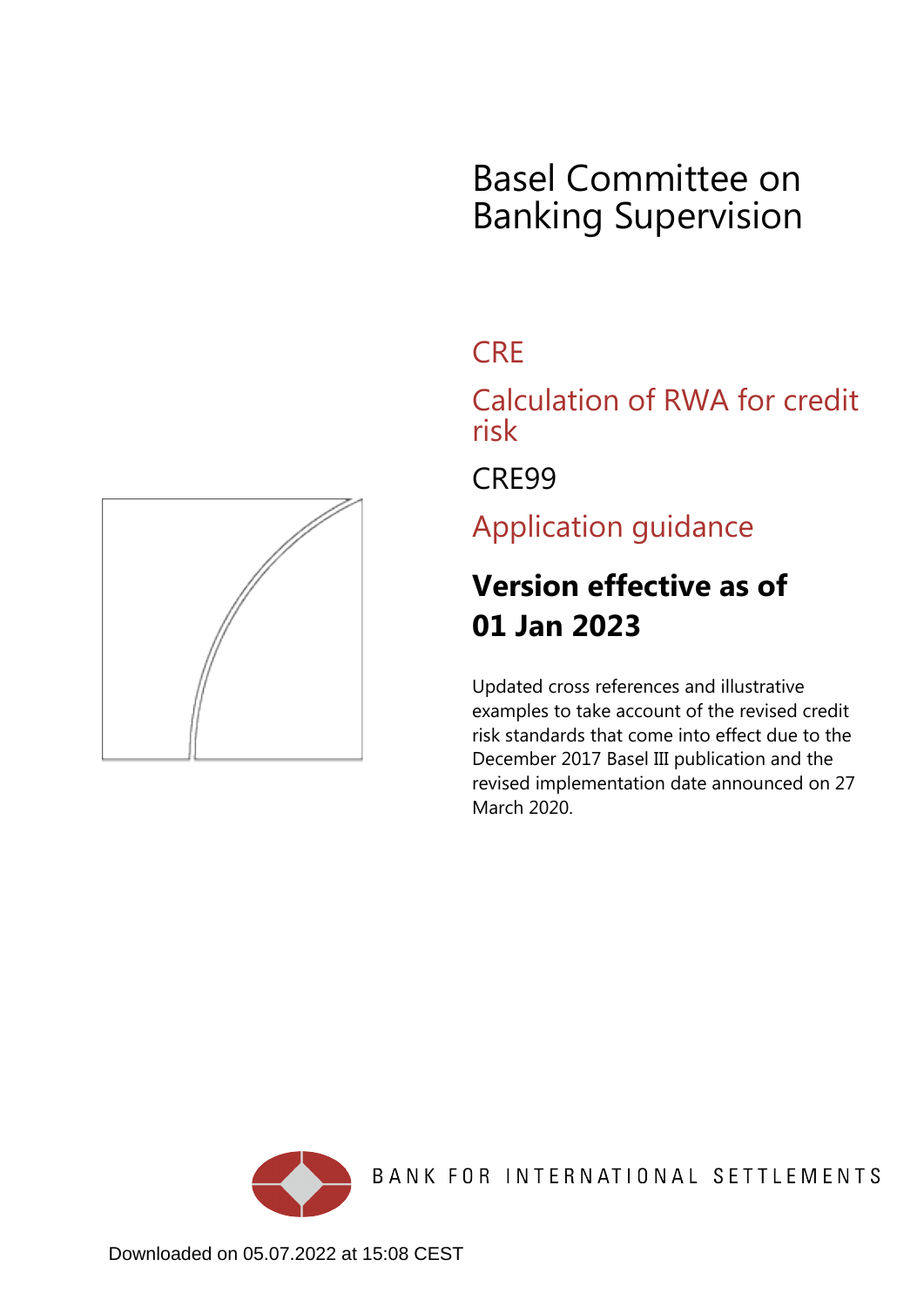*© Bank for International Settlements 2022. All rights reserved.*

Downloaded on 05.07.2022 at 15:08 CEST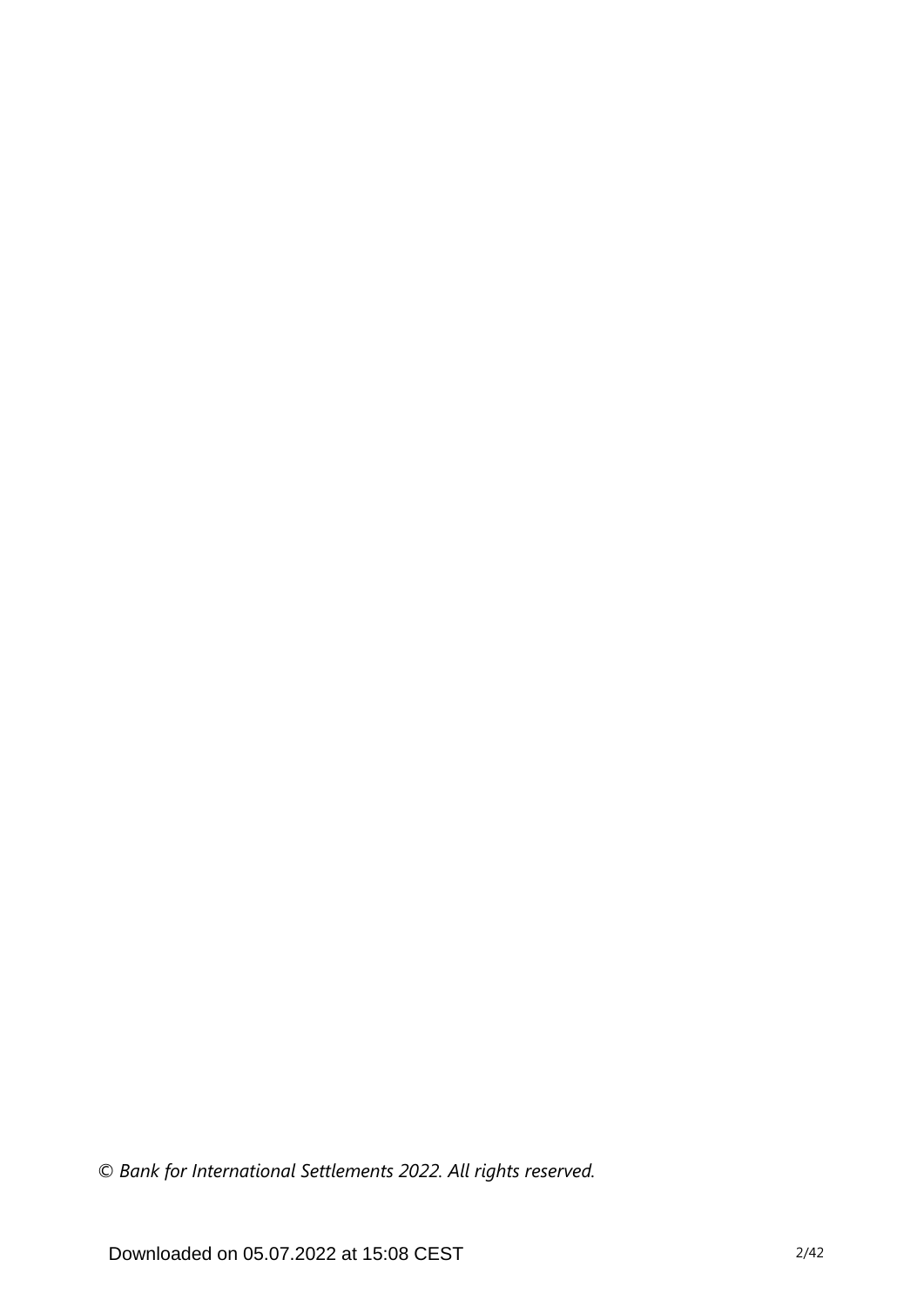## **Introduction**

- The guidance set out in this chapter relates to the chapters of the credit risk standard [\(CRE](https://www.bis.org/basel_framework/standard/CRE.htm)). This chapter includes the following: **99.1**
	- (1) Illustrative risk weights calculated under the internal ratings-based (IRB) approach to credit risk [\(CRE99.2](https://www.bis.org/basel_framework/chapter/CRE/99.htm?inforce=20230101&published=20200327#paragraph_CRE_99_20230101_99_2) to [CRE99.3](https://www.bis.org/basel_framework/chapter/CRE/99.htm?inforce=20230101&published=20200327#paragraph_CRE_99_20230101_99_3)).
	- (2) Illustrative examples for recognition of dilution risk when applying the Securitisation Internal Ratings-Based Approach (SEC-IRBA) to securitisation exposures ([CRE99.4](https://www.bis.org/basel_framework/chapter/CRE/99.htm?inforce=20230101&published=20200327#paragraph_CRE_99_20230101_99_4) to [CRE99.19](https://www.bis.org/basel_framework/chapter/CRE/99.htm?inforce=20230101&published=20200327#paragraph_CRE_99_20230101_99_19)).
	- (3) Illustrative examples of the application of the standardised approach to counterparty credit risk (SA-CCR) to sample portfolios [\(CRE99.20](https://www.bis.org/basel_framework/chapter/CRE/99.htm?inforce=20230101&published=20200327#paragraph_CRE_99_20230101_99_20) to [CRE99.97](https://www.bis.org/basel_framework/chapter/CRE/99.htm?inforce=20230101&published=20200327#paragraph_CRE_99_20230101_99_97) ).
	- (4) Illustrative examples on the effect of margin agreements on the SA-CCR formulation [\(CRE99.98](https://www.bis.org/basel_framework/chapter/CRE/99.htm?inforce=20230101&published=20200327#paragraph_CRE_99_20230101_99_98) to [CRE99.115\)](https://www.bis.org/basel_framework/chapter/CRE/99.htm?inforce=20230101&published=20200327#paragraph_CRE_99_20230101_99_115)
	- (5) Equity investments in funds: illustrative example of the calculation of riskweighted assets (RWA) under the look-through approach (LTA) [CRE99.116](https://www.bis.org/basel_framework/chapter/CRE/99.htm?inforce=20230101&published=20200327#paragraph_CRE_99_20230101_99_116) to [CRE99.120](https://www.bis.org/basel_framework/chapter/CRE/99.htm?inforce=20230101&published=20200327#paragraph_CRE_99_20230101_99_120)).
	- (6) Equity investments in funds: illustrative example of the calculation of RWA under the mandate-based approach (MBA) [CRE99.121](https://www.bis.org/basel_framework/chapter/CRE/99.htm?inforce=20230101&published=20200327#paragraph_CRE_99_20230101_99_121) to [CRE99.127\)](https://www.bis.org/basel_framework/chapter/CRE/99.htm?inforce=20230101&published=20200327#paragraph_CRE_99_20230101_99_127).
	- (7) Equity investments in funds: illustrative examples of the leverage adjustment [CRE99.128](https://www.bis.org/basel_framework/chapter/CRE/99.htm?inforce=20230101&published=20200327#paragraph_CRE_99_20230101_99_128) to [CRE99.133\)](https://www.bis.org/basel_framework/chapter/CRE/99.htm?inforce=20230101&published=20200327#paragraph_CRE_99_20230101_99_133).

### **Illustrative risk weights calculated under the IRB approach to credit risk**

- **99.2** Table 1 provides illustrative risk weights calculated for four exposure types under the IRB approach to credit risk. Each set of risk weights for unexpected loss (UL) was produced using the appropriate risk-weight function of the risk-weight functions set out in [CRE31.](https://www.bis.org/basel_framework/chapter/CRE/31.htm?inforce=20230101&published=20200327) The inputs used to calculate the illustrative risk weights include measures of the probability of default (PD), loss-given-default (LGD), and an assumed effective maturity (M) of 2.5 years, where applicable.
- **99.3** A firm-size adjustment applies to exposures made to small or medium-sized entity borrowers (defined as corporate exposures where the reported sales for the consolidated group of which the firm is a part is less than  $\epsilon$ 50 million). Accordingly, the firm-size adjustment was made in determining the second set of risk weights provided in column two for corporate exposures given that the turnover of the firm receiving the exposure is assumed to be  $\epsilon$ 5 million.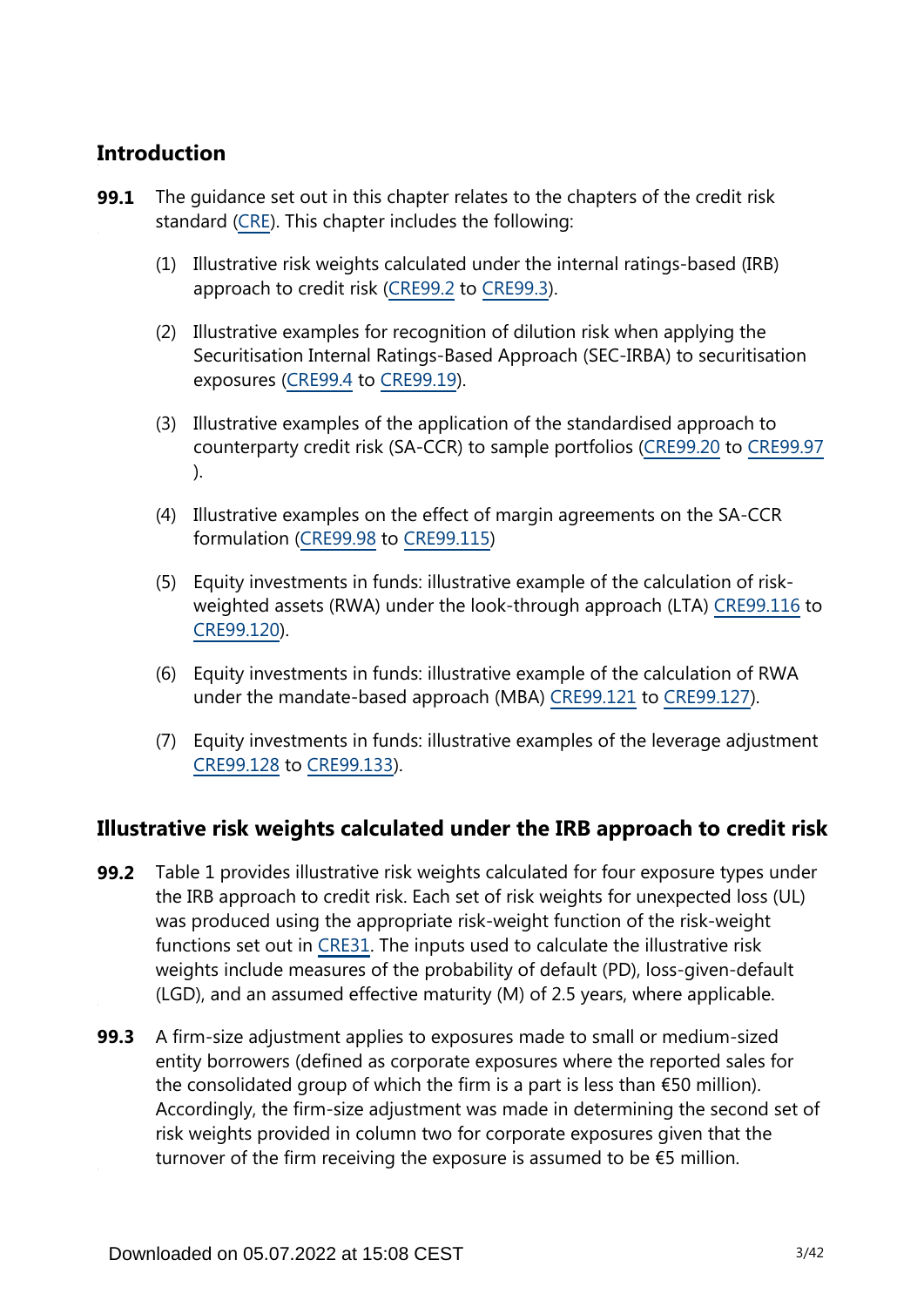Illustrative IRB risk weights for UL Table 1

| Asset class                               |           | Corporate Exposures | <b>Residential Mortgages</b> |        | <b>Other Retail Exposures</b> |         | Qualifying Revolving Retail<br>Exposures |        |
|-------------------------------------------|-----------|---------------------|------------------------------|--------|-------------------------------|---------|------------------------------------------|--------|
| LGD:                                      | 40%       | 40%                 | 45%                          | 25%    | 45%                           | 85%     | 50%                                      | 85%    |
| Turnover<br>(millions of $\varepsilon$ ): | 50        | 5                   |                              |        |                               |         |                                          |        |
| Maturity:                                 | 2.5 years | 2.5 years           |                              |        |                               |         |                                          |        |
| PD:                                       |           |                     |                              |        |                               |         |                                          |        |
| 0.05%                                     | 17.47%    | 13.69%              | 6.23%                        | 3.46%  | 6.63%                         | 12.52%  | 1.68%                                    | 2.86%  |
| 0.10%                                     | 26.36%    | 20.71%              | 10.69%                       | 5.94%  | 11.16%                        | 21.08%  | 3.01%                                    | 5.12%  |
| 0.25%                                     | 43.97%    | 34.68%              | 21.30%                       | 11.83% | 21.15%                        | 39.96%  | 6.40%                                    | 10.88% |
| 0.40%                                     | 55.75%    | 43.99%              | 29.94%                       | 16.64% | 28.42%                        | 53.69%  | 9.34%                                    | 15.88% |
| 0.50%                                     | 61.88%    | 48.81%              | 35.08%                       | 19.49% | 32.36%                        | 61.13%  | 11.16%                                   | 18.97% |
| 0.75%                                     | 73.58%    | 57.91%              | 46.46%                       | 25.81% | 40.10%                        | 75.74%  | 15.33%                                   | 26.06% |
| 1.00%                                     | 82.06%    | 64.35%              | 56.40%                       | 31.33% | 45.77%                        | 86.46%  | 19.14%                                   | 32.53% |
| 1.30%                                     | 89.73%    | 70.02%              | 67.00%                       | 37.22% | 50.80%                        | 95.95%  | 23.35%                                   | 39.70% |
| 1.50%                                     | 93.86%    | 72.99%              | 73.45%                       | 40.80% | 53.37%                        | 100.81% | 25.99%                                   | 44.19% |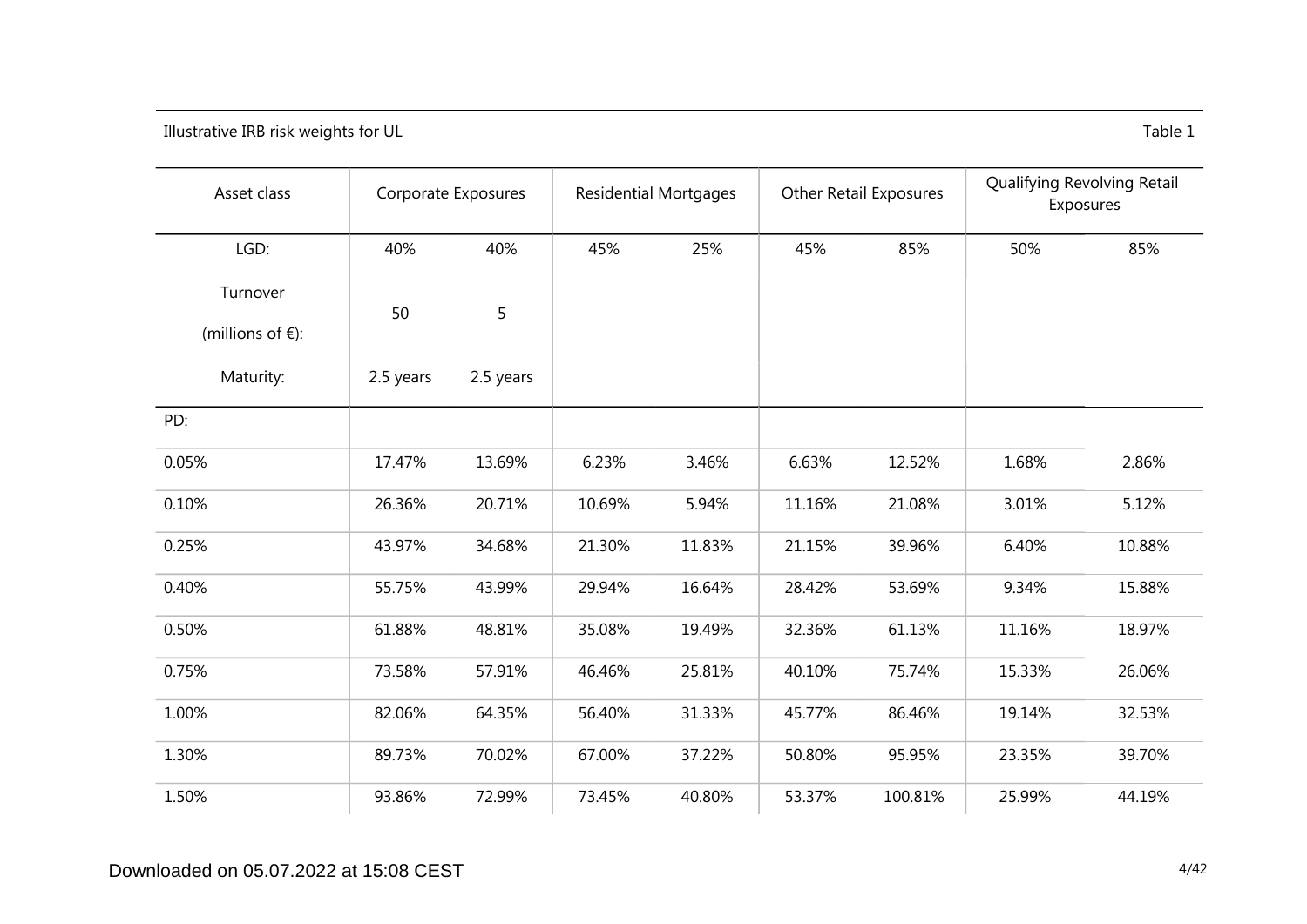| 2.00%  | 102.09% | 78.71%  | 87.94%  | 48.85%  | 57.99%  | 109.53% | 32.14%  | 54.63%  |
|--------|---------|---------|---------|---------|---------|---------|---------|---------|
| 2.50%  | 108.58% | 83.05%  | 100.64% | 55.91%  | 60.90%  | 115.03% | 37.75%  | 64.18%  |
| 3.00%  | 114.17% | 86.74%  | 111.99% | 62.22%  | 62.79%  | 118.61% | 42.96%  | 73.03%  |
| 4.00%  | 124.07% | 93.37%  | 131.63% | 73.13%  | 65.01%  | 122.80% | 52.40%  | 89.08%  |
| 5.00%  | 133.20% | 99.79%  | 148.22% | 82.35%  | 66.42%  | 125.45% | 60.83%  | 103.41% |
| 6.00%  | 141.88% | 106.21% | 162.52% | 90.29%  | 67.73%  | 127.94% | 68.45%  | 116.37% |
| 10.00% | 171.63% | 130.23% | 204.41% | 113.56% | 75.54%  | 142.69% | 93.21%  | 158.47% |
| 15.00% | 196.92% | 152.81% | 235.72% | 130.96% | 88.60%  | 167.36% | 115.43% | 196.23% |
| 20.00% | 211.76% | 167.48% | 253.12% | 140.62% | 100.28% | 189.41% | 131.09% | 222.86% |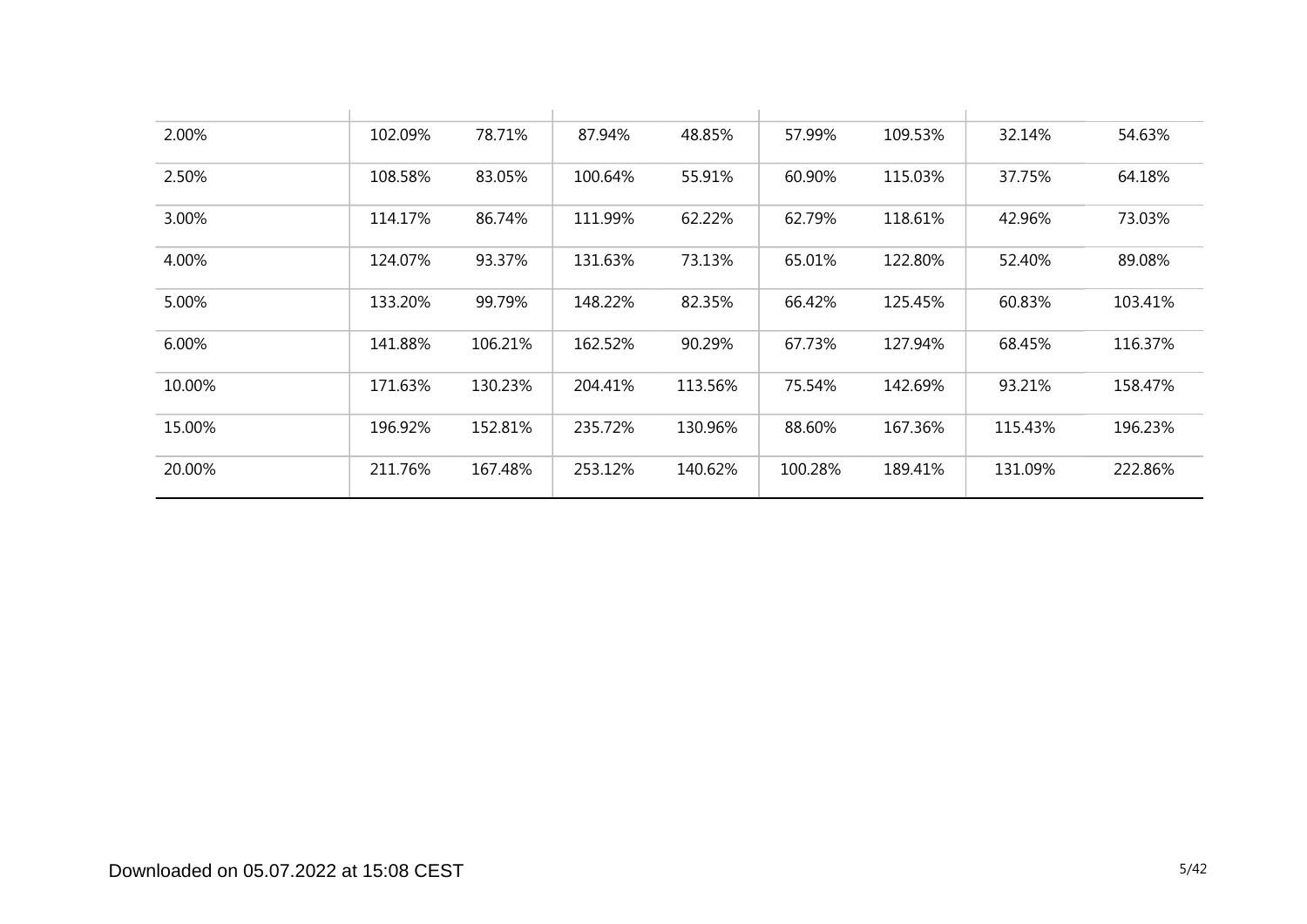## **Illustrative examples for recognition of dilution risk when applying SEC-IRBA to securitisation exposures**

- The following two examples are provided to illustrate the recognition of dilution risk according to [CRE44.12](https://www.bis.org/basel_framework/chapter/CRE/44.htm?inforce=20230101&published=20200327#paragraph_CRE_44_20230101_44_12) and [CRE44.13](https://www.bis.org/basel_framework/chapter/CRE/44.htm?inforce=20230101&published=20200327#paragraph_CRE_44_20230101_44_13). The first example in [CRE99.5](https://www.bis.org/basel_framework/chapter/CRE/99.htm?inforce=20230101&published=20200327#paragraph_CRE_99_20230101_99_5) to [CRE99.8](https://www.bis.org/basel_framework/chapter/CRE/99.htm?inforce=20230101&published=20200327#paragraph_CRE_99_20230101_99_8) assumes a common waterfall for default and dilution losses. The second example in [CRE99.9](https://www.bis.org/basel_framework/chapter/CRE/99.htm?inforce=20230101&published=20200327#paragraph_CRE_99_20230101_99_9) to [CRE99.19](https://www.bis.org/basel_framework/chapter/CRE/99.htm?inforce=20230101&published=20200327#paragraph_CRE_99_20230101_99_19) assumes a non-common waterfall for default and dilution losses. **99.4**
- **99.5** Common waterfall for default and dilution losses: in the first example, it is assumed that losses resulting from either defaults or dilution within the securitised pool will be subject to a common waterfall, ie the loss allocation process does not distinguish between different sources of losses within the pool.
- <span id="page-5-1"></span>The pool is characterised as follows. For the sake of simplicity, it is assumed that all exposures have the same size, same PD, same LGD and same maturity. **99.6**
	- (1) Pool of  $£1,000,000$  of corporate receivables
	- $(2)$  N = 100
	- (3) M = 2.5 years $\frac{1}{2}$  $\frac{1}{2}$  $\frac{1}{2}$
	- (4)  $PD_{\text{Dilution}} = 0.55\%$
	- (5)  $LGD_{\text{Dilution}} = 100\%$
	- (6)  $PD_{\text{Default}} = 0.95\%$
	- (7)  $LGD_{\text{Default}} = 45\%$

#### *Footnotes*

*[1](#page-5-1)*

*For the sake of simplicity, the possibility described in [CRE34.8](https://www.bis.org/basel_framework/chapter/CRE/34.htm?inforce=20230101&published=20201126#paragraph_CRE_34_20230101_34_8) to set M = 1 is not used in this example. Dilution*

- <span id="page-5-0"></span>**99.7** The capital structure is characterised as follows:
	- (1) Tranche A is a senior note of  $\epsilon$ 700,000
	- (2) Tranche B is a second-loss quarantee of  $\epsilon$ 250,000
	- (3) Tranche C is a purchase discount of  $£50,000$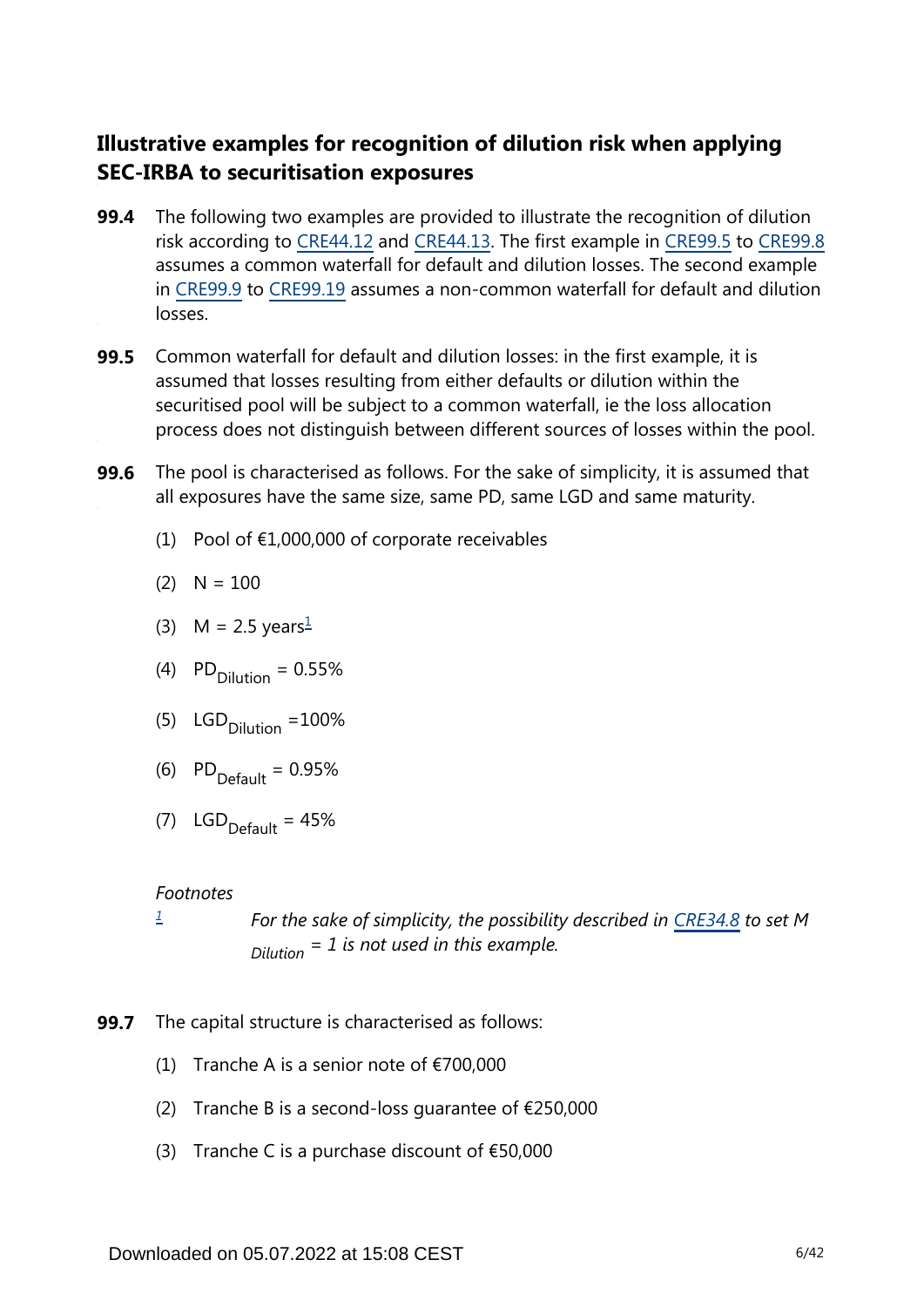<span id="page-6-1"></span>(4) Final legal maturity of transaction / all tranches = 2.875 years, ie  $M_T = 2.5$ years[2](#page-6-0)

#### *Footnotes*

- *The rounding of the maturity calculation is shown for example purposes [2](#page-6-1)*
- <span id="page-6-2"></span><span id="page-6-0"></span>**99.8** RWA calculation:
	- (1) Step 1: calculate  $K_{IRB. Dilution}$  and  $K_{IRB.Default}$  for the underlying portfolio:
		- (a)  $K_{IRB, Dilution} = \text{\textsterling}1,000,000 \times (161.44\% \times 8\% + 0.55\% \times 100\%) / \text{\textsterling}1,000,000$  $= 13.47%$
		- (b)  $K_{IRB,Default} = (\text{\textsterling}1,000,000 \text{\textsterling}129,200)^{\frac{3}{2}} \times (90.62\% \times 8\% + 0.95\% \times 45\%)$  $K_{IRB,Default} = (\text{\textsterling}1,000,000 \text{\textsterling}129,200)^{\frac{3}{2}} \times (90.62\% \times 8\% + 0.95\% \times 45\%)$  $K_{IRB,Default} = (\text{\textsterling}1,000,000 \text{\textsterling}129,200)^{\frac{3}{2}} \times (90.62\% \times 8\% + 0.95\% \times 45\%)$  / €1,000,000 = 6.69%
	- (2) Step 2: calculate  $K_{IRB,Pool} = K_{IRB, Dilution} + K_{IRB,Default} = 13.47\% + 6.69\% =$ 20.16%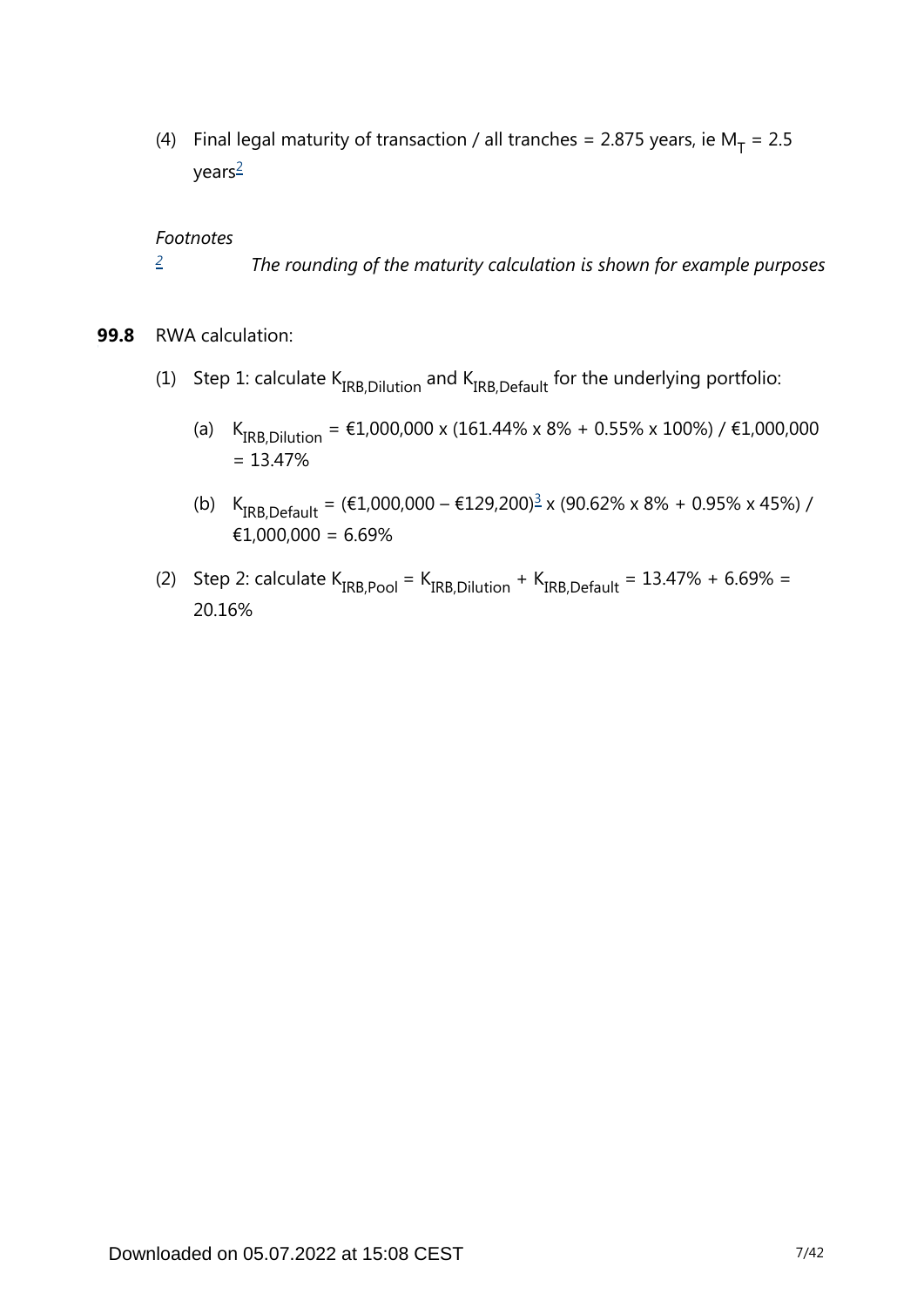- (3) Step 3: apply the SEC-IRBA to the three tranches
	- (a) Pool parameters:
		- $(i)$  N = 100
		- (ii)  $LGD_{\text{pool}} = (LGD_{\text{Default}} \times K_{\text{IRB},\text{Default}} + \text{LGD}_{\text{Dilution}} \times K_{\text{IRB},\text{Dilution}}) / K$  $_{IRB,Pool}$  = (45% x 6.69% + 100% x 13.47%) / 20.16% = 81.75%
	- (b) Tranche parameters:
		- (i)  $M_T = 2.5$  years
		- (ii) Attachment and detachment points shown in Table 2

| Attachment and detachment points for each tranche |  | Table 2 |
|---------------------------------------------------|--|---------|
|---------------------------------------------------|--|---------|

|           | Attachment point | Detachment point |
|-----------|------------------|------------------|
| Tranche A | 30%              | 100%             |
| Tranche B | 5%               | 30%              |
| Tranche C | 0%               | 5%               |

(4) Resulting risk-weighted exposure amounts shown in Table 3

|           | SEC-IRBA risk weight | <b>RWA</b> |
|-----------|----------------------|------------|
| Tranche A | 21.22%               | €148,540   |
| Tranche B | 1013.85%             | €2,534,625 |
| Tranche C | 1250%                | €625,000   |

Risk-weighted exposure amounts for each tranche Table 3

#### *Footnotes*

<span id="page-7-0"></span>*[3](#page-6-2)*

*As described in [CRE34.5,](https://www.bis.org/basel_framework/chapter/CRE/34.htm?inforce=20230101&published=20201126#paragraph_CRE_34_20230101_34_5) when calculating the default risk of exposures with non-immaterial dilution risk "EAD will be calculated as the outstanding amount minus the capital requirement for dilution prior to credit risk mitigation".*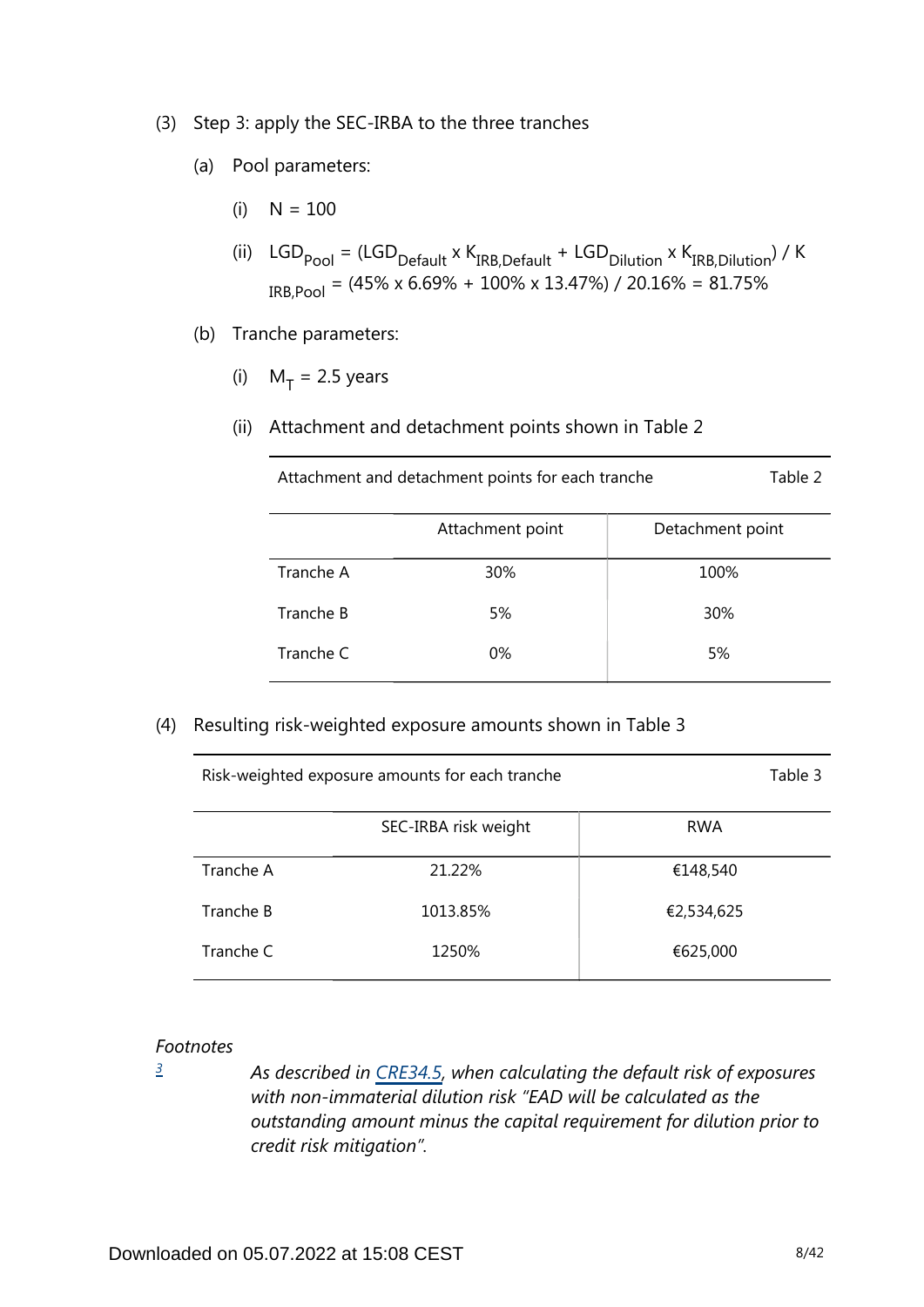- Non-common waterfall for default and dilution losses: in the second example, it is assumed that the securitisation transaction does not have one common waterfall for losses due to defaults and dilutions, ie for the determination of the risk of a specific tranche it is not only relevant what losses might be realised within the pool but also if those losses are resulting from default or a dilution event. **99.9**
- **99.10** As the SEC-IRBA assumes that there is one common waterfall, it cannot be applied without adjustments. The following example illustrates one possible scenario and a possible adjustment specific to this scenario.
- While this example is meant as a guideline, a bank should nevertheless consult **99.11** with its national supervisor as to how the capital calculation should be performed (see [CRE44.13\)](https://www.bis.org/basel_framework/chapter/CRE/44.htm?inforce=20230101&published=20200327#paragraph_CRE_44_20230101_44_13).
- **99.12** The pool is characterised as in [CRE99.6.](https://www.bis.org/basel_framework/chapter/CRE/99.htm?inforce=20230101&published=20200327#paragraph_CRE_99_20230101_99_6)
- <span id="page-8-2"></span><span id="page-8-1"></span><span id="page-8-0"></span>**99.13** The capital structure is characterised as follows:
	- (1) Tranche A is a senior note of  $\epsilon$ 950,000
	- (2) Tranche C is a purchase discount of  $£50,000$
	- (3) Tranches A and C will cover both default and dilution losses
	- (4) In addition, the structure also contains a second-loss quarantee of  $\epsilon$ 250,000 (Tranche  $B$ )<sup> $4$ </sup> that covers only dilution losses exceeding a threshold of €50,000 up to maximum aggregated amount of €300,000, which leads to the following two waterfalls:
		- (a) Default waterfall
			- (i) Tranche A is a senior note of  $\epsilon$ 950,000
			- (ii) Tranche C is a purchase discount of  $\text{\$50,000}^{\text{\$}}$  $\text{\$50,000}^{\text{\$}}$  $\text{\$50,000}^{\text{\$}}$
		- (b) Dilution waterfall
			- (i) Tranche A is a senior note of  $\epsilon$ 700,000
			- (ii) Tranche B is a second-loss quarantee of  $E$ 250,000
			- (iii) Tranche C is a purchase discount of  $€50,000$ <sup>[6](#page-9-2)</sup>
	- (5)  $M_T$  of all tranches is 2.5 years.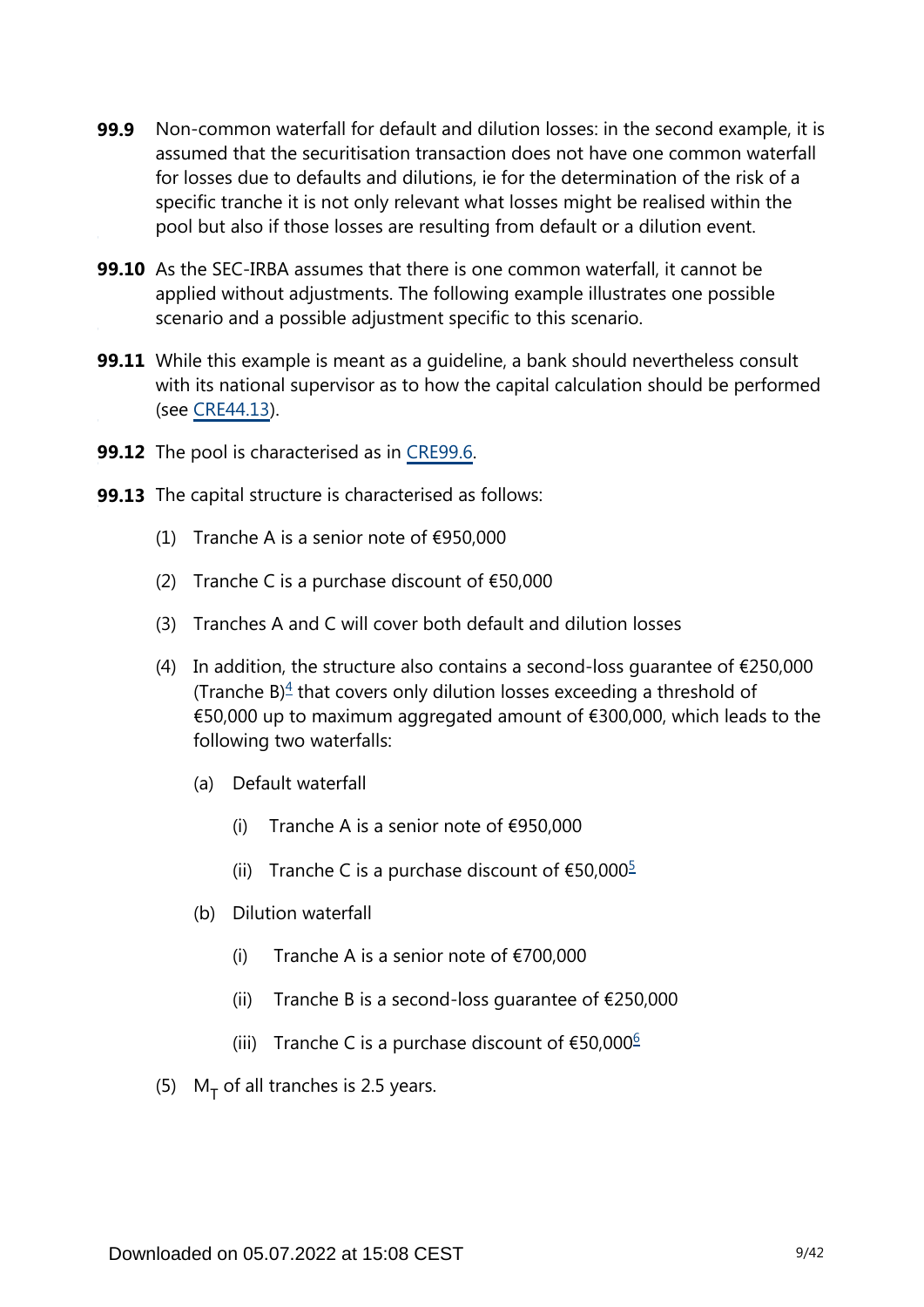#### *Footnotes*

<span id="page-9-1"></span><span id="page-9-0"></span>

| $\boldsymbol{4}$ | For the sake of simplicity, it is assumed that the second-loss quarantee<br>is cash-collateralised. |
|------------------|-----------------------------------------------------------------------------------------------------|
|                  | Subject to the condition that it is not already being used for realised<br>dilution losses.         |
| 6                | Subject to the condition that it is not already being used for realised<br>default losses.          |

- <span id="page-9-2"></span>**99.14** Tranche C is treated as described in [CRE99.7](https://www.bis.org/basel_framework/chapter/CRE/99.htm?inforce=20230101&published=20200327#paragraph_CRE_99_20230101_99_7) to [CRE99.10](https://www.bis.org/basel_framework/chapter/CRE/99.htm?inforce=20230101&published=20200327#paragraph_CRE_99_20230101_99_10).
- **99.15** Tranche B (second-loss guarantee) is exposed only to dilution risk, but not to default risk. Therefore,  $K_{IRB}$ , for the purpose of calculating a capital requirement for Tranche B, can be limited to  $K_{IRB.Dilution}$ . However, as the holder of Tranche B cannot be sure that Tranche C will still be available to cover the first dilution losses when they are realised – because the credit enhancement might already be depleted due to earlier default losses – to ensure a prudent treatment, it cannot recognise the purchase discount as credit enhancement for dilution risk. In the capital calculation, the bank providing Tranche B should assume that €50,000 of the securitised assets have already been defaulted and hence Tranche C is no longer available as credit enhancement and the exposure of the underlying assets has been reduced to €950,000. When calculating  $K_{IRR}$  for Tranche B, the bank can assume that  $K_{IRR}$  is not affected by the reduced portfolio size.
- **99.16** RWA calculation for tranche B:
	- (1) Step 1: calculate  $K_{IRB.Pool}$ .

 $K_{IRB,Pool} = K_{IRB. Dilution} = 13.47\%$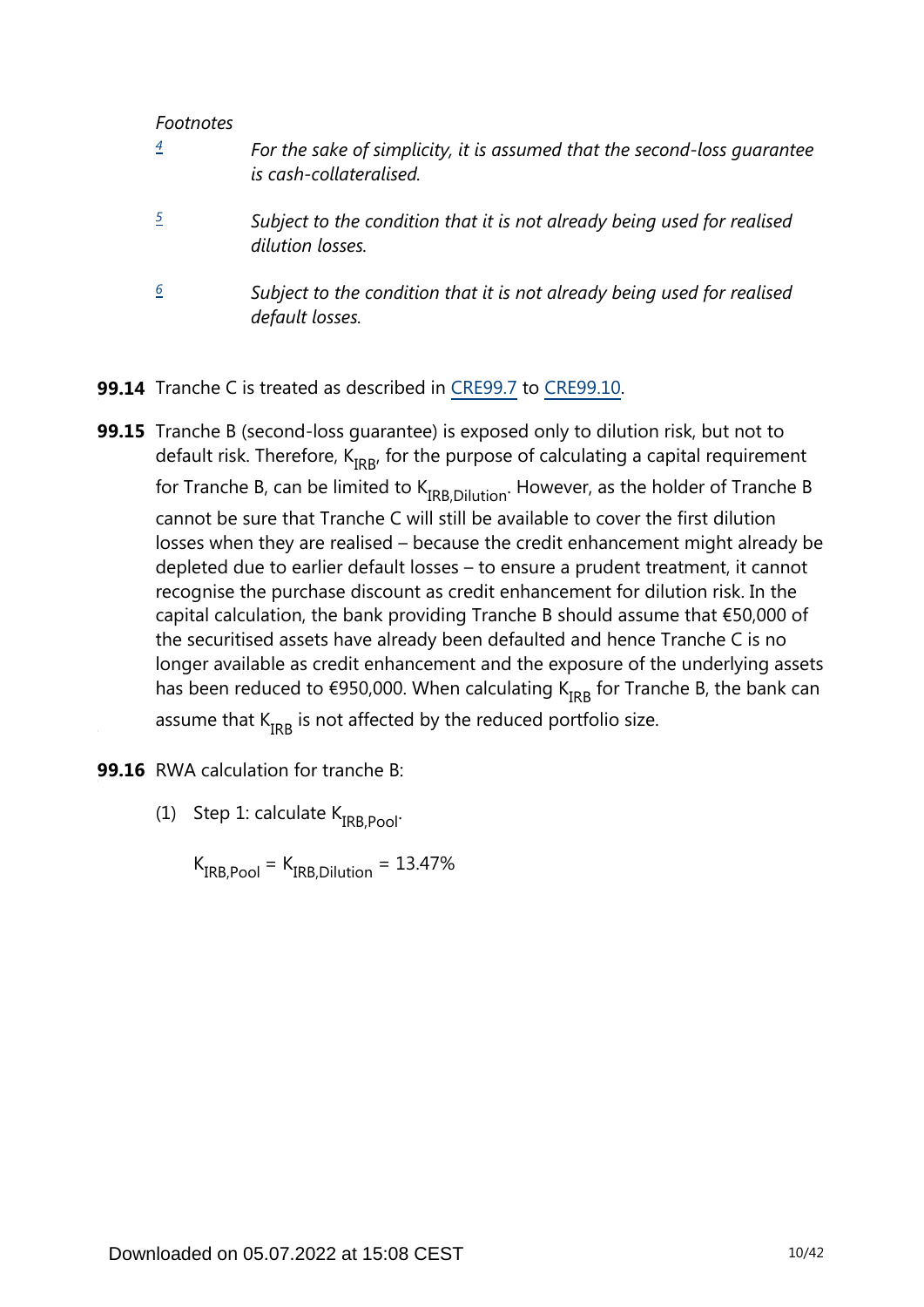- (2) Step 2: apply the SEC-IRBA.
	- (a) Pool parameters:
		- $(i)$  N = 100
		- (ii)  $LGD_{\text{Pool}} = LGD_{\text{Dilution}} = 100\%$
	- (b) Tranche parameters:
		- (i)  $M_T = 2.5$  years
		- (ii) Attachment point  $= 0\%$
		- (iii) Detachment point = €250,000 / €950,000 = 26.32%
- (3) Resulting risk-weighted exposure amounts for Tranche B:
	- (a) SEC-IRBA risk weight =  $886.94\%$
	- (b) RWA =  $\text{\textsterling}2,217,350$
- **99.17** The holder of Tranche A (senior note) will take all default losses not covered by the purchase discount and all dilution losses not covered by the purchase discount or the second-loss guarantee. A possible treatment for Tranche A would beto add  $K_{IRR\,Default}$  and  $K_{IRR\,Dilution}$  (as in CRE99.7 to CRE99.10), but not to recognise the second-loss guarantee as credit enhancement at all because it is covering only dilution risk.
- <span id="page-10-0"></span>**99.18** Although this is a simple approach, it is also fairly conservative. Therefore the following alternative for the senior tranche could be considered:
	- (1) Calculate the RWA amount for Tranche A under the assumption that it is only exposed to losses resulting from defaults. This assumption implies that Tranche A is benefiting from a credit enhancement of €50,000.
	- (2) Calculate the RWA amounts for Tranche C and (hypothetical) Tranche  $A^*$ under the assumption that they are only exposed to dilution losses. Tranche A\* should be assumed to absorb losses above €300,000 up to €1,000,000. With respect to dilution losses, this approach would recognise that the senior tranche investor cannot be sure if the purchase price discount will still be available to cover those losses when needed as it might have already been used for defaults. Consequently, from the perspective of the senior investor, the purchase price discount could only be recognised for the calculation of the capital requirement for default or dilution risk but not for both $\frac{7}{2}$  $\frac{7}{2}$  $\frac{7}{2}$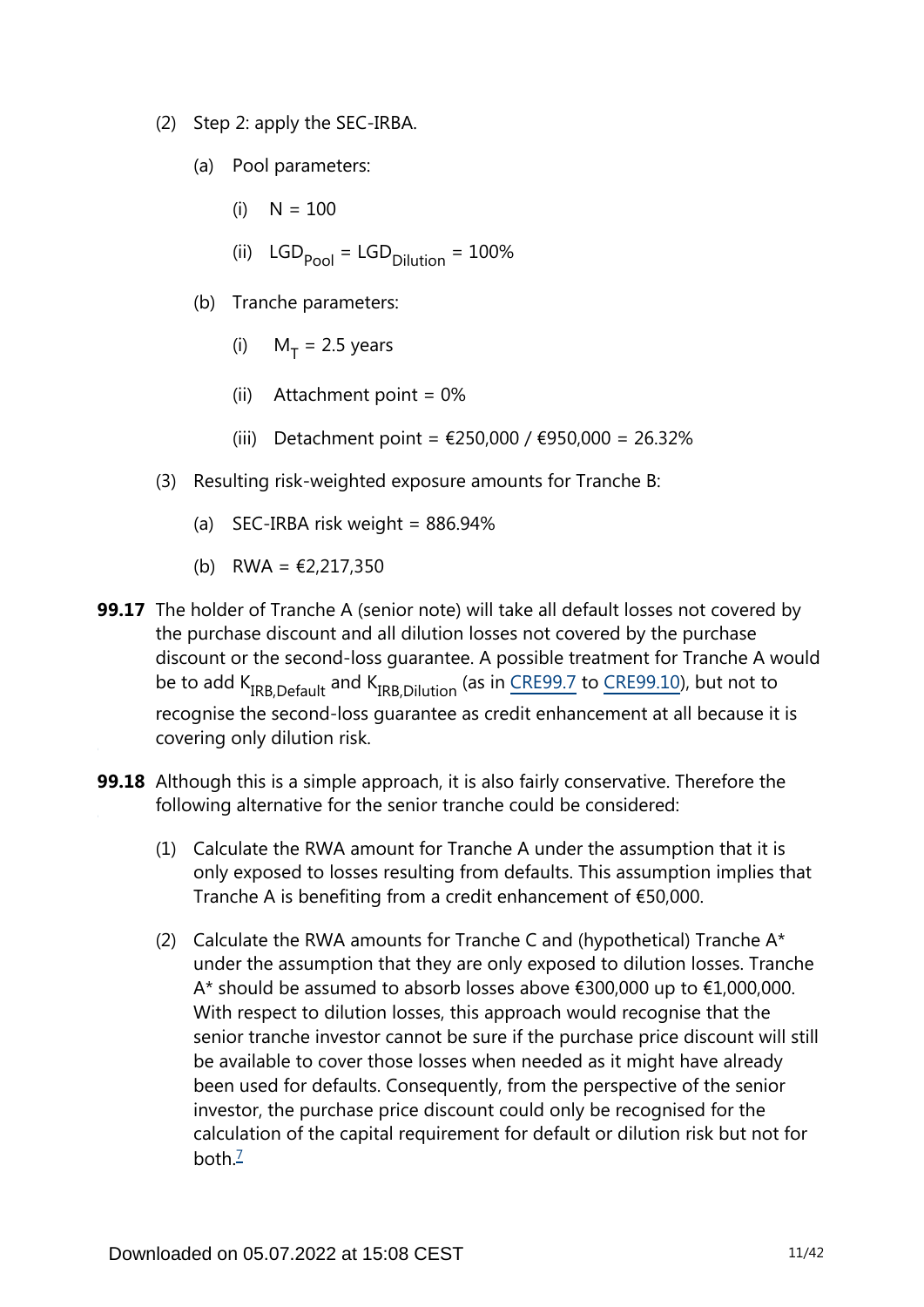(3) Sum up the RWA amounts under [CRE99.18](https://www.bis.org/basel_framework/chapter/CRE/99.htm?inforce=20230101&published=20200327#paragraph_CRE_99_20230101_99_18)(1) and [CRE99.18\(](https://www.bis.org/basel_framework/chapter/CRE/99.htm?inforce=20230101&published=20200327#paragraph_CRE_99_20230101_99_18)2) and apply the relevant risk weight floor in [CRE44.26](https://www.bis.org/basel_framework/chapter/CRE/44.htm?inforce=20230101&published=20200327#paragraph_CRE_44_20230101_44_26) or [CRE44.29](https://www.bis.org/basel_framework/chapter/CRE/44.htm?inforce=20230101&published=20200327#paragraph_CRE_44_20230101_44_29) to determine the final RWA amount for the senior note investor.

#### *Footnotes*

<span id="page-11-0"></span>*[7](#page-10-0)*

*In this example, the purchase price discount was recognised in the default risk calculation, but banks could also choose to use it for the dilution risk calculation. It is also assumed that the second-loss dilution guarantee explicitly covers dilution losses above €50,000 up to €300,000. If the guarantee instead covered €250,000 dilution losses after the purchase discount has been depleted (irrespective of whether the purchase discount has been used for dilution or default losses), then the senior note holder should assume that he is exposed to dilution losses from €250,000 up to €1,000,000 (instead of €0 to €50,000 + €300,000 to €1,000,000).*

#### **99.19** RWA calculation for Tranche A:

- (1) Step 1: calculate RWA for [CRE99.18](https://www.bis.org/basel_framework/chapter/CRE/99.htm?inforce=20230101&published=20200327#paragraph_CRE_99_20230101_99_18)(1).
	- (a) Pool parameters:
		- (i)  $K_{IRB,Pool} = K_{IRB,Default} = 6.69\%$
		- (ii)  $LGD_{pool} = LGD_{Default} = 45%$
	- (b) Tranche parameters:
		- (i)  $M_T = 2.5$  years
		- (ii) Attachment point =  $€50,000 / €1,000,000 = 5%$
		- (iii) Detachment point = €1,000,000 / €1,000,000 = 100%
	- (c) Resulting risk-weighted exposure amounts:
		- (i) SEC-IRBA risk weight =  $51.67\%$
		- (ii) RWA = €490,865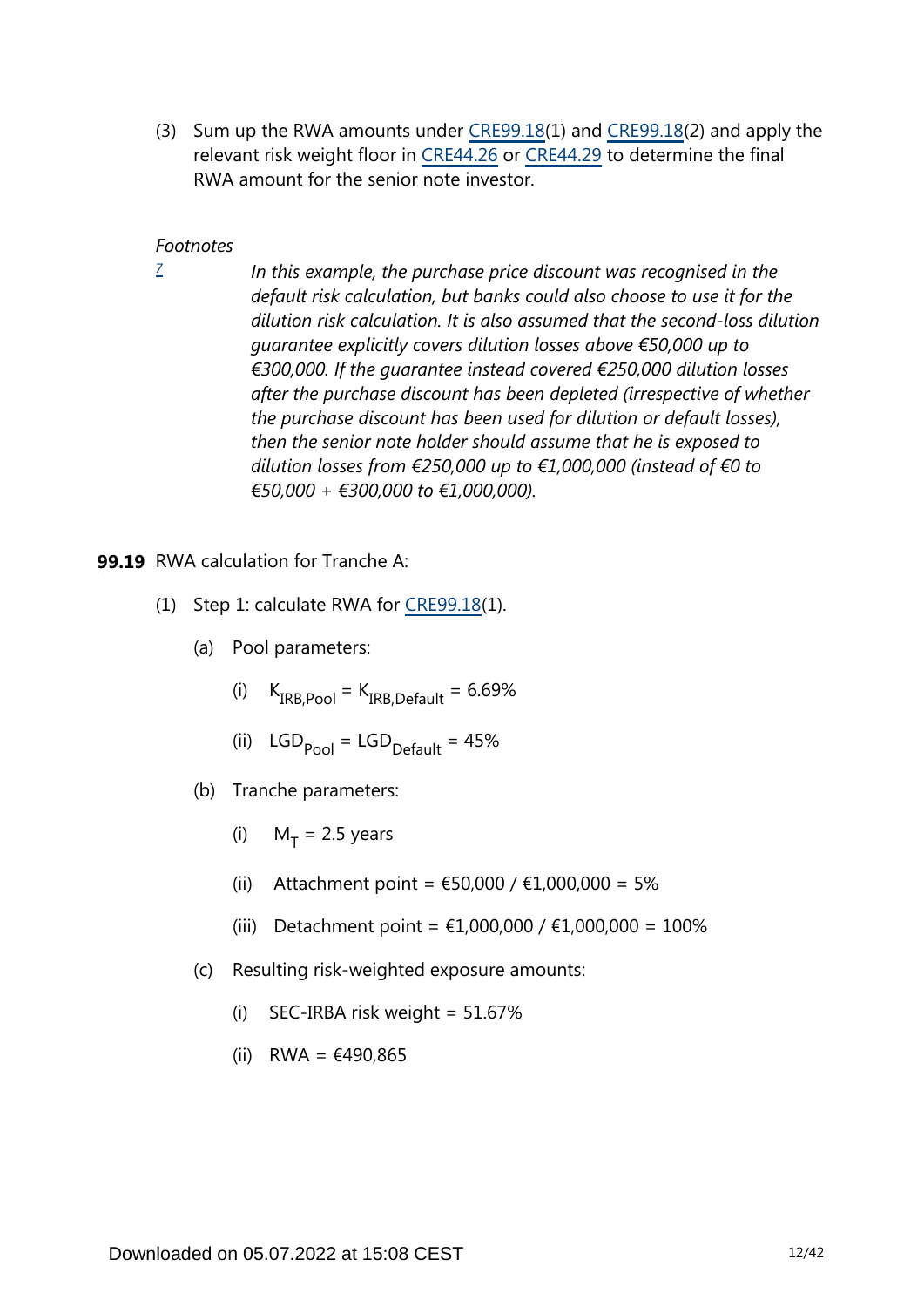- (2) Step 2: calculate RWA for [CRE99.18](https://www.bis.org/basel_framework/chapter/CRE/99.htm?inforce=20230101&published=20200327#paragraph_CRE_99_20230101_99_18)(2).
	- (a) Pool parameters:
		- (i)  $K_{IRB,Pool} = K_{IRB,Dilution} = 13.47\%$
		- (ii)  $LGD_{pool} = LGD_{Dilution} = 100%$
	- (b) Tranche parameters:
		- (i)  $M_T = 2.5$  years
		- (ii) Attachment and detachment points shown in Table 4

| Attachment and detachment points for each tranche | Table 4 |
|---------------------------------------------------|---------|
|                                                   |         |

|            | Attachment point | Detachment point |
|------------|------------------|------------------|
| Tranche A* | 30%              | 100%             |
| Tranche C  | 0%               | 5%               |

(c) Resulting risk-weighted exposure amounts shown in Table 5

| Risk-weighted exposure amounts for each tranche |                      |            |  |  |  |  |
|-------------------------------------------------|----------------------|------------|--|--|--|--|
|                                                 | SEC-IRBA risk weight | <b>RWA</b> |  |  |  |  |
| Tranche A*                                      | 11.16%               | €78,120    |  |  |  |  |
| Tranche C                                       | 1250%                | €625,000   |  |  |  |  |

- <span id="page-12-0"></span>Step 3: Sum up the RWA of [CRE99.19](https://www.bis.org/basel_framework/chapter/CRE/99.htm?inforce=20230101&published=20200327#paragraph_CRE_99_20230101_99_19)(1) and [CRE99.19\(](https://www.bis.org/basel_framework/chapter/CRE/99.htm?inforce=20230101&published=20200327#paragraph_CRE_99_20230101_99_19)2) $\frac{8}{3}$  $\frac{8}{3}$  $\frac{8}{3}$ **(3)**
	- (a) Final RWA amount for investor in Tranche A =  $\text{\textsterling}490,865 + \text{\textsterling}78,120 +$ €625,000 = €1,193,985
	- (b) Implicit risk weight for Tranche A = max (15%,  $€1,193,985 / €950,000) =$ 125.68%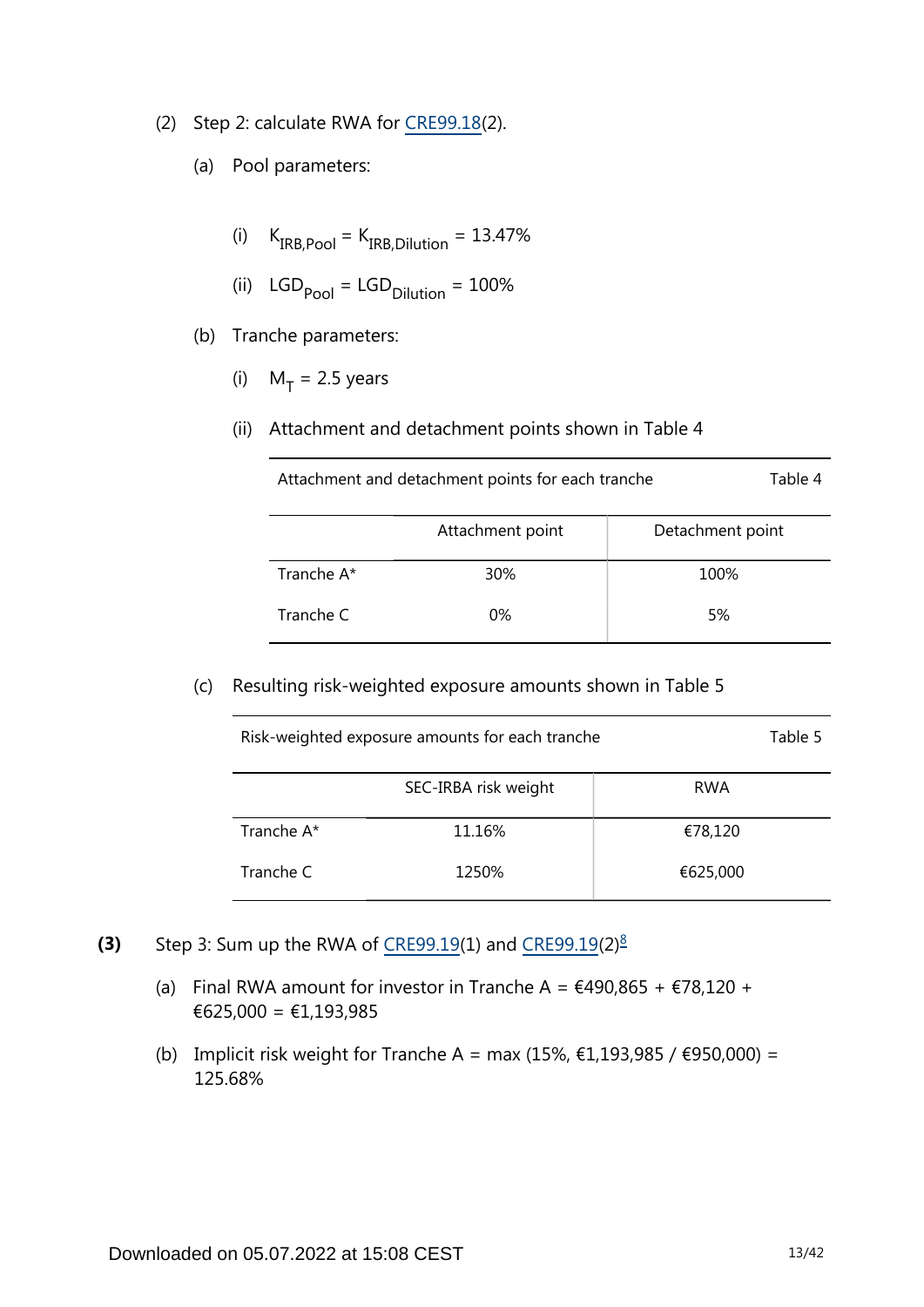#### *Footnotes*

<span id="page-13-0"></span>*[8](#page-12-0)*

*The correct application of the overall risk weight floor is such that the intermediate results (in this case the risk weight for Tranche A\*) are calculated without the floor and the floor is only enforced in the last step (ie Step 3(b)).*

## **Illustrative examples of the application of the SA-CCR to sample portfolios**

- **99.20** This section [\(CRE99.20](https://www.bis.org/basel_framework/chapter/CRE/99.htm?inforce=20230101&published=20200327#paragraph_CRE_99_20230101_99_20) to [CRE99.97](https://www.bis.org/basel_framework/chapter/CRE/99.htm?inforce=20230101&published=20200327#paragraph_CRE_99_20230101_99_97)) sets out the calculation of exposure at default (EAD) for five sample portfolios using SA-CCR. The calculations for the sample portfolios assume that intermediate values are not rounded (ie the actual results are carried through in sequential order). However, for ease of presentation, these intermediate values as well as the final EAD are rounded.
- **99.21** The EAD for all netting sets in SA-CCR is given by the following formula, where alpha is assigned a value of 1.4:

 $EAD = alpha * (RC + multiplier * AddOn<sup>aggregate</sup>)$ 

#### **Example 1: Interest rate derivatives (unmargined netting set)**

**99.22** Netting set 1 consists of three interest rates derivatives: two fixed versus floating interest rate swaps and one purchased physically settled European swaption. The table below summarises the relevant contractual terms of the three derivatives. All notional amounts and market values in the table are given in USD thousands.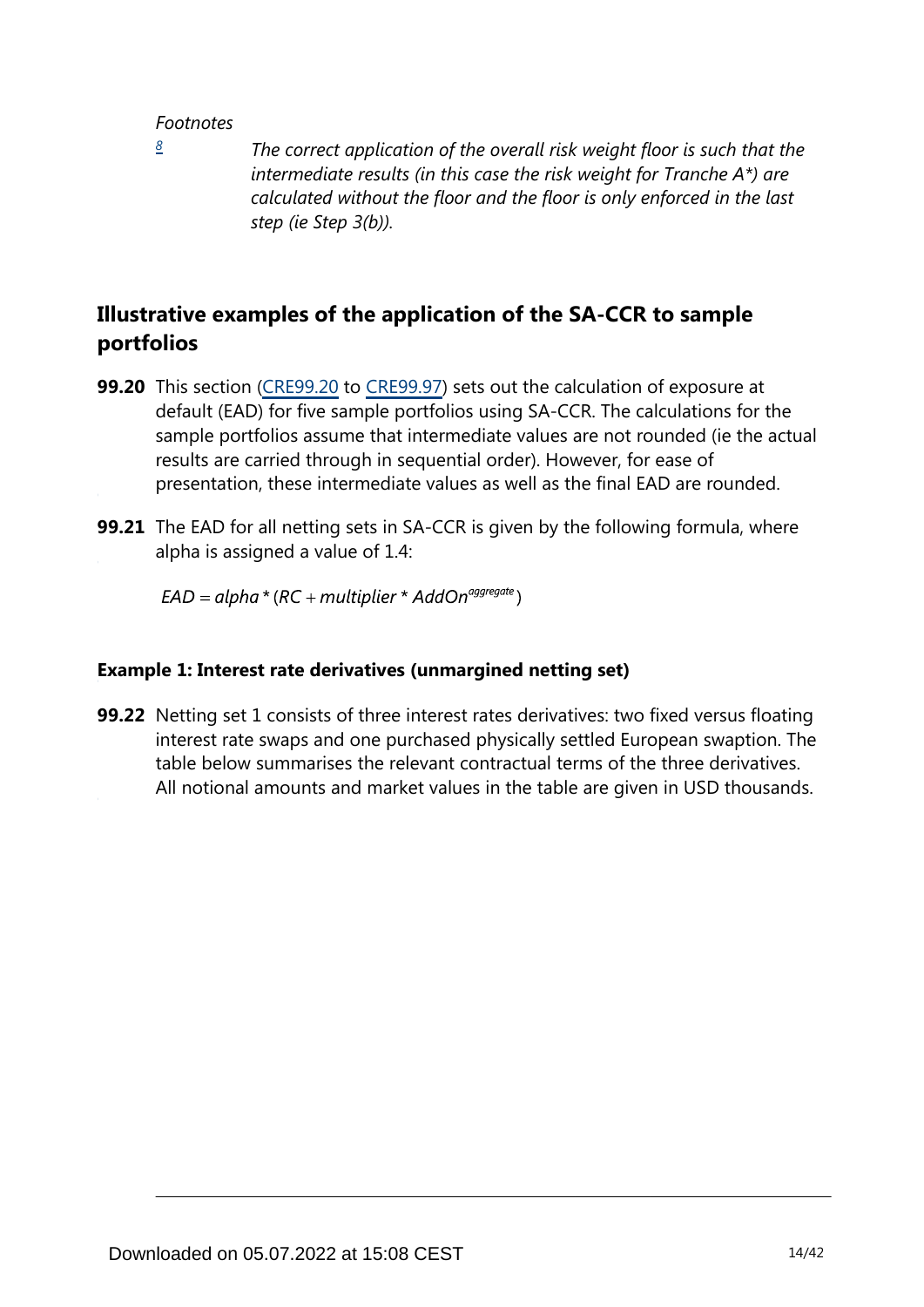| <b>Trade</b><br># | <b>Nature</b>         | <b>Residual</b><br>maturity | <b>Base</b><br>currency | <b>Notional</b><br>(USD<br>thousands) | Pay<br><b>Leg</b><br>$(*)$ | <b>Receive</b><br>Leg<br>$(*)$ | <b>Market</b><br>value<br>(USD<br>thousands) |
|-------------------|-----------------------|-----------------------------|-------------------------|---------------------------------------|----------------------------|--------------------------------|----------------------------------------------|
| $\mathbf{1}$      | Interest<br>rate swap | 10 years                    | <b>USD</b>              | 10,000                                | Fixed                      | Floating                       | 30                                           |
| 2                 | Interest<br>rate swap | 4 years                     | <b>USD</b>              | 10,000                                | Floating                   | Fixed                          | $-20$                                        |
| 3                 | European<br>swaption  | $1$ into $10$<br>years      | <b>EUR</b>              | 5,000                                 | Floating                   | Fixed                          | 50                                           |

(\*) For the swaption, the legs are those of the underlying swap.

- **99.23** The netting set is not subject to a margin agreement and there is no exchange of collateral (independent amount/initial margin, or IM) at inception. For unmargined netting sets, the replacement cost is calculated using the following formula, where:
	- (1) V is a simple algebraic sum of the derivatives' market values at the reference date; and
	- (2) C is the haircut value of the IM, which is zero in this example.

 $RC = \max\{V - C; 0\}$ 

**99.24** Thus, using the market values indicated in the table (expressed in USD thousands):

 $RC = \max\{30 - 20 + 50 - 0, 0\} = 60$ 

- **99.25** Since V-C is positive (ie USD 60,000), the value of the multiplier is 1, as explained in [CRE52.22](https://www.bis.org/basel_framework/chapter/CRE/52.htm?inforce=20230101&published=20200605#paragraph_CRE_52_20230101_52_22).
- **99.26** The remaining term to be calculated in the calculation EAD is the aggregate addon (AddOn<sup>aggregate</sup>). All the transactions in the netting set belong to the interest rate asset class. The AddOn<sup>aggregate</sup> for the interest rate asset class can be calculated using the seven steps set out in [CRE52.57](https://www.bis.org/basel_framework/chapter/CRE/52.htm?inforce=20230101&published=20200605#paragraph_CRE_52_20230101_52_57).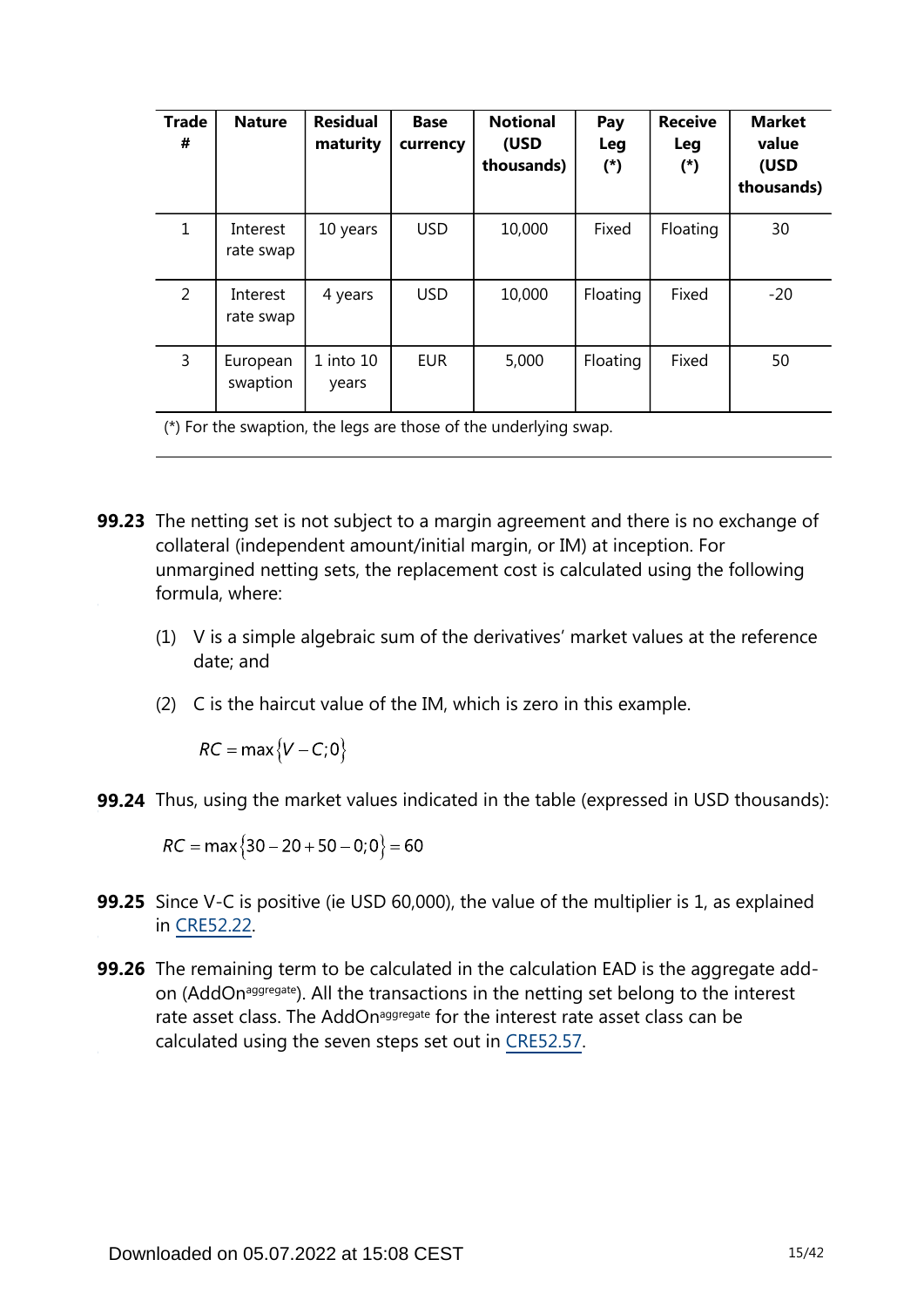**99.27** Step 1: Calculate the effective notional for each trade in the netting set. This is calculated as the product of the following three terms: (i) the adjusted notional of

the trade (d); (ii) the supervisory delta adjustment of the trade (δ); and (iii) the maturity factor (MF). That is, for each trade i, the effective notional  $D_i$  is calculated as  $D_i = d_i * MF_i * \delta_i$ .

- **99.28** For interest rate derivatives, the trade-level adjusted notional (d<sub>i</sub>) is the product of the trade notional amount and the supervisory duration (SD<sub>i</sub>), ie d<sub>i</sub> = notional \*  $SD<sub>i</sub>$ . The supervisory duration is calculated using the following formula, where:
	- (1) S<sub>i</sub> and E<sub>i</sub> are the start and end dates, respectively, of the time period referenced by the interest rate derivative (or, where such a derivative references the value of another interest rate instrument, the time period determined on the basis of the underlying instrument). If the start date has occurred (eg an ongoing interest rate swap),  $S<sub>i</sub>$  must be set to zero.
	- (2) The calculated value of  $SD<sub>i</sub>$  is floored at 10 business days (which expressed in years, using an assumed market convention of 250 business days a year is 10 /250 years.

$$
SD_i = \frac{\exp(-0.05 \times S_i) - \exp(-0.05 \times E_i)}{0.05}
$$

**99.29** Using the formula for supervisory duration above, the trade-level adjusted notional amounts for each of the trades in Example 1 are as follows:

| <b>Trade</b><br># | <b>Notional</b><br>(USD thousands) | S, | Е, | SD.  | <b>Adjusted</b><br>notional, d <sub>i</sub> (USD<br>thousands) |
|-------------------|------------------------------------|----|----|------|----------------------------------------------------------------|
|                   | 10,000                             | 0  | 10 | 7.87 | 78,694                                                         |
| 2                 | 10,000                             | 0  | 4  | 3.63 | 36,254                                                         |
| 3                 | 5,000                              |    | 11 | 7.49 | 37,428                                                         |

**99.30**  $\frac{\text{CRE52.48}}{\text{Sets}}$  $\frac{\text{CRE52.48}}{\text{Sets}}$  $\frac{\text{CRE52.48}}{\text{Sets}}$  sets out the calculation of the maturity factor (MF<sub>i</sub>) for unmargined trades. For trades that have a remaining maturity in excess of one year, which is the case for all trades in this example, the formula gives a maturity factor of 1.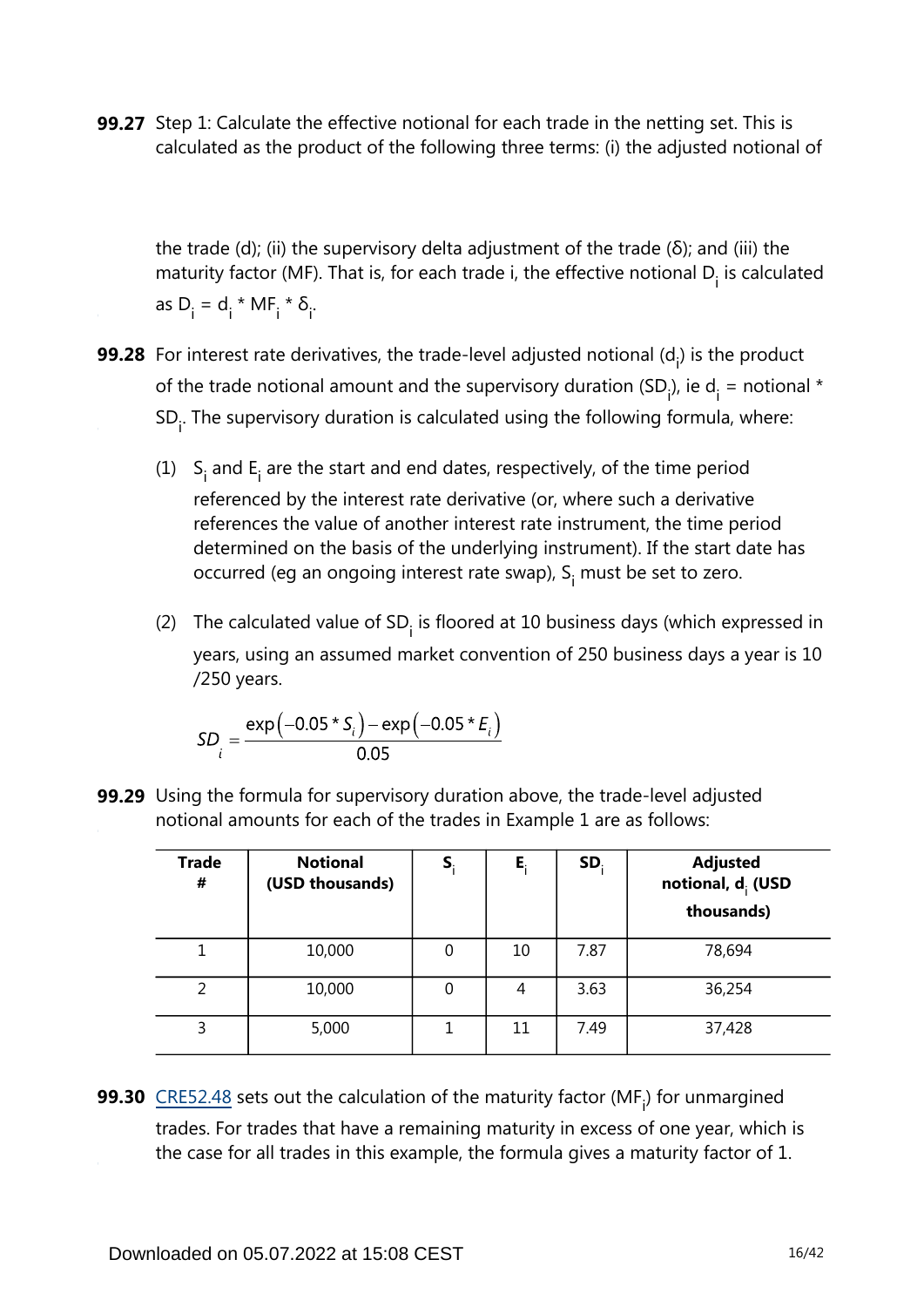- **99.31** As set out in [CRE52.38](https://www.bis.org/basel_framework/chapter/CRE/52.htm?inforce=20230101&published=20200605#paragraph_CRE_52_20230101_52_38) to [CRE52.41](https://www.bis.org/basel_framework/chapter/CRE/52.htm?inforce=20230101&published=20200605#paragraph_CRE_52_20230101_52_41), a supervisory delta is assigned to each trade. In particular:
	- (1) Trade 1 is long in the primary risk factor (the reference floating rate) and is not an option so the supervisory delta is equal to 1.
	- (2) Trade 2 is short in the primary risk factor and is not an option; thus, the supervisory delta is equal to -1.
	- (3) Trade 3 is an option to enter into an interest rate swap that is short in the primary risk factor and therefore is treated as a bought put option. As such, the supervisory delta is determined by applying the relevant formula in [CRE52.40,](https://www.bis.org/basel_framework/chapter/CRE/52.htm?inforce=20230101&published=20200605#paragraph_CRE_52_20230101_52_40) using 50% as the supervisory option volatility and 1 (year) as the option exercise date. In particular, assuming that the underlying price (the appropriate forward swap rate) is 6% and the strike price (the swaption's fixed rate) is 5%, the supervisory delta is:

$$
\delta_i = -\Phi \left( -\frac{\ln(0.06 / 0.05) + 0.5 \cdot 0.5^2 \cdot 1}{0.5 \cdot \sqrt{1}} \right) = -0.2694
$$

**99.32** The effective notional for each trade in the netting set (D<sub>i</sub>) is calculated using the formula  $D_i = d_i * MF_i * \delta_i$  and values for each term noted above. The results of applying the formula are as follows:

| <b>Trade</b><br># | <b>Notional</b><br>(USD<br>thousands) | <b>Adjusted</b><br>notional, $d_i$<br>(USD,<br>thousands) | <b>Maturity</b><br>Factor, MF. | Delta, $\delta$ . | <b>Effective</b><br>notional, $D_i$<br>(USD,<br>thousands) |
|-------------------|---------------------------------------|-----------------------------------------------------------|--------------------------------|-------------------|------------------------------------------------------------|
| 1                 | 10,000                                | 78,694                                                    |                                | 1                 | 78,694                                                     |
| 2                 | 10,000                                | 36,254                                                    | 1                              | $-1$              | $-36,254$                                                  |
| 3                 | 5,000                                 | 37,428                                                    | 1                              | $-0.2694$         | $-10,083$                                                  |

**99.33** Step 2: Allocate the trades to hedging sets. In the interest rate asset class the hedging sets consist of all the derivatives that reference the same currency. In this example, the netting set is comprised of two hedging sets, since the trades refer to interest rates denominated in two different currencies (USD and EUR).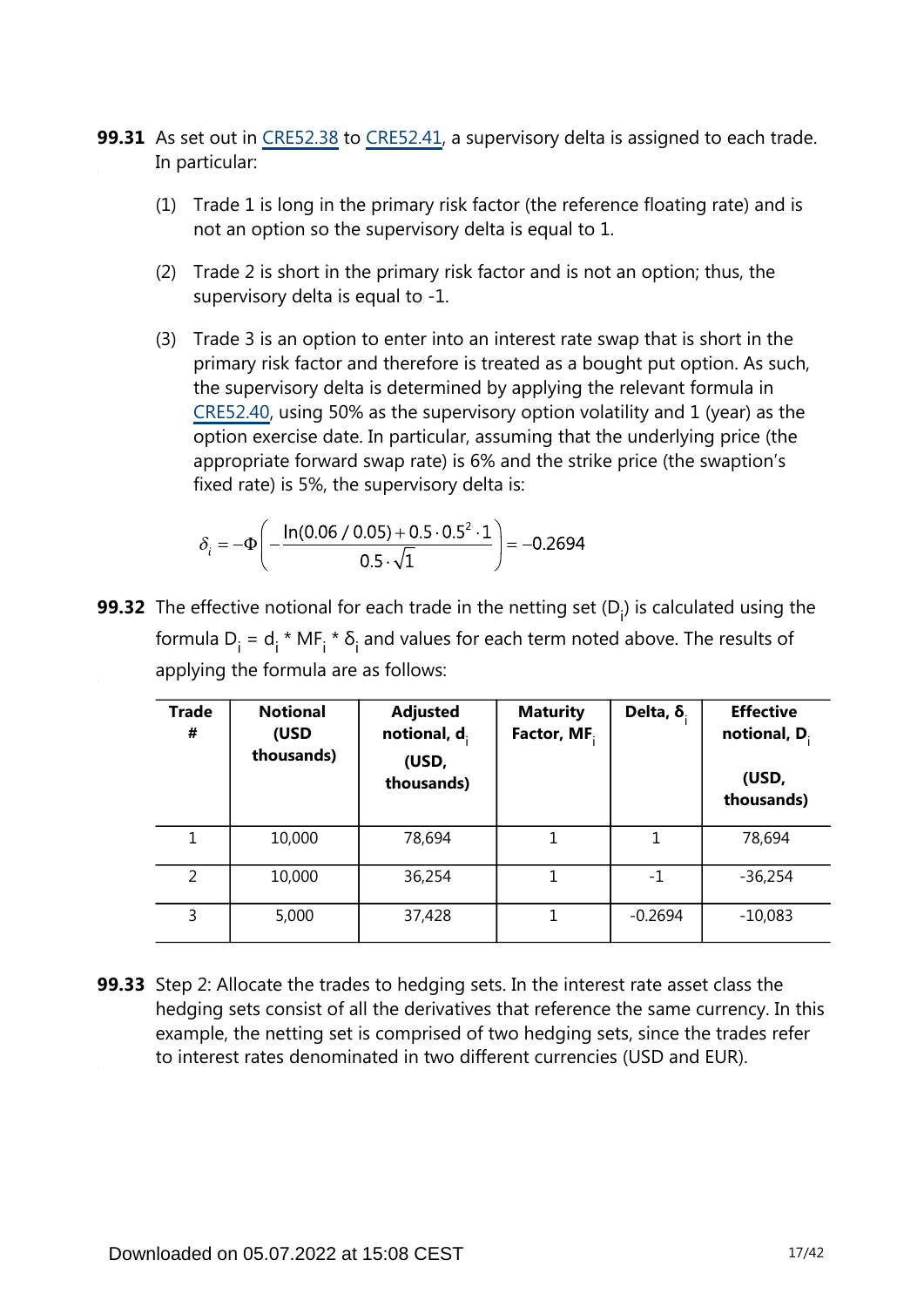**99.34** Step 3: Within each hedging set allocate each of the trades to the following three maturity buckets: less than one year (bucket 1), between one and five years (bucket 2) and more than five years (bucket 3). For this example, within the hedging set "USD", trade 1 falls into the third maturity bucket (more than 5 years)

and trade 2 falls into the second maturity bucket (between one and five years). Trade 3 falls into the third maturity bucket (more than 5 years) of the hedging set "EUR". The results of steps 1 to 3 are summarised in the table below:

| <b>Trade</b><br># | <b>Effective notional, D.</b> | <b>Hedging</b><br>set | <b>Maturity bucket</b> |
|-------------------|-------------------------------|-----------------------|------------------------|
|                   | (USD, thousands)              |                       |                        |
|                   | 78,694                        | <b>USD</b>            |                        |
| 2                 | $-36,254$                     | <b>USD</b>            |                        |
| 3                 | $-10,083$                     | <b>EUR</b>            |                        |

- **99.35** Step 4: Calculate the effective notional of each maturity bucket (D<sup>B1</sup>, D<sup>B2</sup> and D<sup>B3</sup>) within each hedging set (USD and EUR) by adding together all the trade level effective notionals within each maturity bucket in the hedging set. In this example, there are no maturity buckets within a hedging set with more than one trade, and so this case the effective notional of each maturity bucket is simply equal to the effective notional of the single trade in each bucket. Specifically:
	- (1) For the USD hedging set:  $D^{B1}$  is zero,  $D^{B2}$  is -36,254 (thousand USD) and  $D^{B3}$  is 78,694 (thousand USD).
	- (2) For the EUR hedging set:  $D^{B1}$  and  $D^{B2}$  are zero and  $D^{B3}$  is -10,083 (thousand USD).
- **99.36** Step 5: Calculate the effective notional of the hedging set (EN<sub>HS</sub>) by using either of the two following aggregation formulas (the latter is to be used if the bank chooses not to recognise offsets between long and short positions across maturity buckets):

$$
\begin{aligned} \text{Offset formula}: \text{EN}_{hs} &= \left[ \left( D^{B1} \right)^2 + \left( D^{B2} \right)^2 + \left( D^{B3} \right)^2 + 1.4 \cdot D^{B1} \cdot D^{B2} + 1.4 \cdot D^{B2} \cdot D^{B3} + 0.6 \cdot D^{B1} \cdot D^{B3} \right]^{\frac{1}{2}} \\ \text{No offset formula}: \text{EN}_{hs} &= \left| D^{B1} \right| + \left| D^{B2} \right| + \left| D^{B3} \right| \end{aligned}
$$

**99.37** In this example, the first of the two aggregation formulas is used. Therefore, the effective notionals for the USD hedging set ( $EN_{LISD}$ ) and the EUR hedging ( $EN_{EIB}$ ) are, respectively (expressed in USD thousands):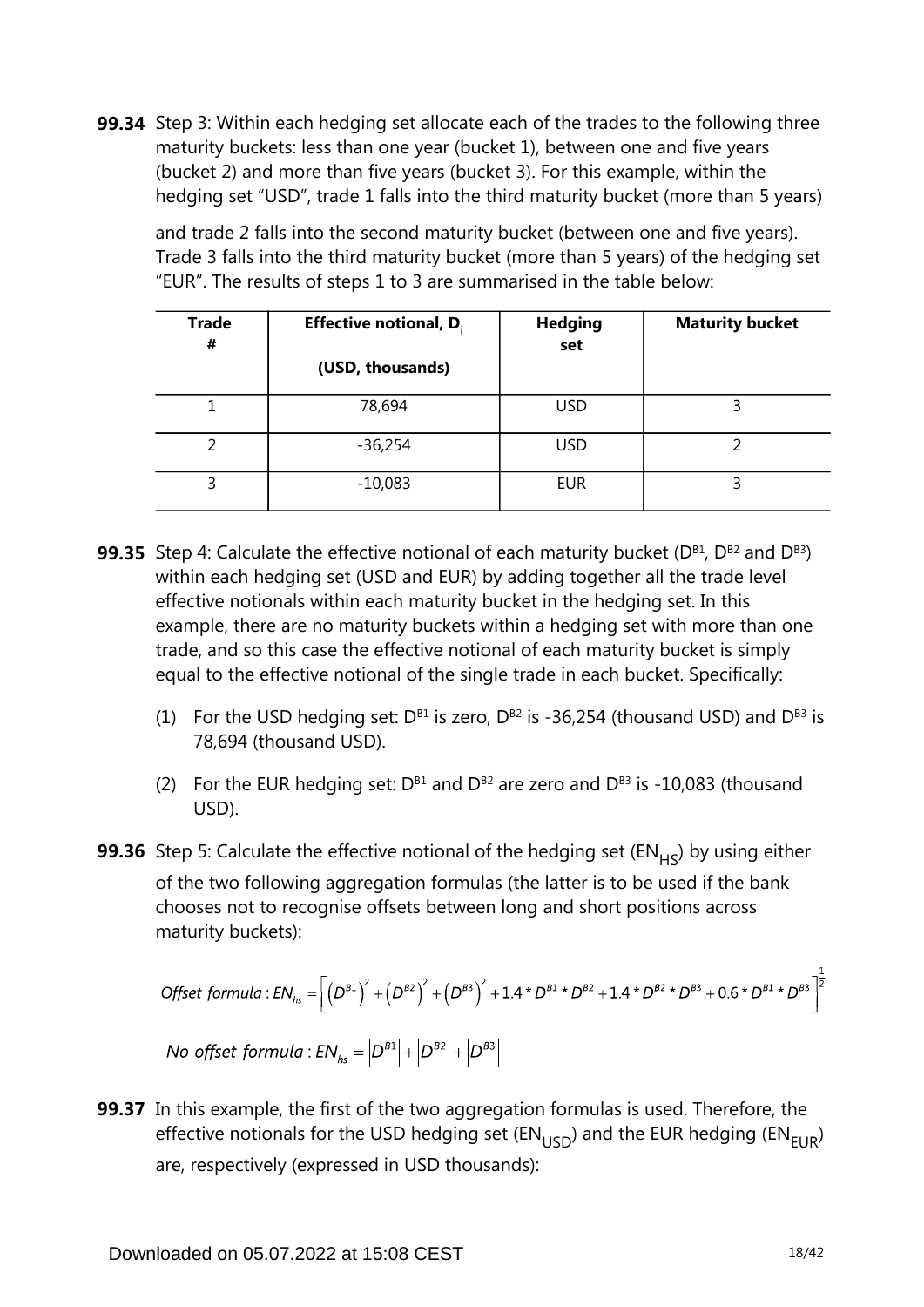$$
EN_{USD} = \left[ \left( -36, 254 \right)^2 + \left( 78, 694 \right)^2 + 1.4 \times \left( -36, 254 \right) \times 78,694 \right]^{\frac{1}{2}} = 59,270
$$
\n
$$
EN_{EUR} = \left[ \left( -10, 083 \right)^2 \right]^{\frac{1}{2}} = 10,083
$$

**99.38** Step 6: Calculate the hedging set level add-on (AddOn<sub>hs</sub>) by multiplying the effective notional of the hedging set  $(EN_{hs})$  by the prescribed supervisory factor ( $SF<sub>hs</sub>$ ). The prescribed supervisory factor in the interest rate asset class is set at 0.5%. Therefore, the add-on for the USD and EUR hedging sets are, respectively (expressed in USD thousands):

 $AddOn_{\text{USD}} = 59,270 * 0.005 = 296.35$ 

 $AddOn_{EUR} = 10,083 * 0.005 = 50.415$ 

**99.39** Step 7: Calculate the asset class level add-on (AddOn<sup>IR</sup>) by adding together all of the hedging set level add-ons calculated in step 6. Therefore, the add-on for the interest rate asset class is (expressed in USD thousands):

 $AddOn^{IR} = 296.35 + 50.415 = 347$ 

**99.40** For this netting set the interest rate add-on is also the aggregate add-on because there are no derivatives belonging to other asset classes. The EAD for the netting set can now be calculated using the formula set out in [CRE99.21](https://www.bis.org/basel_framework/chapter/CRE/99.htm?inforce=20230101&published=20200327#paragraph_CRE_99_20230101_99_21) (expressed in USD thousands):

 $EAD = alpha * (RC + multiplier * AddOn<sup>aggregate</sup>) = 1.4 * (60 + 1 * 347) = 569$ 

#### **Example 2 : Credit derivatives (unmargined netting set)**

**99.41** Netting set 2 consists of three credit derivatives: one long single-name credit default swap (CDS) written on Firm A (rated AA), one short single-name CDS written on Firm B (rated BBB), and one long CDS index (investment grade). The table below summarises the relevant contractual terms of the three derivatives. All notional amounts and market values in the table are in USD thousands.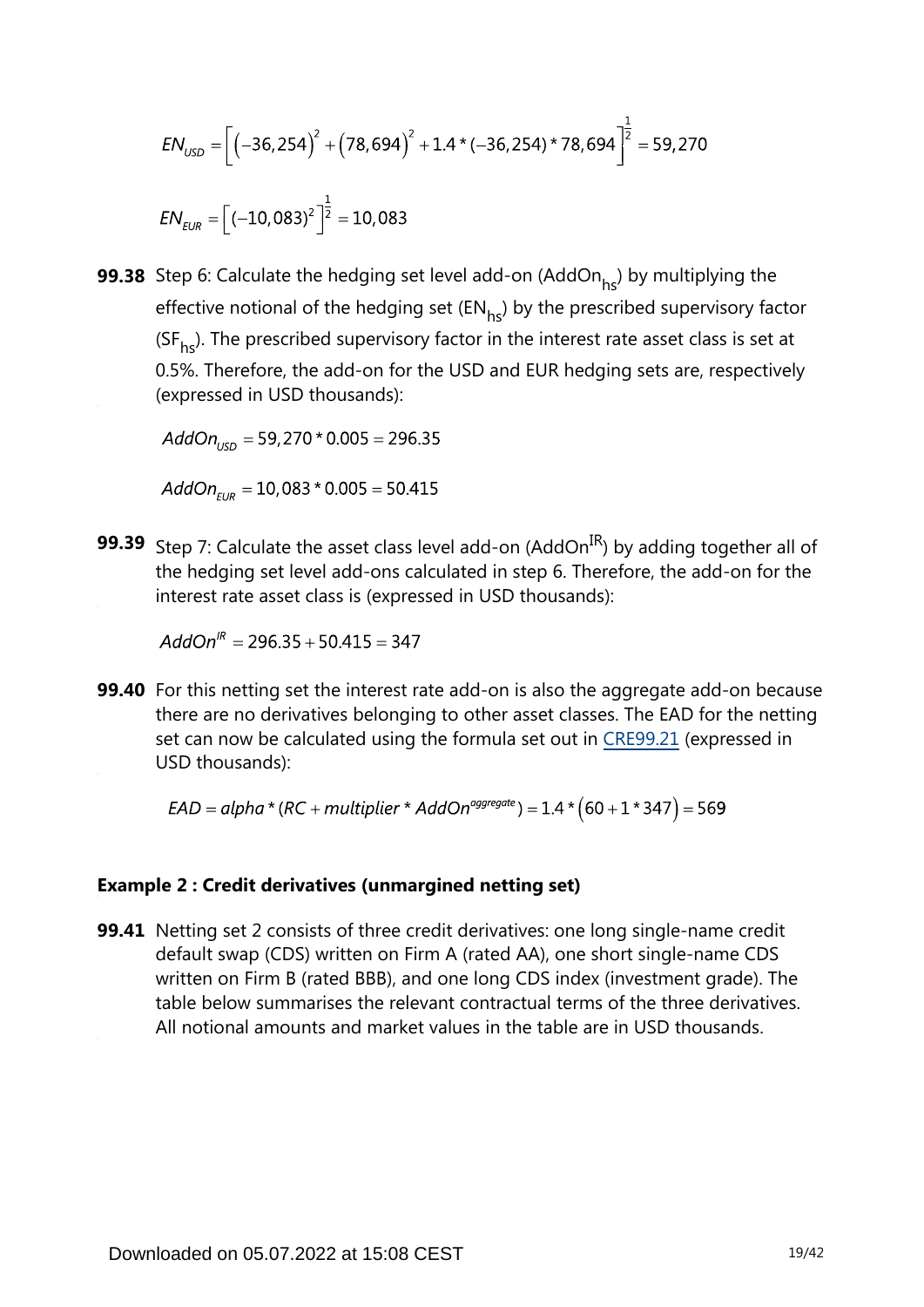| <b>Trade</b><br># | <b>Nature</b>       | Reference<br>entity /<br>index name | <b>Rating reference</b><br>entity | <b>Residual</b><br>maturity | <b>Base</b><br>currency | <b>Notional</b><br>(USD<br>thousands) | <b>Position</b>      | <b>Market</b><br>value<br>(USD<br>thousands) |
|-------------------|---------------------|-------------------------------------|-----------------------------------|-----------------------------|-------------------------|---------------------------------------|----------------------|----------------------------------------------|
| $\mathbf{1}$      | Single-<br>name CDS | Firm A                              | AA                                | 3 years                     | <b>USD</b>              | 10,000                                | Protection<br>buyer  | 20                                           |
| $\overline{2}$    | Single-<br>name CDS | Firm B                              | <b>BBB</b>                        | 6 years                     | <b>EUR</b>              | 10,000                                | Protection<br>seller | -40                                          |
| 3                 | CDS index           | CDX.IG 5y                           | Investment<br>grade               | 5 years                     | <b>USD</b>              | 10,000                                | Protection<br>buyer  | 0                                            |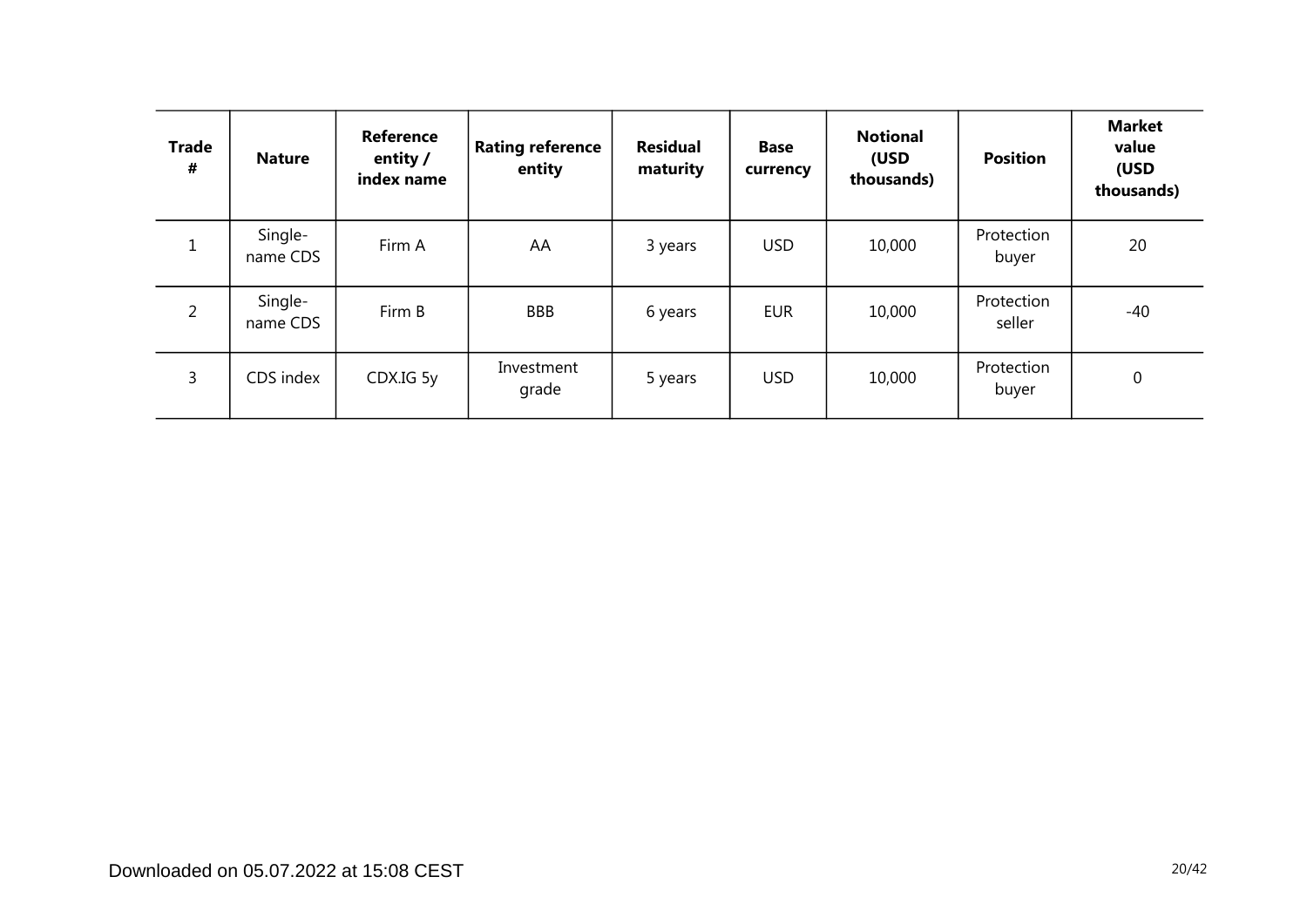- **99.42** As in the previous example, the netting set is not subject to a margin agreement and there is no exchange of collateral (independent amount/IM) at inception. For unmargined netting sets, the replacement cost is calculated using the following formula, where:
	- (1) V is a simple algebraic sum of the derivatives' market values at the reference date
	- (2) C is the haircut value of the IM, which is zero in this example

 $RC = \max\{V - C; 0\}$ 

**99.43** Thus, using the market values indicated in the table (expressed in USD thousands):

 $RC = \max\{20 - 40 + 0 - 0;0\} = 0$ 

- **99.44** Since in this example V-C is negative (equal to V, ie -20,000), the multiplier will be activated (ie it will be less than 1). Before calculating its value, the aggregate addon (AddOn<sup>aggregate</sup>) needs to be determined.
- **99.45** All the transactions in the netting set belong to the credit derivatives asset class. The AddOn<sup>aggregate</sup> for the credit derivatives asset class can be calculated using the four steps set out in [CRE52.61.](https://www.bis.org/basel_framework/chapter/CRE/52.htm?inforce=20230101&published=20200605#paragraph_CRE_52_20230101_52_61)
- **99.46** Step 1: Calculate the effective notional for each trade in the netting set. This is calculated as the product of the following three terms: (i) the adjusted notional of the trade (d); (ii) the supervisory delta adjustment of the trade (δ); and (iii) the maturity factor (MF). That is, for each trade i, the effective notional  $D_i$  is calculated as  $D_i = d_i * MF_i * \delta_i$ .
- **99.47** For credit derivatives, like interest rate derivatives, the trade-level adjusted notional  $(d_i)$  is the product of the trade notional amount and the supervisory duration (SD<sub>i</sub>), ie d<sub>i</sub> = notional \* SD<sub>i</sub>. The trade-level adjusted notional amounts for each of the trades in Example 2 are as follows:

| <b>Trade</b><br># | <b>Notional</b><br>(USD thousands) | S | E, | SD.  | <b>Adjusted</b><br>notional, d <sub>i</sub> (USD<br>thousands) |
|-------------------|------------------------------------|---|----|------|----------------------------------------------------------------|
|                   | 10,000                             | 0 | 3  | 2.79 | 27,858                                                         |
|                   | 10,000                             | 0 | 6  | 5.18 | 51,836                                                         |
| 3                 | 10,000                             | 0 | 5  | 4.42 | 44,240                                                         |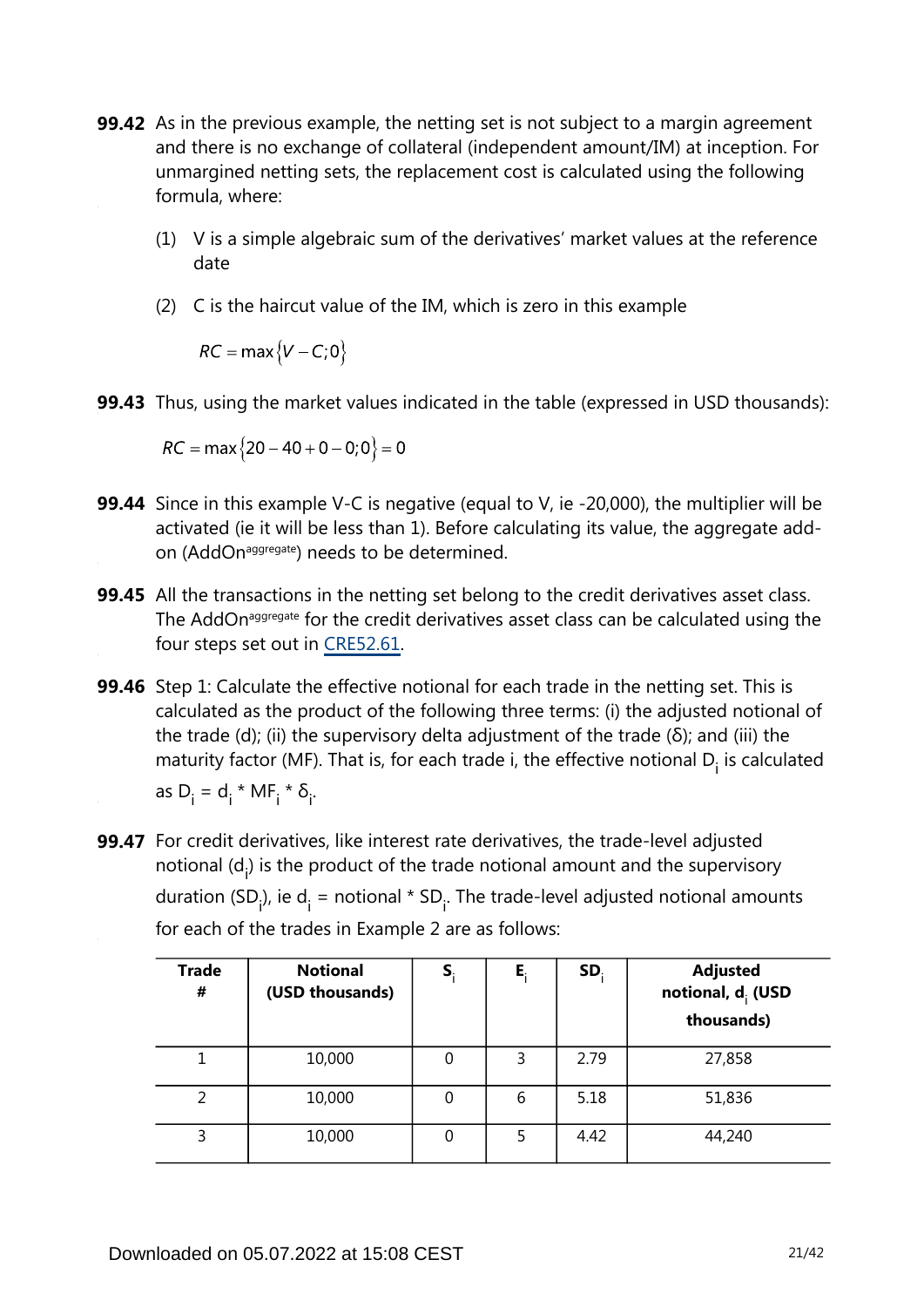- **99.48**  $\frac{\text{CRE52.48}}{\text{Sets}}$  $\frac{\text{CRE52.48}}{\text{Sets}}$  $\frac{\text{CRE52.48}}{\text{Sets}}$  sets out the calculation of the maturity factor (MF<sub>i</sub>) for unmargined trades. For trades that have a remaining maturity in excess of one year, which is the case for all trades in this example, the formula gives a maturity factor of 1.
- **99.49** As set out in [CRE52.38](https://www.bis.org/basel_framework/chapter/CRE/52.htm?inforce=20230101&published=20200605#paragraph_CRE_52_20230101_52_38) to [CRE52.41](https://www.bis.org/basel_framework/chapter/CRE/52.htm?inforce=20230101&published=20200605#paragraph_CRE_52_20230101_52_41), a supervisory delta is assigned to each trade. In particular:
	- (1) Trade 1 and Trade 3 are long in the primary risk factors (CDS spread) and are not options so the supervisory delta is equal to 1 for each trade.
	- (2) Trade 2 is short in the primary risk factor and is not an option; thus, the supervisory delta is equal to -1.
- **99.50** The effective notional for each trade in the netting set (D<sub>i</sub>) is calculated using the formula  $D_i = d_i * MF_i * \delta_i$  and values for each term noted above. The results of applying the formula are as follows:

| <b>Trade</b><br># | <b>Notional</b><br>(USD<br>thousands) | <b>Adjusted</b><br>notional, $d_i$<br>(USD,<br>thousands) | <b>Maturity</b><br>Factor, MF. | Delta, $\delta$ . | <b>Effective</b><br>notional, $D_i$<br>(USD,<br>thousands) |
|-------------------|---------------------------------------|-----------------------------------------------------------|--------------------------------|-------------------|------------------------------------------------------------|
| 1                 | 10,000                                | 27,858                                                    | 1                              | 1                 | 27,858                                                     |
| $\overline{2}$    | 10,000                                | 51,836                                                    |                                | $-1$              | $-51,836$                                                  |
| 3                 | 10,000                                | 44,240                                                    |                                | 1                 | 44,240                                                     |

**99.51** Step 2: Calculate the combined effective notional for all derivatives that reference the same entity. The combined effective notional of the entity ( $EN_{\text{entity}}$ ) is

calculated by adding together the trade level effective notionals calculated in step 1 that reference that entity. However, since all the derivatives refer to different entities (single names/indices), the effective notional of the entity is simply equal to the trade level effective notional  $(D_i)$  for each trade.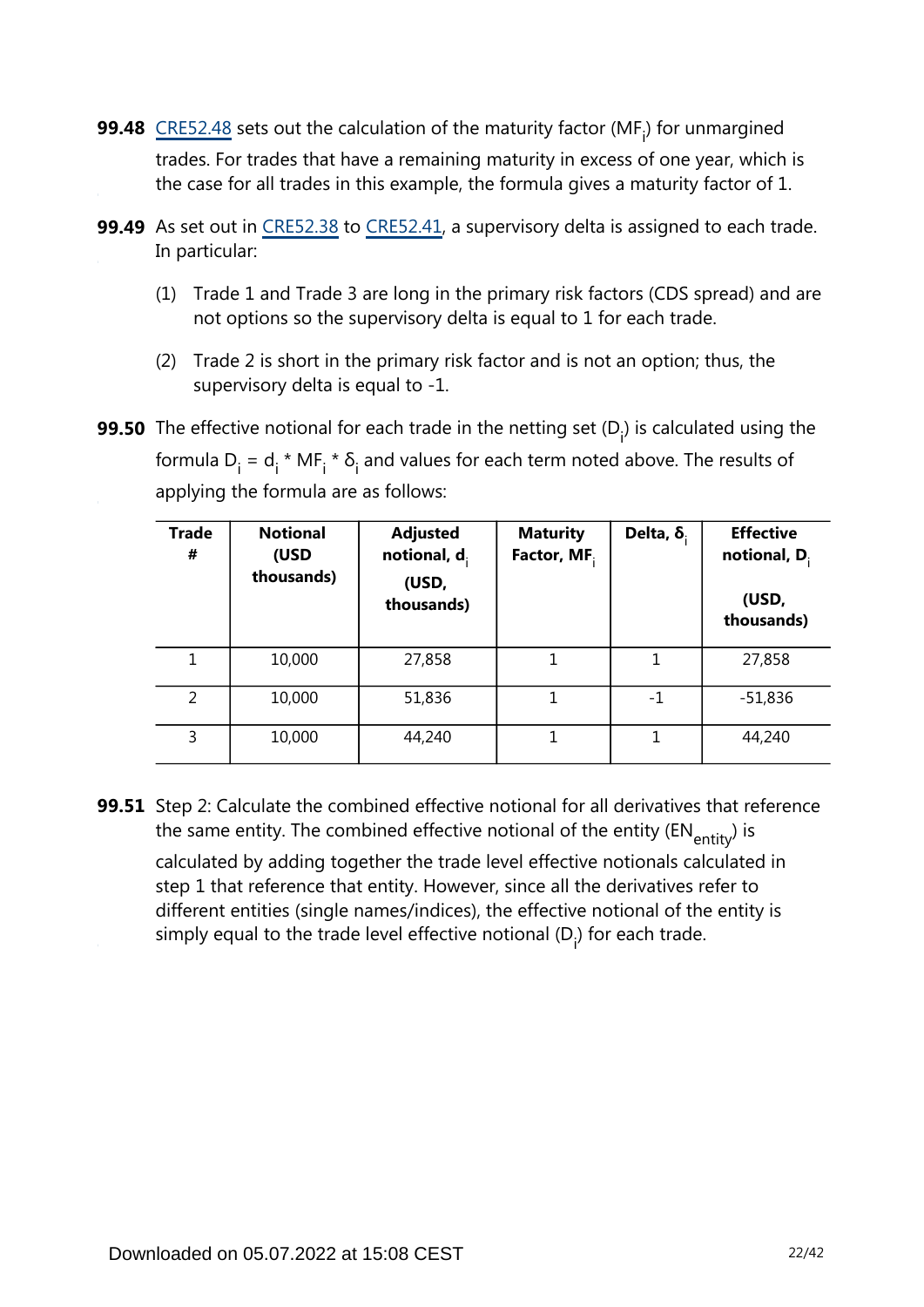**99.52** Step 3: Calculate the add-on for each entity (AddOn<sub>entity</sub>) by multiplying the entity level effective notional in step 2 by the supervisory factor that is specified for that entity (SF $_{\text{entity}}$ )[.](https://www.bis.org/basel_framework/chapter/CRE/52.htm?inforce=20230101&published=20200605#paragraph_CRE_52_20230101_52_72) The supervisory factors are set out in table 2 in CRE52.72. A supervisory factor is assigned to each single-name entity based on the rating of the reference entity (0.38% for AA-rated firms and 0.54% for BBB-rated firms). For CDS indices, the SF is assigned according to whether the index is investment or speculative grade; in this example, its value is 0.38% since the index is investment grade. Thus, the entity level add-ons are the following (USD thousands):

| <b>Reference</b><br><b>Entity</b> | <b>Effective notional, D.</b><br>(USD, thousands) | <b>Supervisory factor,</b><br>$SF_{\text{entity}}$ | Entity-level add-on,<br>AddOn $_{\text{entity}} (=D_i^* S F)$<br>entity $\prime$ |
|-----------------------------------|---------------------------------------------------|----------------------------------------------------|----------------------------------------------------------------------------------|
| Firm A                            | 27,858                                            | 0.38%                                              | 106                                                                              |
| Firm B                            | $-51,836$                                         | 0.54%                                              | $-280$                                                                           |
| CDX.IG                            | 44,240                                            | 0.38%                                              | 168                                                                              |

- **99.53** Step 4: Calculate the asset class level add-on (AddOn<sup>credit</sup>) by using the formula that follows, where:
	- (1) The summations are across all entities referenced by the derivatives.
	- (2) AddOn $_{\text{entity}}$  is the add-on amount calculated in step 3 for each entity referenced by the derivatives.
	- (3)  $\rho_{\text{entity}}$  is the supervisory prescribed correlation factor corresponding to the entity. As set out in Table 2 in [CRE52.72](https://www.bis.org/basel_framework/chapter/CRE/52.htm?inforce=20230101&published=20200605#paragraph_CRE_52_20230101_52_72), the correlation factor is 50% for single entities (Firm A and Firm B) and 80% for indexes (CDX.IG).

$$
AddOn^{Credit} = \left[ \underbrace{\left( \sum_{entity} \rho_{entity} * AddOn_{entity} \right)^2}_{\text{idiosyncratic component}} + \underbrace{\sum_{entity} \left( 1 - \left( \rho_{entity} \right)^2 \right) * \left( AddOn_{entity} \right)^2}{\text{idiosyncratic component}} \right]^{\frac{1}{2}}
$$

**99.54** The following table shows a simple way to calculate of the systematic and idiosyncratic components in the formula: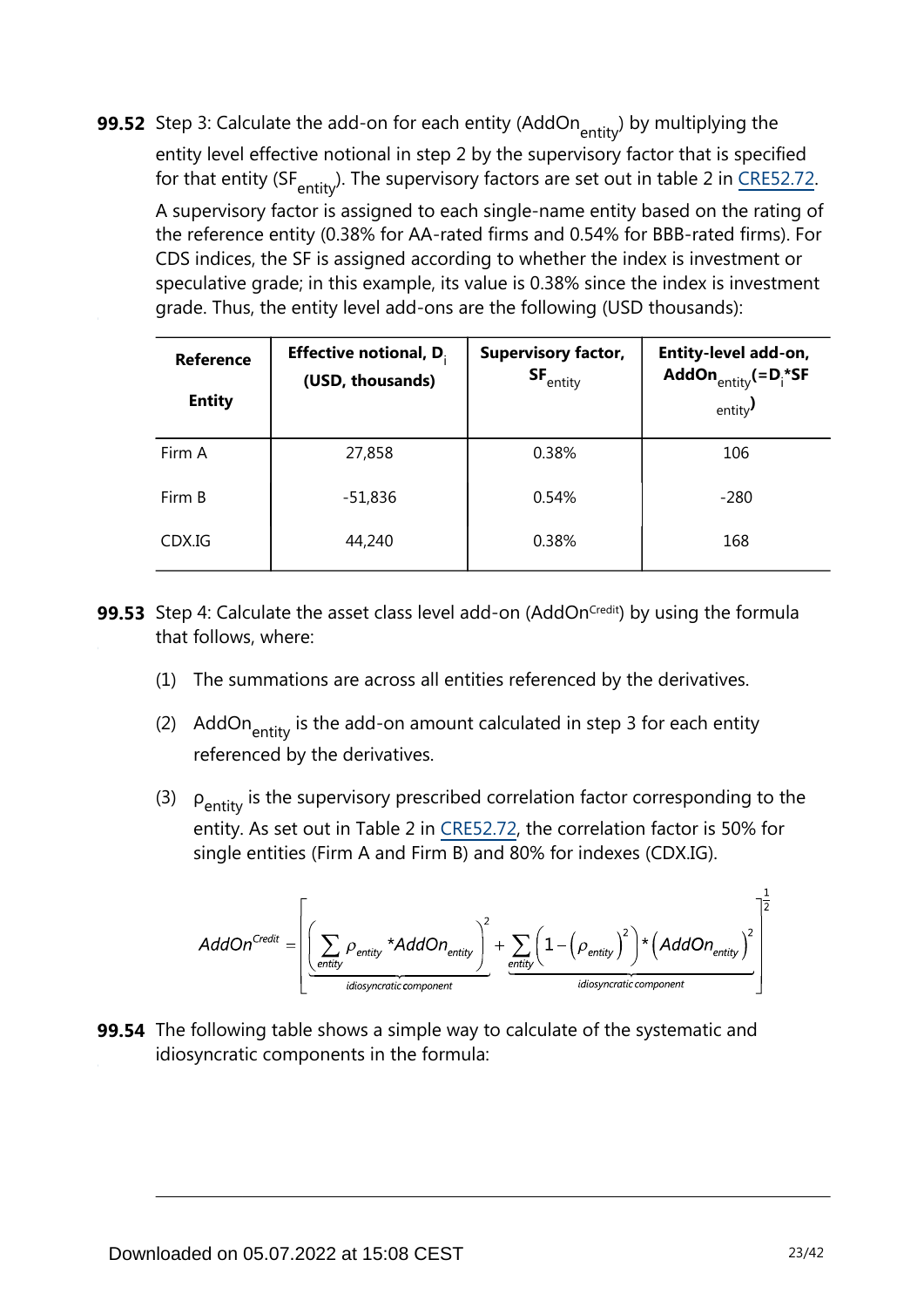| Reference<br><b>Entity</b> | $\bm{\mathsf{P}}_\mathsf{entity}$ | <b>AddOn</b><br>entity | $\mathsf{P}_{\mathsf{entity}}$ *<br>AddOn <sub>entity</sub> | 1- $(\rho_{\text{entity}})^2$ | (AddOn<br>entity $)2$ | $(1-(\rho_{entity})^2)^*$<br>(AddOn $_{\text{entity}}$ )<br>2 |
|----------------------------|-----------------------------------|------------------------|-------------------------------------------------------------|-------------------------------|-----------------------|---------------------------------------------------------------|
| Firm A                     | 0.5                               | 106                    | 52.9                                                        | 0.75                          | 11,207                | 8,405                                                         |
| Firm B                     | 0.5                               | $-280$                 | $-140$                                                      | 0.75                          | 78,353                | 58,765                                                        |
| CDX.IG                     | 0.8                               | 168                    | 134.5                                                       | 0.36                          | 28,261                | 10,174                                                        |
| $sum =$                    |                                   |                        | 47.5                                                        |                               |                       | 77,344                                                        |
| $(sum)^2 =$                |                                   |                        | 2,253                                                       |                               |                       |                                                               |

**99.55** According to the calculations in the table, the systematic component is 2,253, while the idiosyncratic component is 77,344. Thus, the add-on for the credit asset class is calculated as follows:

$$
AddOn^{Credit} = \left[2,253 + 77,344\right]^{\frac{1}{2}} = 282
$$

- **99.56** For this netting set the credit add-on (AddOn<sup>credit</sup>) is also the aggregate add-on (AddOn<sup>aggregate</sup>) because there are no derivatives belonging to other asset classes.
- **99.57** The value of the multiplier can now be calculated as follows, using the formula set out in [CRE52.23](https://www.bis.org/basel_framework/chapter/CRE/52.htm?inforce=20230101&published=20200605#paragraph_CRE_52_20230101_52_23):

$$
multiplier = min\left\{1; 0.05 + 0.95 \cdot exp\left(\frac{-20}{2 \cdot 0.95 \cdot 282}\right)\right\} = 0.965
$$

**99.58** Finally, aggregating the replacement cost and the potential future exposure (PFE) component and multiplying the result by the alpha factor of 1.4, the EAD is as follows (USD thousands):

 $EAD = 1.4*(0 + 0.965*282) = 381$ 

#### **Example 3 : Commodity derivatives (unmargined netting set)**

**99.59** Netting set 3 consists of three commodity forward contracts. The table below summarises the relevant contractual terms of the three derivatives. All notional amounts and market values in the table are in USD thousands.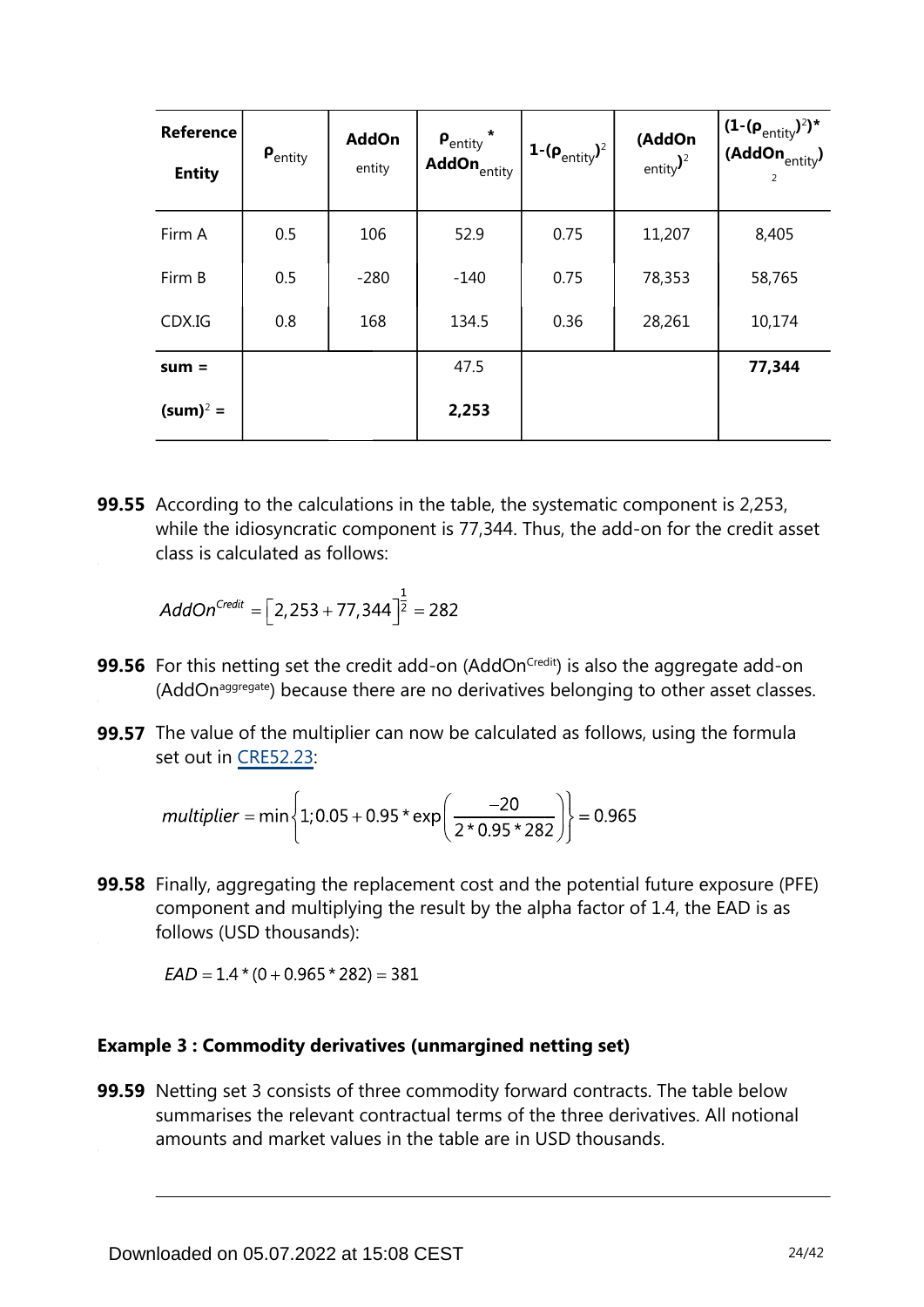| <b>Trade</b><br># | <b>Notional</b> | <b>Nature</b> | <b>Underlying</b>                                 | <b>Direction</b> | <b>Residual</b><br>maturity | <b>Market</b><br>value |
|-------------------|-----------------|---------------|---------------------------------------------------|------------------|-----------------------------|------------------------|
| $\mathbf{1}$      | 10,000          | Forward       | (West Texas<br>Intermediate, or<br>WTI) Crude Oil | Long             | 9 months                    | -50                    |
| 2                 | 20,000          | Forward       | (Brent) Crude Oil                                 | Short            | 2 years                     | -30                    |
| 3                 | 10,000          | Forward       | Silver                                            | Long             | 5 years                     | 100                    |

**99.60** As in the previous two examples, the netting set is not subject to a margin agreement and there is no exchange of collateral (independent amount/IM) at inception. Thus, the replacement cost is given by:

 $RC = \max \{V - C; 0\} = \max \{100 - 30 - 50 - 0; 0\} = 20$ 

- **99.61** Since V-C is positive (ie USD 20,000), the value of the multiplier is 1, as explained in [CRE52.22](https://www.bis.org/basel_framework/chapter/CRE/52.htm?inforce=20230101&published=20200605#paragraph_CRE_52_20230101_52_22).
- **99.62** All the transactions in the netting set belong to the commodities derivatives asset class. The AddOn<sup>aggregate</sup> for the commodities derivatives asset class can be calculated using the six steps set out in [CRE52.70](https://www.bis.org/basel_framework/chapter/CRE/52.htm?inforce=20230101&published=20200605#paragraph_CRE_52_20230101_52_70).
- **99.63** Step 1: Calculate the effective notional for each trade in the netting set. This is calculated as the product of the following three terms: (i) the adjusted notional of the trade (d); (ii) the supervisory delta adjustment of the trade (δ); and (iii) the maturity factor (MF). That is, for each trade i, the effective notional  $D_i$  is calculated as  $D_i = d_i * MF_i * \delta_i$ .
- **99.64** For commodity derivatives, the adjusted notional is defined as the product of the current price of one unit of the commodity (eg barrel of oil) and the number of units referenced by the derivative. In this example, for the sake of simplicity, it is assumed that the adjusted notional  $(d_i)$  is equal to the notional value.
- **99.65**  $\frac{\text{CRE52.48}}{\text{Sets}}$  $\frac{\text{CRE52.48}}{\text{Sets}}$  $\frac{\text{CRE52.48}}{\text{Sets}}$  sets out the calculation of the maturity factor (MF<sub>i</sub>) for unmargined trades. For trades that have a remaining maturity in excess of one year (trades 2 and 3 in this example), the formula gives a maturity factor of 1. For trade 1 the formula gives the following maturity factor:

$$
MF = \sqrt{\frac{\min\{M_i; \ 1year\}}{1year}} = \sqrt{\frac{\min\{9/12; \ 1\}}{1}} = \sqrt{9/12}
$$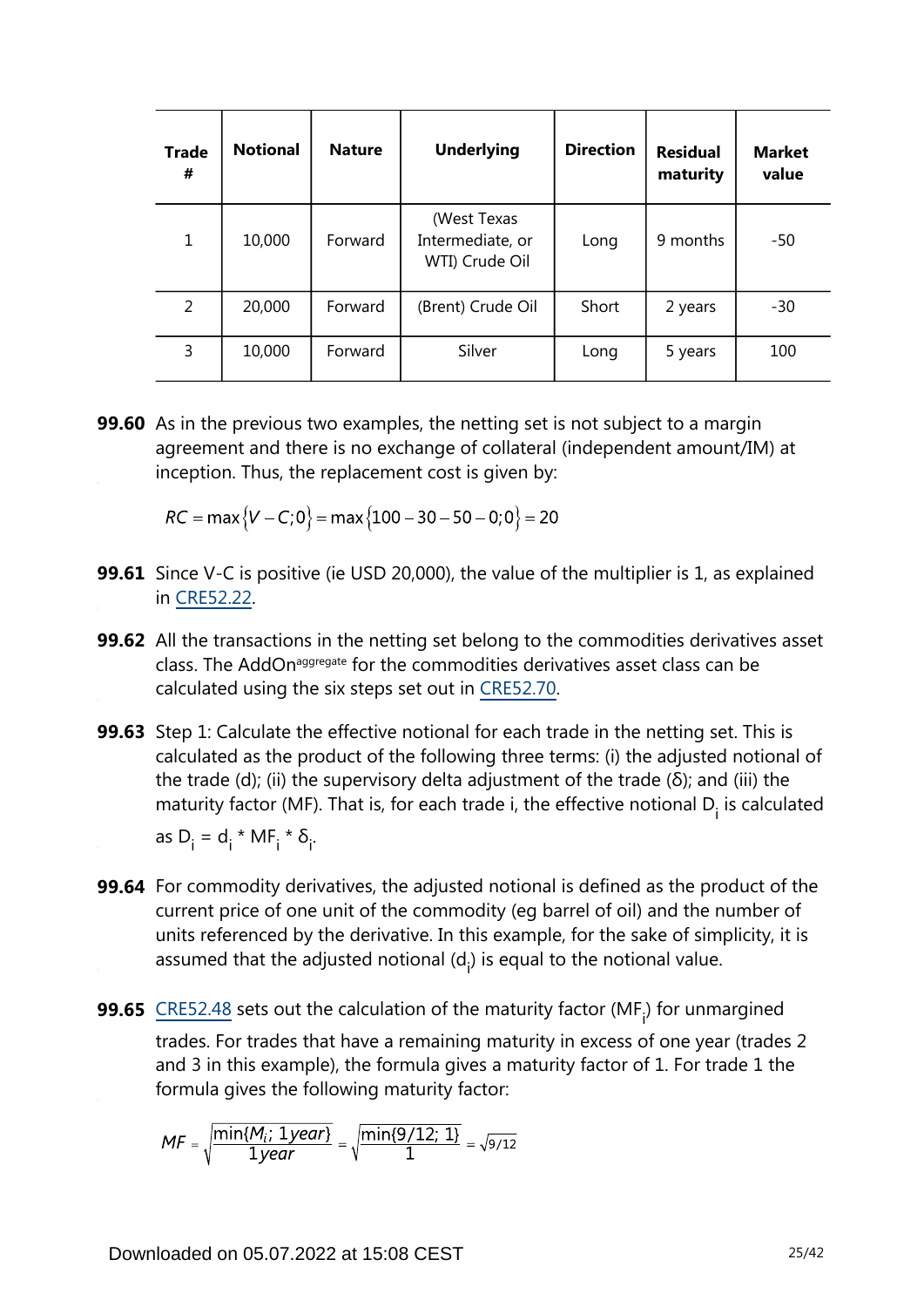- **99.66** As set out in [CRE52.38](https://www.bis.org/basel_framework/chapter/CRE/52.htm?inforce=20230101&published=20200605#paragraph_CRE_52_20230101_52_38) to [CRE52.41](https://www.bis.org/basel_framework/chapter/CRE/52.htm?inforce=20230101&published=20200605#paragraph_CRE_52_20230101_52_41), a supervisory delta is assigned to each trade. In particular:
	- (1) Trade 1 and Trade 3 are long in the primary risk factors (WTI Crude Oil and Silver respectively) and are not options so the supervisory delta is equal to 1 for each trade.
	- (2) Trade 2 is short in the primary risk factor (Brent Crude Oil) and is not an option; thus, the supervisory delta is equal to -1.

| <b>Trade</b><br># | <b>Notional</b><br>(USD<br>thousands) | <b>Adjusted</b><br>notional, $d_i$<br>(USD,<br>thousands) | <b>Maturity</b><br>Factor, MF. | Delta, $\delta$ . | <b>Effective</b><br>notional, D.<br>(USD,<br>thousands) |
|-------------------|---------------------------------------|-----------------------------------------------------------|--------------------------------|-------------------|---------------------------------------------------------|
| 1                 | 10,000                                | 10,000                                                    | $(9/12)^{0.5}$                 |                   | 8,660                                                   |
| 2                 | 20,000                                | 20,000                                                    | 1                              | $-1$              | $-20,000$                                               |
| 3                 | 10,000                                | 10,000                                                    | 1                              | 1                 | 10,000                                                  |

**99.67** Step 2: Allocate the trades in commodities asset class to hedging sets. In the commodities asset class there are four hedging sets consisting of derivatives that reference: energy (trades 1 and 2 in this example), metals (trade 3 in this example), agriculture and other commodities.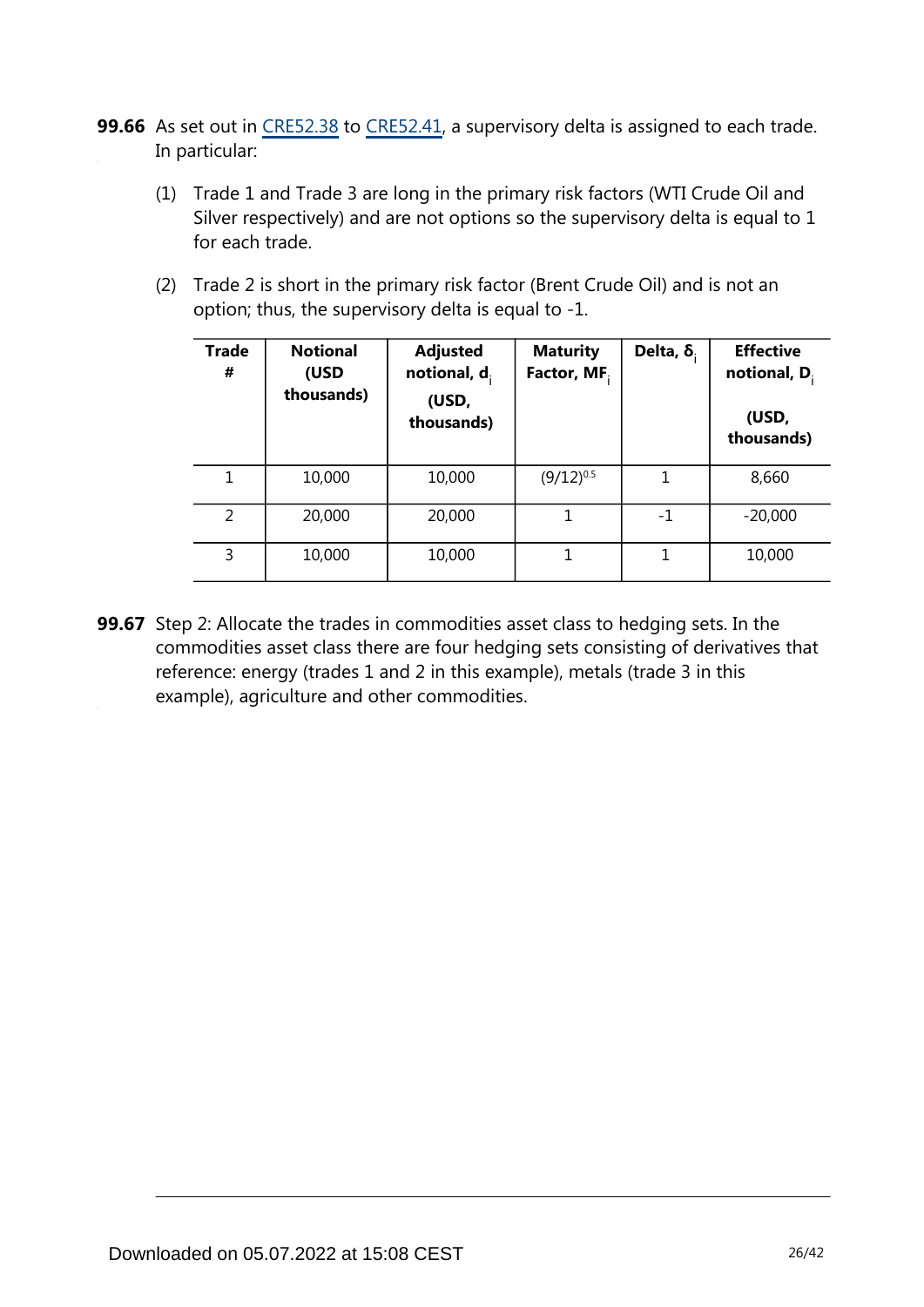| <b>Hedging set</b> | <b>Commodity type</b> | <b>Trades</b> |
|--------------------|-----------------------|---------------|
| Energy             | Crude oil             | $1$ and $2$   |
|                    | Natural gas           | None          |
|                    | Coal                  | None          |
|                    | Electricity           | None          |
| Metals             | Silver                | 3             |
|                    | Gold                  | None          |
|                    |                       | $\cdots$      |
| Agriculture        | $\cdots$              | $\cdots$      |
|                    | $\cdots$              | $\cdots$      |
| Other              |                       | $\cdots$      |

| <b>Trade</b><br># | <b>Effective notional, D.</b> | <b>Hedging set</b> | <b>Commodity type</b> |
|-------------------|-------------------------------|--------------------|-----------------------|
|                   | (USD, thousands)              |                    |                       |
|                   | 8,660                         | Energy             | Crude oil             |
|                   | $-20,000$                     | Energy             | Crude oil             |
| 3                 | 10,000                        | Metals             | Silver                |

- **99.68** Step 3: Calculate the combined effective notional for all derivatives with each hedging set that reference the same commodity type. The combined effective notional of the commodity type  $(\text{EN}_{\text{ComType}})$  is calculated by adding together the trade level effective notionals calculated in step 1 that reference that commodity type. For purposes of this calculation, the bank can ignore the basis difference between the WTI and Brent forward contracts since they belong to the same commodity type, "Crude Oil" (unless the national supervisor requires the bank to use a more refined definition of commodity types). This step gives the following:
	- (1)  $EN_{CrudeOil} = 8,660 + (-20,000) = -11,340$

(2)  $EN_{\text{Silver}} = 10,000$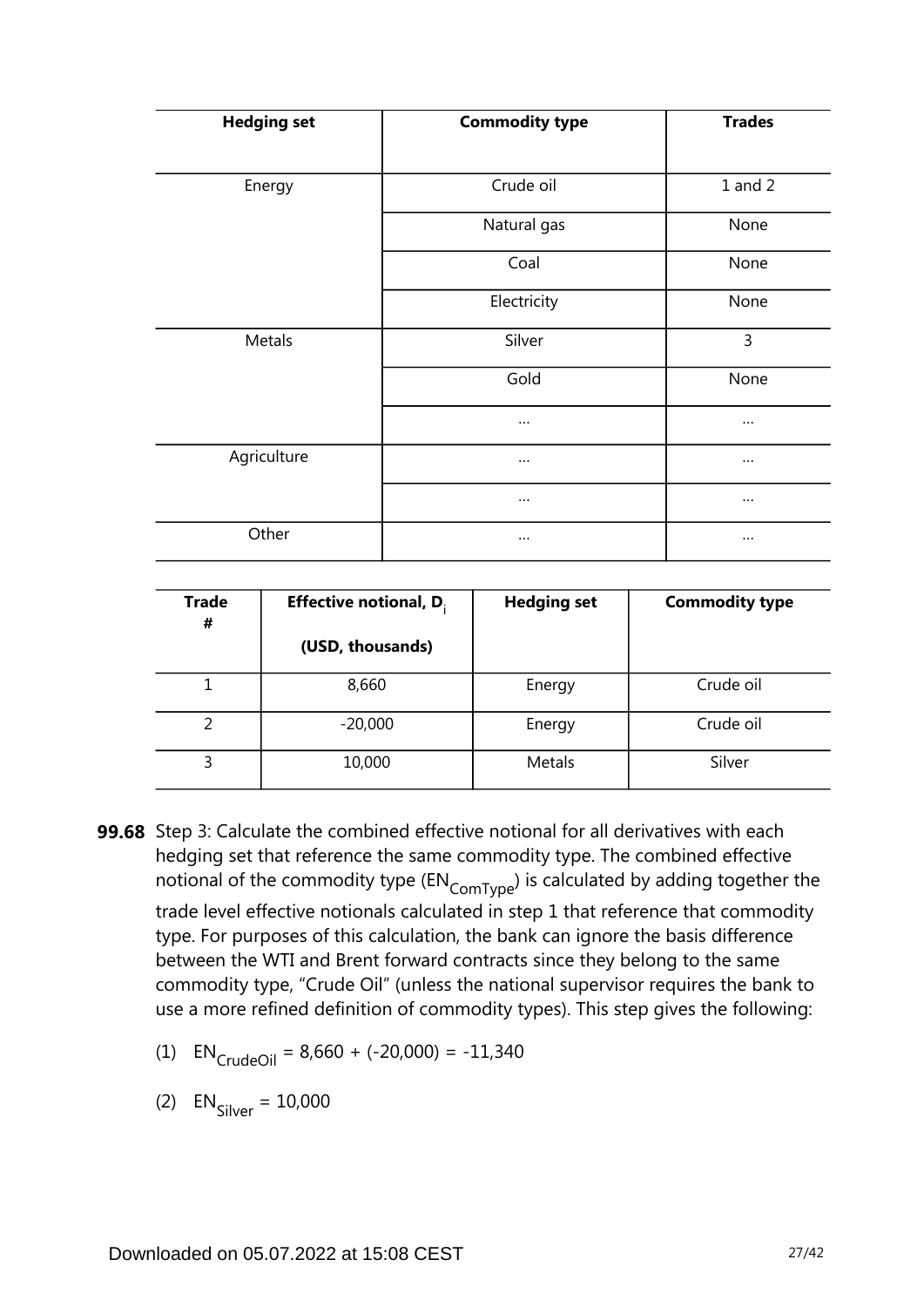- **99.69** Step 4: Calculate the add-on for each commodity type (AddOn<sub>ComType</sub>) within each hedging set by multiplying the combined effective notional for that commodity calculated in step 3 by the supervisory factor that is specified for that commodity type (SF $_{\text{ComType}}$ ). The supervisory factors are set out in table 2 in [CRE52.72](https://www.bis.org/basel_framework/chapter/CRE/52.htm?inforce=20230101&published=20200605#paragraph_CRE_52_20230101_52_72) and are set at 40% for electricity derivatives and 18% for derivatives that reference all other types of commodities. Therefore:
	- (1) AddOn $_{\text{CrudeOil}}$  = -11,340 \* 0.18 = -2,041
	- (2) AddOn<sub>Silver</sub> =  $10,000 * 0.18 = 1,800$
- **99.70** Step 5: Calculate the add-on for each of the four commodity hedging sets (AddOn  $_{\rm H5}$ ) by using the formula that follows. In the formula:
	- (1) The summations are across all commodity types within the hedging set.
	- (2) AddOn $_{\text{ComType}}$  is the add-on amount calculated in step 4 for each commodity type.
	- (3)  $\rho_{\text{ComType}}$  is the supervisory prescribed correlation factor corresponding to the commodity type. As set out in Table 2 in [CRE52.72,](https://www.bis.org/basel_framework/chapter/CRE/52.htm?inforce=20230101&published=20200605#paragraph_CRE_52_20230101_52_72) the correlation factor is set 40% for all commodity types.

$$
AddOn_{HS} = \left[\left(\sum_{ComType} \rho_{ComType} * AddOn_{ComType}\right)^2 + \sum_{ComType} \left(1 - \left(\rho_{ComType}\right)^2\right) * \left(AddOn_{ComType}\right)^2\right]^{\frac{1}{2}}
$$

**99.71** In this example, however, there is only one commodity type within the "Energy" hedging set (ie Crude Oil). All other commodity types within the energy hedging set (eg coal, natural gas etc) have a zero add-on. Therefore, the add-on for the energy hedging set is calculated as follows:

$$
AddOn_{Energy} = \left[ \left( \rho_{\text{CrudeOil}} \cdot AddOn_{\text{Crude Oil}} \right)^2 + \left( 1 - \left( \rho_{\text{Crude Oil}} \right)^2 \right) \cdot \left( AddOn_{\text{Crude Oil}} \right)^2 \right]^{\frac{1}{2}}
$$
  

$$
AddOn_{\text{Energy}} = \left[ \left( 0.4 \cdot (-2,041) \right)^2 + \left( 1 - \left( 0.4 \right)^2 \right) \cdot \left( -2,041 \right)^2 \right]^{\frac{1}{2}} = 2,041
$$

- **99.72** The calculation above shows that, when there is only one commodity type within a hedging set, the hedging-set add-on is equal (in absolute value) to the commodity-type add-on.
- **99.73** Similarly, "Silver" is the only commodity type in the "Metals" hedging set, and so the add-on for the metals hedging set is: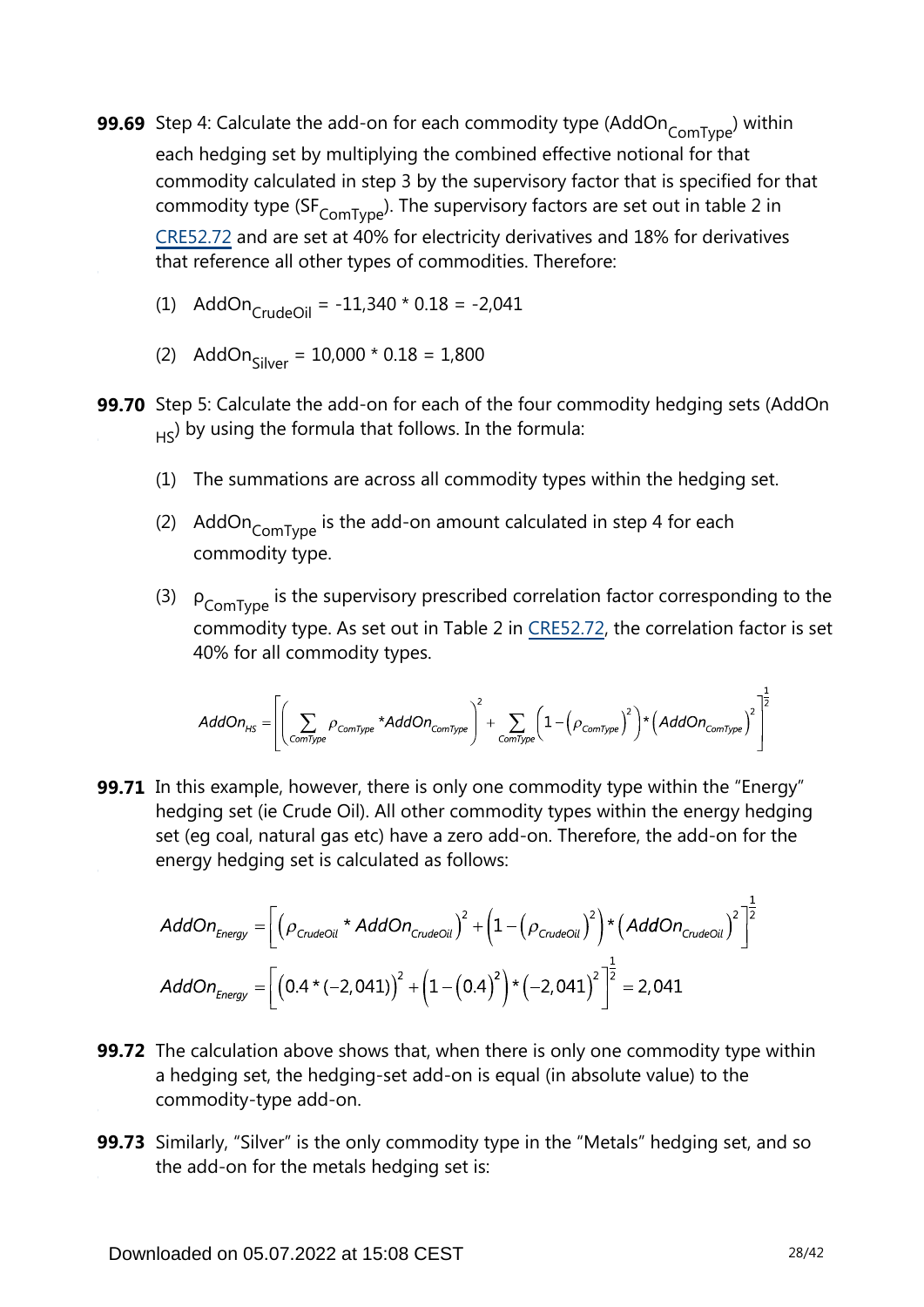$$
AddOn_{\text{Methods}} = |AddOn_{\text{Silver}}| = 1,800
$$

**99.74** Step 6: Calculate the asset class level add-on (AddOn<sup>commodity</sup>) by adding together all of the hedging set level add-ons calculated in step 5:

$$
AddOn^{Commodity} = \sum_{HS} AddOn_{HS} = AddOn_{Energy} + AddOn_{Methods} = 2,041 + 1,800 = 3841
$$

- **99.75** For this netting set the commodity add-on (AddOn<sup>Commodity</sup>) is also the aggregate add-on (AddOn<sup>aggregate</sup>) because there are no derivatives belonging to other asset classes.
- **99.76** Finally, aggregating the replacement cost and the PFE component and multiplying the result by the alpha factor of 1.4, the EAD is as follows (USD thousands):

 $EAD = 1.4*(20 + 1*3,841) = 5,406$ 

#### **Example 4 : Interest rate and credit derivatives (unmargined netting set)**

**99.77** Netting set 4 consists of the combined trades of Examples 1 and 2. There is no margin agreement and no collateral. The replacement cost of the combined netting set is:

 $RC = \max \{V - C; 0\} = \max \{30 - 20 + 50 + 20 - 40 + 0; 0\} = 40$ 

**99.78** The aggregate add-on for the combined netting set is the sum of add-ons for each asset class. In this case, there are two asset classes, interest rates and credit, and the add-ons for these asset classes have been copied from Examples 1 and 2:

 $AddOn<sup>aggregate</sup> = AddOn<sup>IR</sup> + AddOn<sup>Credit</sup> = 347 + 282 = 629$ 

**99.79** Because V-C is positive, the multiplier is equal to 1. Finally, the EAD can be calculated as:

 $EAD = 1.4 * (40 + 1 * 629) = 936$ 

#### **Example 5 : Interest rate and commodities derivatives (margined netting set)**

**99.80** Netting set 5 consists of the combined trades of Examples 1 and 3. However, instead of being unmargined (as assumed in those examples), the trades are subject to a margin agreement with the following specifications: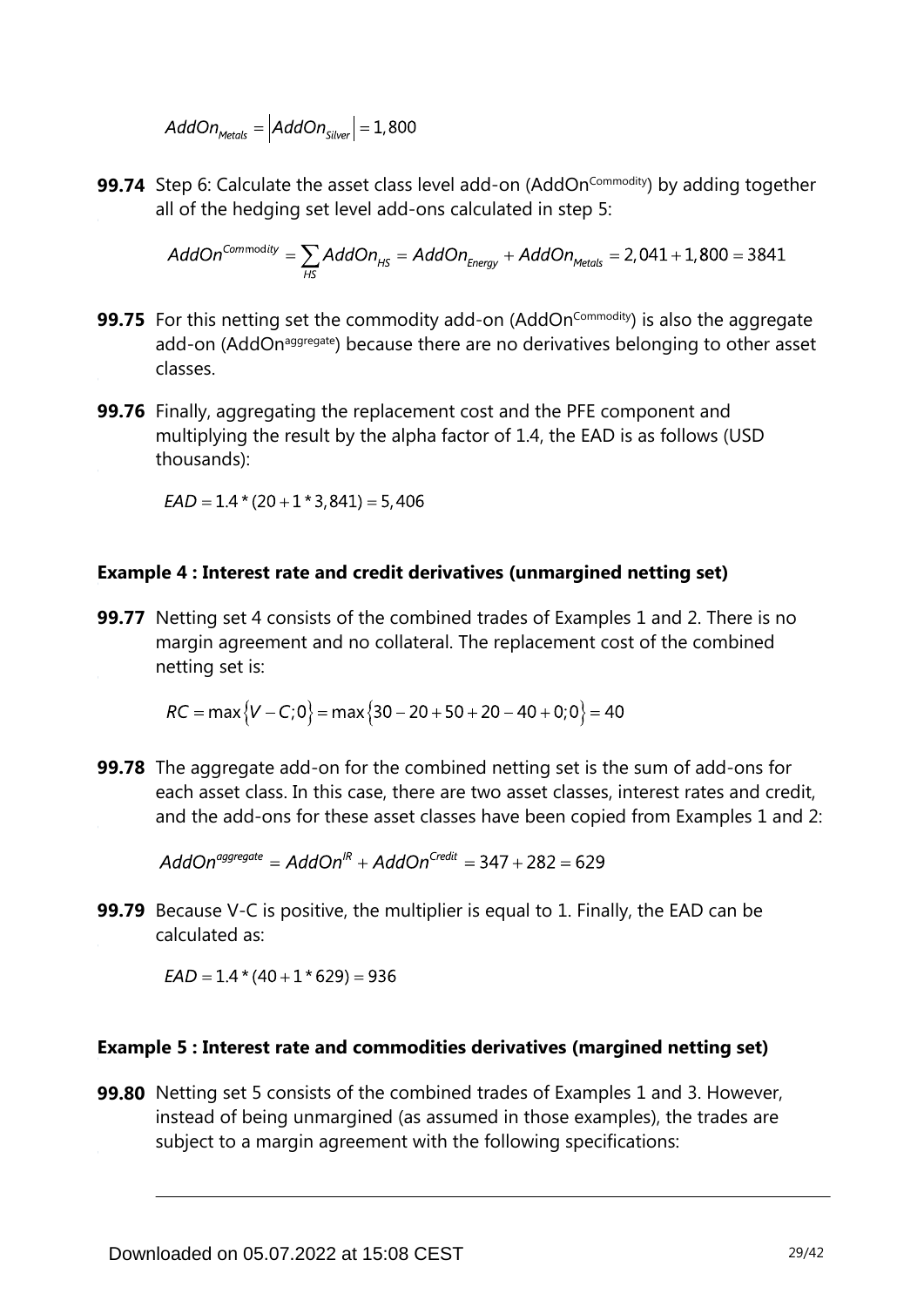| Margin<br>frequency | Threshold,<br>TН | <b>Minimum</b><br><b>Transfer</b><br><b>Amount, MTA</b><br>(USD<br>thousands) | Independent<br><b>Amount, IA</b><br>(USD thousands) | <b>Total net</b><br>collateral held<br>by bank<br>(USD<br>thousands) |
|---------------------|------------------|-------------------------------------------------------------------------------|-----------------------------------------------------|----------------------------------------------------------------------|
| Weekly              | 0                |                                                                               | 150                                                 | 200                                                                  |

- **99.81** The above table depicts a situation in which the bank received from the counterparty a net independent amount of 150 (taking into account the net amount of initial margin posted by the counterparty and any unsegregated initial margin posted by the bank). The total net collateral (after the application of haircuts) currently held by the bank is 200, which includes 50 for variation margin (VM) received and 150 for the net independent amount.
- **99.82** First, we determine the replacement cost. The net collateral currently held is 200 and the net independent collateral amount (NICA) is equal to the independent amount (that is, 150). The current market value of the trades in the netting set (V) is 80, it is calculated as the sum of the market value of the trades, ie  $30 - 20 + 50$  $-50 - 30 + 100 = 80$ . The replacement cost for margined netting sets is calculated using the formula set out in [CRE52.18](https://www.bis.org/basel_framework/chapter/CRE/52.htm?inforce=20230101&published=20200605#paragraph_CRE_52_20230101_52_18). Using this formula the replacement cost for the netting set in this example is:

 $RC = \max \{V - C$ ; TH + MTA – NICA; 0 = max {80 – 200; 0 + 5 – 150; 0 } = 0

- **99.83** Second, it is necessary to recalculate the interest rate and commodity add-ons, based on the value of the maturity factor for margined transactions, which depends on the margin period of risk. For daily re-margining, the margin period of risk (MPOR) would be 10 days. In accordance with [CRE52.50,](https://www.bis.org/basel_framework/chapter/CRE/52.htm?inforce=20230101&published=20200605#paragraph_CRE_52_20230101_52_50) for netting sets that are not subject daily margin agreements the MPOR is the sum of nine business days plus the re-margining period (which is five business days in this example). Thus the MPOR is  $14 (= 9 + 5)$  in this example.
- **99.84** The re-scaled maturity factor for the trades in the netting set is calculated using the formula set out in [CRE52.52.](https://www.bis.org/basel_framework/chapter/CRE/52.htm?inforce=20230101&published=20200605#paragraph_CRE_52_20230101_52_52) Using the MPOR calculated above, the maturity factor for all trades in the netting set in this example it is calculated as follows (a market convention of 250 business days in the financial year is used):

$$
MF_i^{\text{(margined)}} = \frac{3}{2} \sqrt{\frac{MPOR_i}{1year}} = 1.5 * \sqrt{14/250}
$$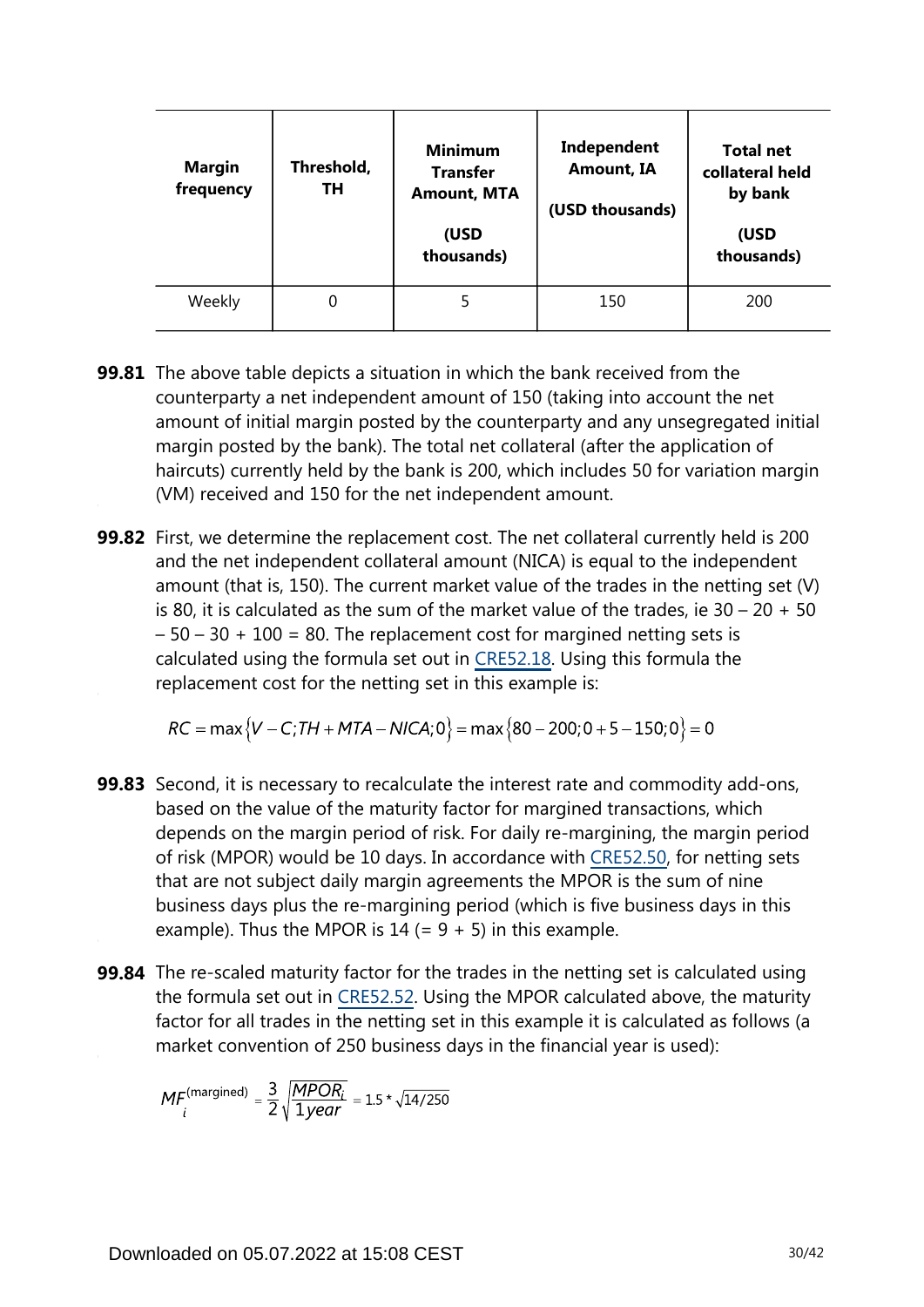#### **99.85**

For the interest rate add-on, the effective notional for each trade (Di = di  $*$  MFi  $*$ δi) calculated in [CRE99.32](https://www.bis.org/basel_framework/chapter/CRE/99.htm?inforce=20230101&published=20200327#paragraph_CRE_99_20230101_99_32) must be recalculated using the maturity factor for the margined netting set calculated above. That is:

| <b>IR</b><br><b>Trade</b><br># | <b>Notional</b><br>(USD<br>thousands) | <b>Base</b><br>currency<br>(hedging<br>set) | <b>Maturity</b><br>bucket | <b>Adjusted</b><br>notional, d<br>$\cdot$ (USD,<br>thousands) | <b>Maturity</b><br>Factor, MF. | Delta,<br>$\delta_{\rm i}$ | <b>Effer</b><br>notio<br>(U!<br>thous |
|--------------------------------|---------------------------------------|---------------------------------------------|---------------------------|---------------------------------------------------------------|--------------------------------|----------------------------|---------------------------------------|
| 1                              | 10,000                                | <b>USD</b>                                  | 3                         | 78,694                                                        | $1.5 * \sqrt{14/250}$          | 1                          | 27,                                   |
| $\overline{2}$                 | 10,000                                | <b>USD</b>                                  | $\overline{2}$            | 36,254                                                        | $1.5 * \sqrt{14/250}$          | $-1$                       | $-12$                                 |
| 3                              | 5,000                                 | <b>EUR</b>                                  | 3                         | 37,428                                                        | $1.5 * \sqrt{14/250}$          | $-0.2694$                  | $-3,$                                 |

- **99.86** Next, the effective notional of each of the three maturity buckets within each hedging set must now be calculated. However, as set out in [CRE99.35,](https://www.bis.org/basel_framework/chapter/CRE/99.htm?inforce=20230101&published=20200327#paragraph_CRE_99_20230101_99_35) given that in this example there are no maturity buckets within a hedging set with more than a single trade, the effective maturity of each maturity bucket is simply equal to the effective notional of the single trade in each bucket. Specifically:
	- (1) For the USD hedging set:  $D^{B1}$  is zero,  $D^{B2}$  is -12,869 (thousand USD) and  $D^{B3}$  is 27,934 (thousand USD).
	- (2) For the EUR hedging set:  $D^{B1}$  and  $D^{B2}$  are zero and  $D^{B3}$  is -3,579 (thousand USD).
- **99.87** Next, the effective notional of each of the two hedging sets (USD and EUR) must be recalculated using formula set out in [CRE99.37](https://www.bis.org/basel_framework/chapter/CRE/99.htm?inforce=20230101&published=20200327#paragraph_CRE_99_20230101_99_37) and the updated values of the effective notionals of each maturity bucket. The calculation is as follows:

$$
EN_{USD} = \left[ \left( -12,869 \right)^2 + \left( 27,934 \right)^2 + 1.4 \times \left( -12,869 \right) \times 27,934 \right]^{\frac{1}{2}} = 21,039
$$
  
\n
$$
EN_{EUR} = \left[ \left( -3,579 \right)^2 \right]^{\frac{1}{2}} = 3,579
$$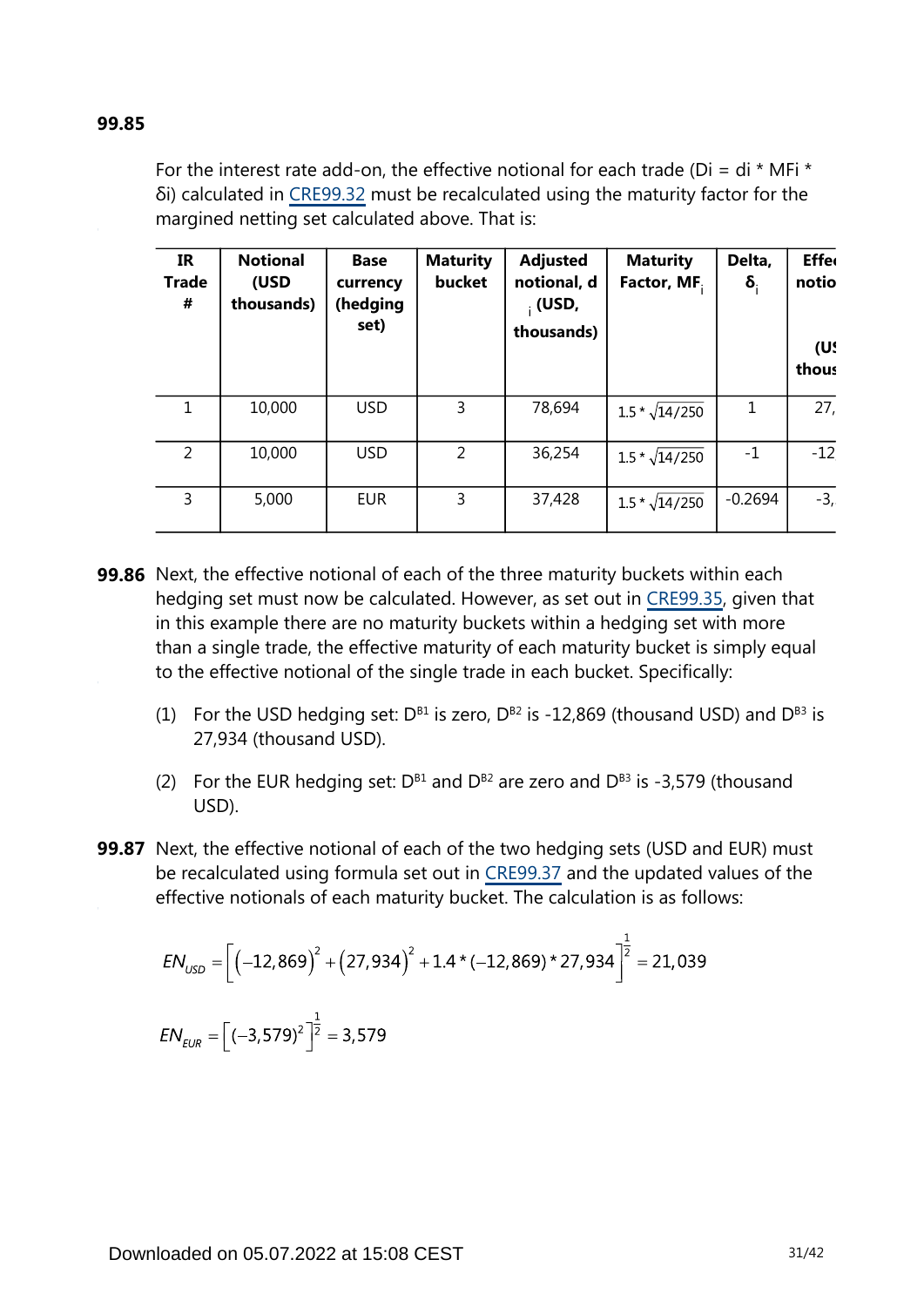**99.88** Next, the hedging set level add-ons (AddOn $_{\sf hs}$ ) must be recalculated by multiplying the recalculated effective notionals of each hedging set ( $EN_{bc}$ ) by the prescribed supervisory factor of the hedging set (SF<sub>hs</sub>). As set out in CRE99.35[,](https://www.bis.org/basel_framework/chapter/CRE/99.htm?inforce=20230101&published=20200327#paragraph_CRE_99_20230101_99_35)

the prescribed supervisory factor in this case is 0.5%. Therefore, the add-on for the USD and EUR hedging sets are, respectively (expressed in USD thousands):

 $AddOn_{\text{LSD}} = 21,039 * 0.005 = 105$ 

 $AddOn_{EUB} = 3,579 * 0.005 = 18$ 

**99.89** Finally, the interest rate asset class level add-on (AddOnIR) can be recalculated by adding together the USD and EUR hedging set level add-ons as follows (expressed in USD thousands):

 $AddOn^{IR} = 105 + 18 = 123$ 

**99.90** The add-on for the commodity asset class must also be recalculated using the maturity factor for the margined netting. The effective notional for each trade (Di  $=$  di \* MFi \* δi) is set out in the table below:

| <b>Commodity</b><br><b>Trade</b><br># | <b>Notional</b><br>(USD<br>thousands) | <b>Hedging</b><br>set | <b>Commodity</b><br>type | <b>Adjusted</b><br>notional, d<br>$_{1}$ (USD,<br>thousands) | <b>Maturity</b><br>Factor, MF. | Delta,<br>$\delta_i$ |
|---------------------------------------|---------------------------------------|-----------------------|--------------------------|--------------------------------------------------------------|--------------------------------|----------------------|
| 1                                     | 10,000                                | Energy                | Crude Oil                | 10,000                                                       | $1.5 * \sqrt{14/250}$          |                      |
| 2                                     | 20,000                                | Energy                | Crude Oil                | 20,000                                                       | $1.5 * \sqrt{14/250}$          | $-1$                 |
| 3                                     | 10,000                                | Metals                | Silver                   | 10,000                                                       | $1.5 * \sqrt{14/250}$          |                      |

- **99.91** The combined effective notional for all derivatives with each hedging set that reference the same commodity type  $(\text{EN}_{\text{ComType}})$  must be recalculated by adding together the trade-level effective notionals above for each commodity type. This gives the following:
	- (1)  $EN_{CrudeOil} = 3,550 + (-7,100) = -3,550$

(2)  $EN_{\text{Silver}} = 3,550$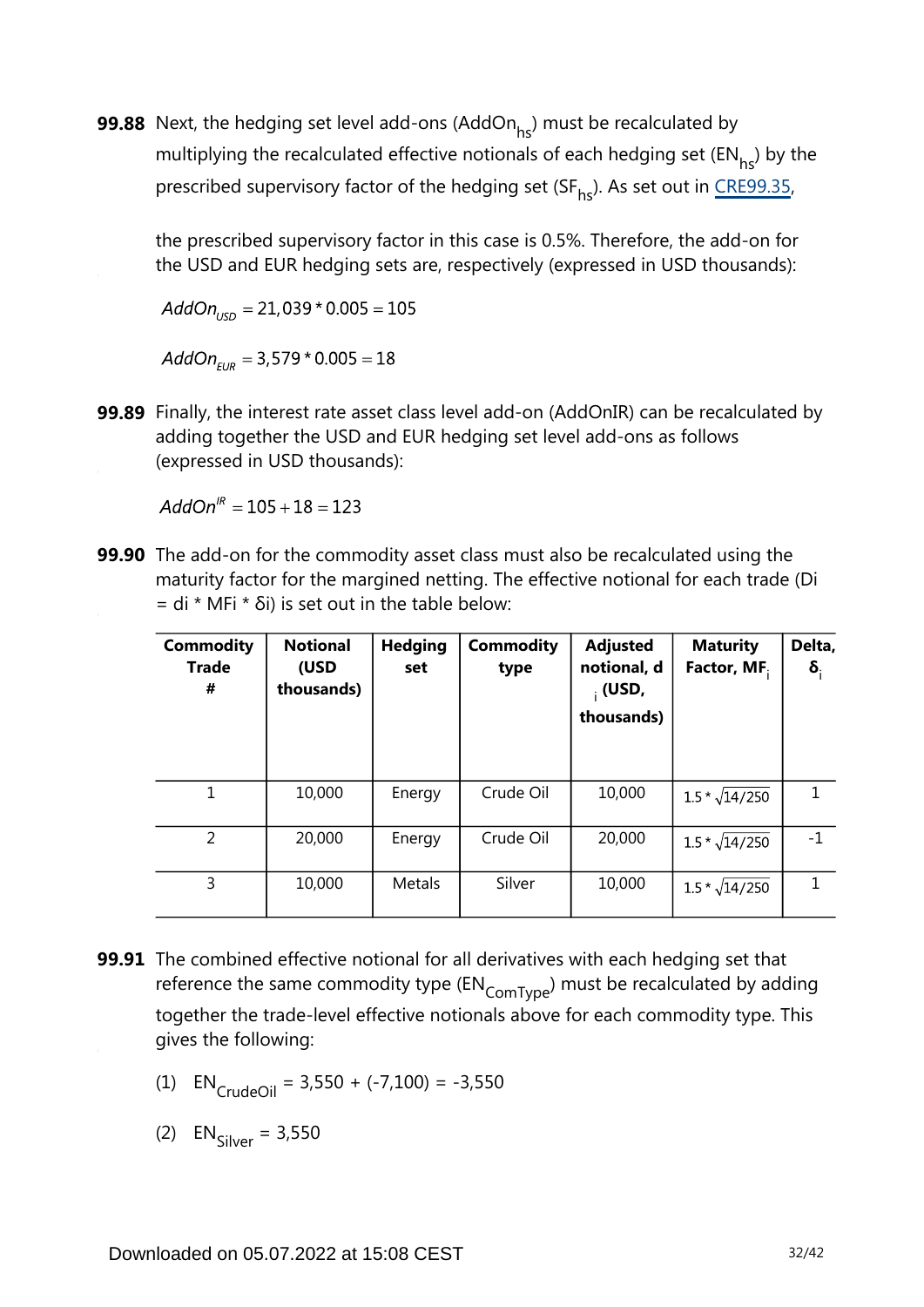**99.92**

The add-on for each commodity type (AddOn CrudeOil and AddOn Silver) within each hedging set calculated in [CRE99.69](https://www.bis.org/basel_framework/chapter/CRE/99.htm?inforce=20230101&published=20200327#paragraph_CRE_99_20230101_99_69) must now be recalculated by multiplying the recalculated combined effective notional for that commodity by the relevant supervisory factor (ie 18%). Therefore:

(1) 
$$
\text{AddOn}_{\text{CrudeOil}} = -3,550 \times 0.18 = -639
$$

- (2) AddOn<sub>Silver</sub> =  $3550 * 0.18 = 639$
- **99.93** Next, recalculate the add-on for energy and metals hedging sets using the recalculated add-ons for each commodity type above. As noted in [CRE99.72,](https://www.bis.org/basel_framework/chapter/CRE/99.htm?inforce=20230101&published=20200327#paragraph_CRE_99_20230101_99_72) given that there is only one commodity type with each hedging set, the hedging set level add on is simply equal to the absolute value of the commodity type addon. That is:

$$
AddOn_{Energy} = |AddOn_{\text{Crude Oil}}| = 639
$$

 $AddOn_{\text{Methods}} = |AddOn_{\text{Silver}}| = 639$ 

**99.94** Finally, calculate the commodity asset class level add-on (AddOn<sup>Commodity</sup>) by adding together the hedging set level add-ons:

$$
AddOn^{Commodity} = \sum_{HS} AddOn_{HS} = 639 + 639 = 1,278
$$

**99.95** The aggregate netting set level add-on can now be calculated. As set out in [CRE52.25](https://www.bis.org/basel_framework/chapter/CRE/52.htm?inforce=20230101&published=20200605#paragraph_CRE_52_20230101_52_25), it is calculated as the sum of the asset class level add-ons. That is for this example:

$$
AddOnaggregate = \sum_{\text{assetclass}} AddOn(assetclass) = AddOnIR + AddOnCommodity = 123 + 1,278 = 1,401
$$

**99.96** As can be seen from [CRE99.82,](https://www.bis.org/basel_framework/chapter/CRE/99.htm?inforce=20230101&published=20200327#paragraph_CRE_99_20230101_99_82) the value of V-C is negative (ie -120) and so the multiplier will be less than 1. The multiplier is calculated using the formula set out in [CRE52.23](https://www.bis.org/basel_framework/chapter/CRE/52.htm?inforce=20230101&published=20200605#paragraph_CRE_52_20230101_52_23), which for this example gives:

$$
multiplier = min\left(1; 0.05 + 0.95 \cdot exp\left(\frac{80 - 200}{2 \cdot 0.95 \cdot 1,401}\right)\right) = 0.958
$$

**99.97** Finally, aggregating the replacement cost and the PFE component and multiplying the result by the alpha factor of 1.4, the EAD is as follows (USD thousands):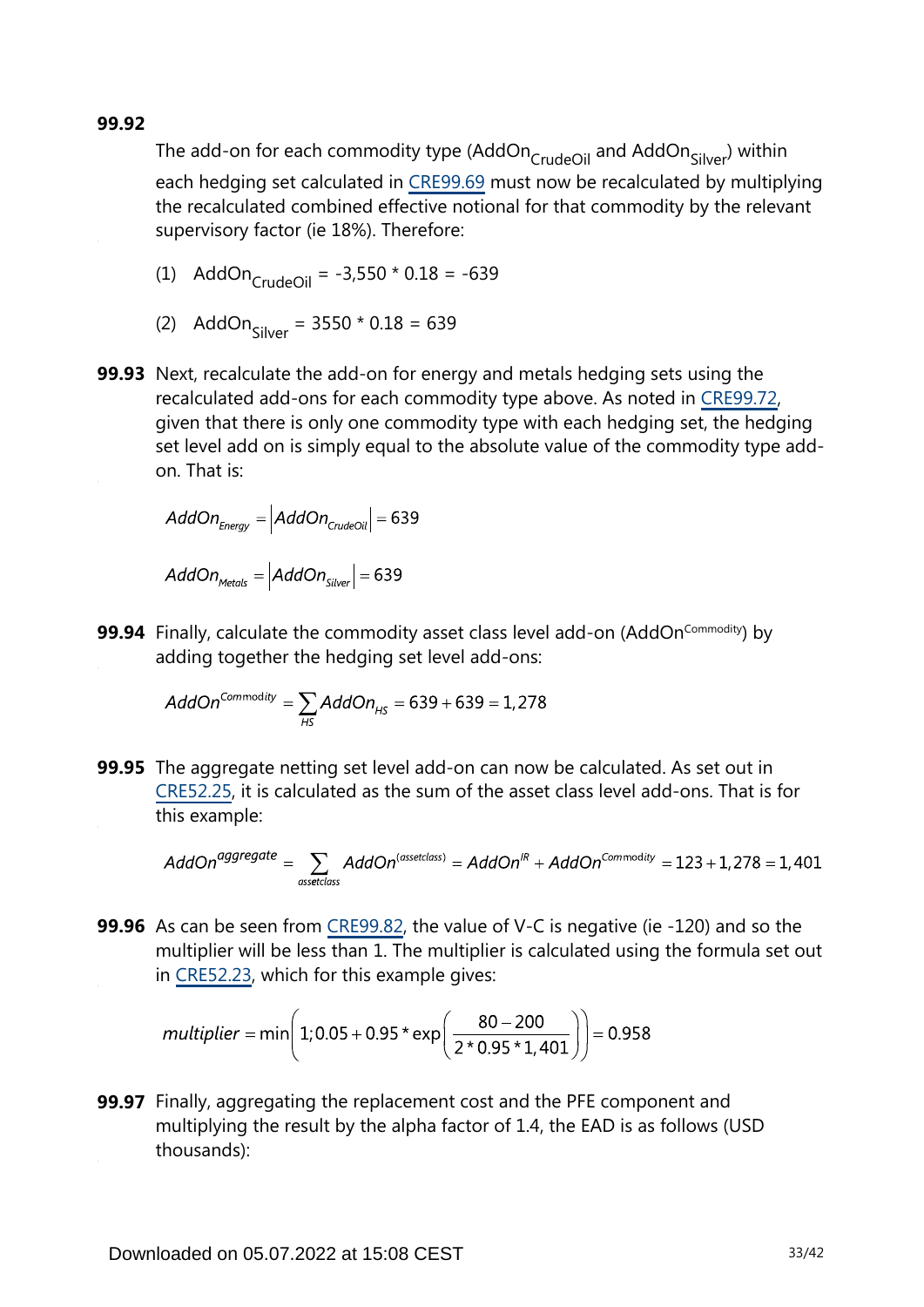$EAD = 1.4*(0 + 0.958 * 1,401) = 1,879$ 

## **Effect of standard margin agreements on the calculation of replacement cost with SA-CCR**

**99.98** In this section [\(CRE99.98](https://www.bis.org/basel_framework/chapter/CRE/99.htm?inforce=20230101&published=20200327#paragraph_CRE_99_20230101_99_98) to [CRE99.115\)](https://www.bis.org/basel_framework/chapter/CRE/99.htm?inforce=20230101&published=20200327#paragraph_CRE_99_20230101_99_115), five examples are used to illustrate the operation of the SA-CCR in the context of standard margin agreements. In particular, they relate to the formulation of replacement cost for margined trades, as set out in [CRE52.18:](https://www.bis.org/basel_framework/chapter/CRE/52.htm?inforce=20230101&published=20200605#paragraph_CRE_52_20230101_52_18)

 $RC = \max \{V - C; TH + MTA - NICA; 0\}$ 

#### **Example 1**

**99.99** The bank currently has met all past VM calls so that the value of trades with its counterparty (€80 million) is offset by cumulative VM in the form of cash collateral received. There is a small "Minimum Transfer Amount" (MTA) of €1 million and a €0 "Threshold" (TH). Furthermore, an "Independent Amount" (IA) of €10 million is agreed in favour of the bank and none in favour of its counterparty (ie the NICA is €10 million. This leads to a credit support amount of  $€90$  million, which is assumed to have been fully received as of the reporting date.

**99.100**In this example, the three terms in the replacement cost formula are:

- (1) V C =  $\epsilon$ 80 million  $\epsilon$ 90 million = negative  $\epsilon$ 10 million.
- (2) TH + MTA NICA =  $\epsilon$ 0 +  $\epsilon$ 1 million  $\epsilon$ 10 million = negative  $\epsilon$ 9 million.
- (3) The third term in the RC formula is always zero, which ensures that replacement cost is not negative.
- **99.101**The highest of the three terms (-€10 million, -€9 million, 0) is zero, so the replacement cost is zero. This is due to the large amount of collateral posted by the bank's counterparty.

#### **Example 2**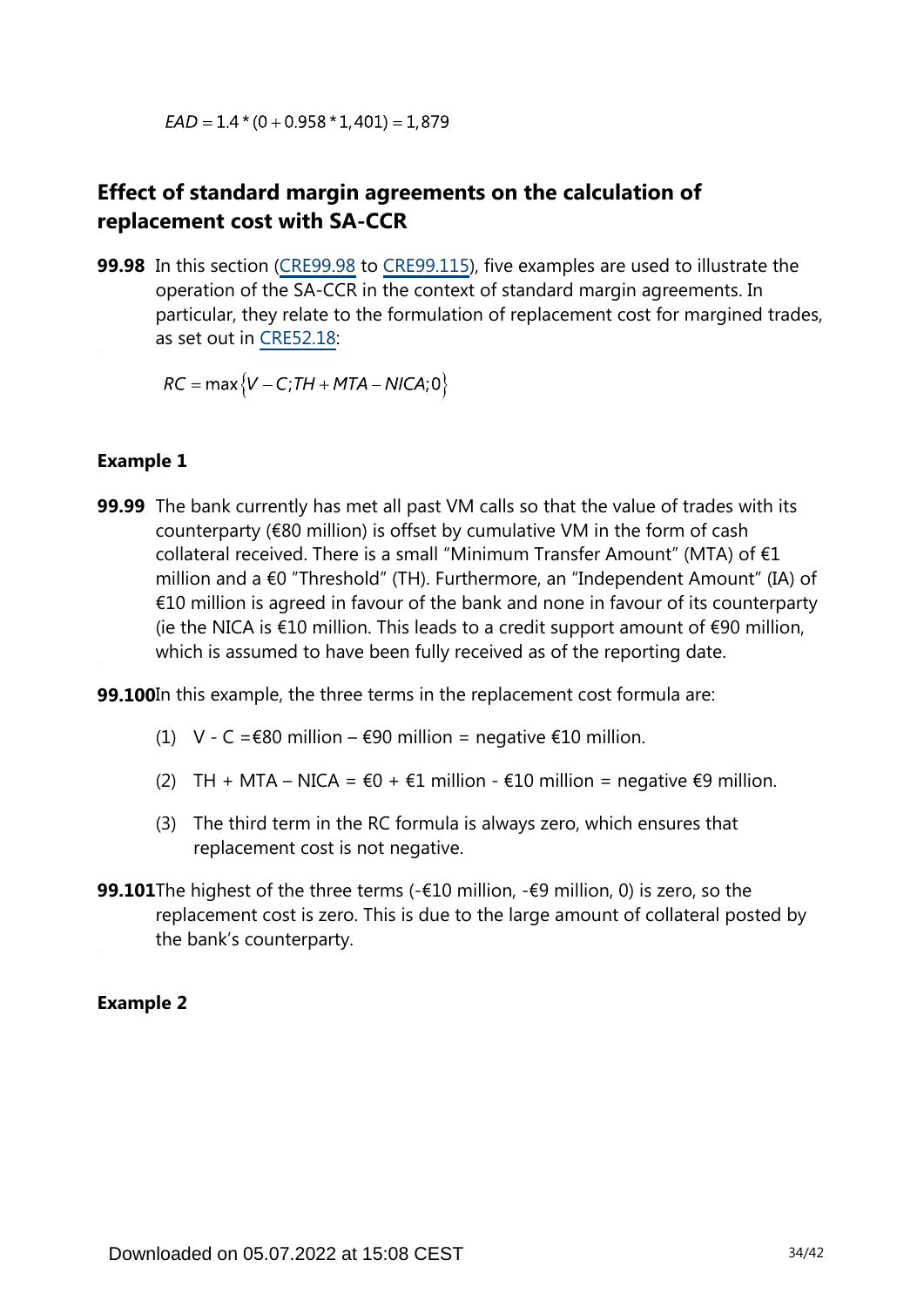**99.102**The counterparty has met all VM calls but the bank has some residual exposure due to the MTA of €1 million in its master agreement, and has a €0 TH. The value of the bank's trades with the counterparty is €80 million and the bank holds €79.5 million in VM in the form of cash collateral. In addition, the bank holds €10 million in independent collateral (here being an initial margin independent of VM, the latter of which is driven by mark-to-market (MTM) changes) from the

counterparty. The counterparty holds €10 million in independent collateral from the bank, which is held by the counterparty in a non-segregated manner. The NICA is therefore €0 (= €10 million independent collateral held less €10 million independent collateral posted).

**99.103**In this example, the three terms in the replacement formula are:

- (1)  $V C = \epsilon 80$  million ( $\epsilon$ 79.5 million +  $\epsilon$ 10 million  $\epsilon$ 10 million) =  $\epsilon$ 0.5 million.
- (2) TH + MTA NICA =  $\epsilon$ 0 +  $\epsilon$ 1 million  $\epsilon$ 0 =  $\epsilon$ 1 million.
- (3) The third term is zero.
- **99.104**The replacement cost is the highest of the three terms (€0.5 million, €1 million, 0) which is €1 million. This represents the largest exposure before collateral must be exchanged.

#### **Bank as a clearing member**

**99.105**The case of central clearing can be viewed from a number of perspectives. One example in which the replacement cost formula for margined trades can be applied is when the bank is a clearing member and is calculating replacement cost for its own trades with a central counterparty (CCP). In this case, the MTA and TH are generally zero. VM is usually exchanged at least daily and the independent collateral amount (ICA) in the form of a performance bond or IM is held by the CCP.

#### **Example 3**

**99.106**The bank, in its capacity as clearing member of a CCP, has posted VM to the CCP in an amount equal to the value of the trades it has with the CCP. The bank has posted cash as initial margin and the CCP holds the IM in a bankruptcy-remote fashion. Assume that the value of trades with the CCP are negative €50 million, the bank has posted €50 million in VM and €10 million in IM to the CCP.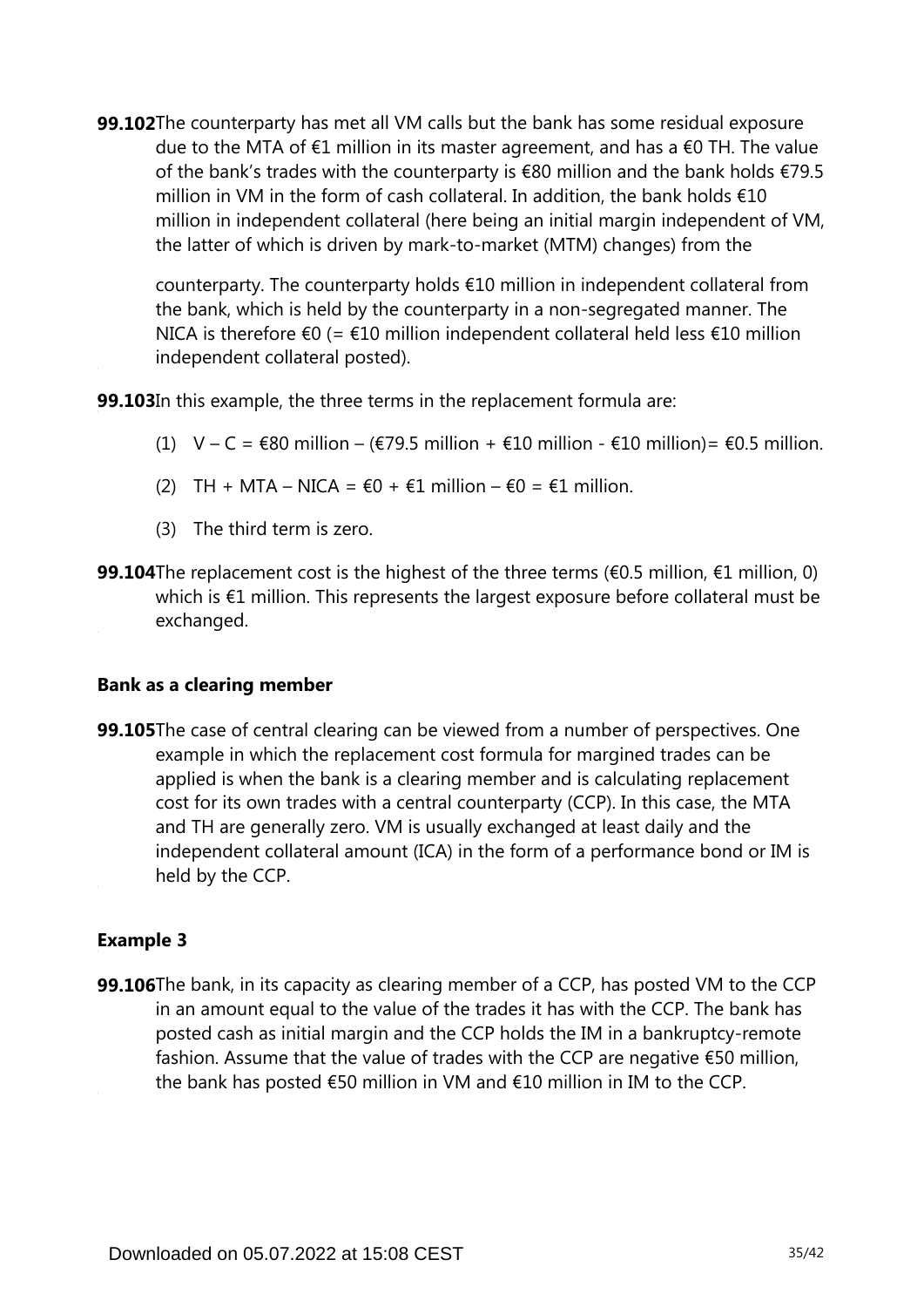**99.107**Given that the IM is held by the CCP in a bankruptcy remote fashion, [CRE52.17](https://www.bis.org/basel_framework/chapter/CRE/52.htm?inforce=20230101&published=20200605#paragraph_CRE_52_20230101_52_17) permits this amount to be excluded in the calculation NICA. Therefore, the NICA is €0 because the bankruptcy-remote IM posted to the CCP can be exclude and

the bank has not received any IM from the CCP. The value of C is calculated as the value of NICA plus any VM received less any VM posted. The value of C is thus negative  $\epsilon$ 50 million (=  $\epsilon$ 0 million +  $\epsilon$ 0 million -  $\epsilon$ 50 million).

**99.108**In this example, the three terms in the replacement formula are:

- (1) V C = (- $\epsilon$ 50 million) (- $\epsilon$ 50 million) =  $\epsilon$ 0. That is, the negative value of the trades has been fully offset by the VM posted by the bank.
- (2) TH + MTA NICA =  $\epsilon$ 0 +  $\epsilon$ 0  $\epsilon$ 0 =  $\epsilon$ 0.
- (3) The third term is zero.
- 99.109The replacement cost is therefore €0.

#### **Example 4**

**99.110** Example 4 is the same as Example 3, except that the IM posted to the CCP is not bankruptcy-remote. As a consequence, the €10 million of IM must be included in the calculation of NICA. Thus, NICA is negative  $\epsilon$ 10 million (= ICA received of  $\epsilon$ 0 minus unsegregated ICA posted of €10 million). Also, the value of C is negative €60 million (=NICA + VM received - VM posted = -€10 million + €0 - €50 million).

**99.111**In this example, the three terms in the replacement formula are:

- (1)  $V C = (-\epsilon 50 \text{ million}) (-\epsilon 60 \text{ million}) = \epsilon 10 \text{ million}$ . That is, the negative value of the trades is more than fully offset by collateral posted by the bank.
- (2) TH + MTA NICA =  $€0 + €0 (-€10 \text{ million}) = €10 \text{ million}.$
- (3) The third term is zero.
- **99.112**The replacement cost is therefore €10 million. This represents the IM posted to the CCP which risks being lost upon default and bankruptcy of the CCP.

#### **Example 5 : Maintenance Margin Agreement**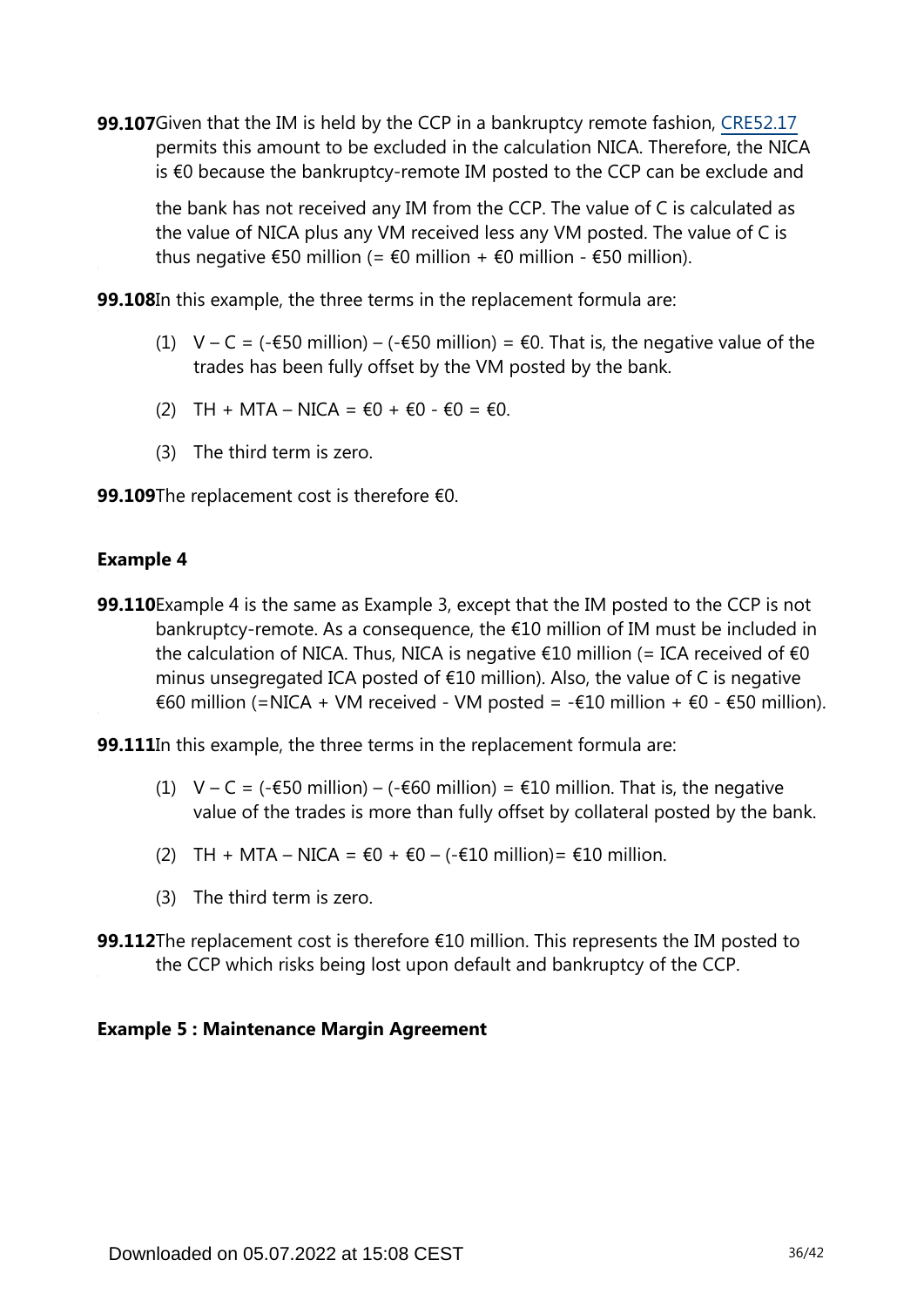- **99.113** Some margin agreements specify that a counterparty (in this case, a bank) must maintain a level of collateral that is a fixed percentage of the MTM of the transactions in a netting set. For this type of margining agreement, ICA is the amount of collateral that the counterparty must maintain above the net MTM of the transactions.
- **99.114**For example, suppose the agreement states that a counterparty must maintain a collateral balance of at least 140% of the MTM of its transactions and that the MtM of the derivatives transactions is €50 in the bank's favour. ICA in this case is €20 (= 140% \* €50 – €50). Further, suppose there is no TH, no MTA, the bank has posted no collateral and the counterparty has posted €80 in cash collateral. In this example, the three terms of the replacement cost formula are:
	- (1)  $V C = €50 €80 = -€30$ .
	- (2) MTA + TH NICA = €0 + €0 €20 = -€20.
	- (3) The third term is zero.

**99.115**Thus, the replacement cost is zero in this example.

## **Equity investments in funds: calculation of risk-weighted assets using the look-through approach**

**99.116**Consider a fund that replicates an equity index. Moreover, assume the following:

- (1) The bank uses the standardised approach (SA) for credit risk when calculating its capital requirements for credit risk and for determining counterparty credit risk exposures it uses the SA-CCR.
- (2) The bank owns 20% of the shares of the fund.
- (3) The fund holds forward contracts on listed equities that are cleared through a qualifying central counterparty (with a notional amount of USD 100); and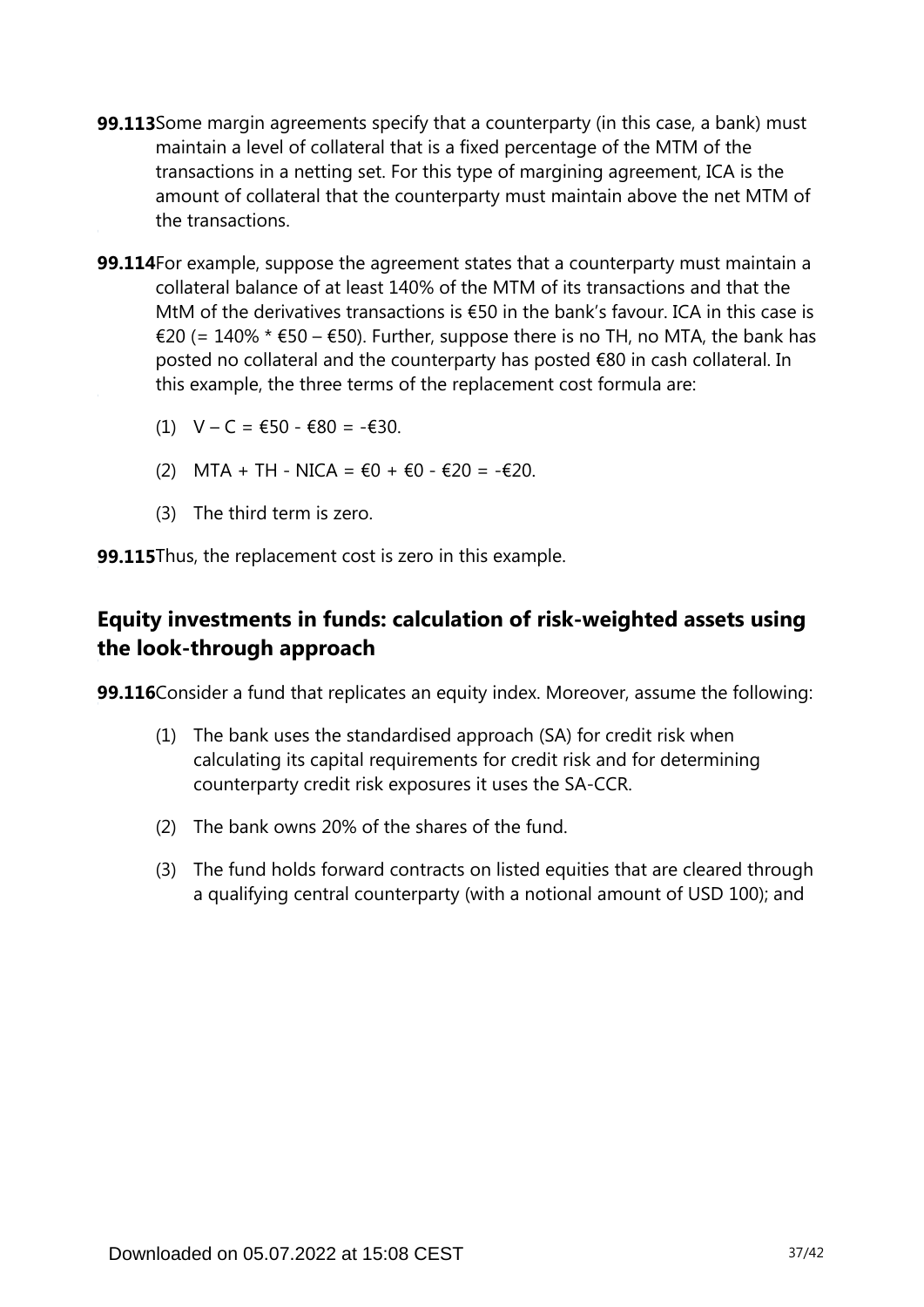(4) The fund presents the following balance sheet:

| <b>Assets</b>                                                                                                    |                  |  |  |  |  |
|------------------------------------------------------------------------------------------------------------------|------------------|--|--|--|--|
| Cash                                                                                                             | <b>USD 20</b>    |  |  |  |  |
| Government bonds (AAA-rated)                                                                                     | <b>USD 30</b>    |  |  |  |  |
| Variation margin receivable (ie collateral posted by the bank to the<br>CCP in respect of the forward contracts) | <b>USD 50</b>    |  |  |  |  |
| <b>Liabilities</b>                                                                                               |                  |  |  |  |  |
| Notes payable                                                                                                    | USD <sub>5</sub> |  |  |  |  |
| <b>Equity</b>                                                                                                    |                  |  |  |  |  |
| Shares, retained earnings and other reserves                                                                     | <b>USD 95</b>    |  |  |  |  |

**99.117**The funds exposures will be risk weighted as follows:

- (1) The RWA for the cash (RWA $_{\rm cash}$ ) are calculated as the exposure of USD 20 multiplied by the applicable SA risk weight of 0%. Thus,  $RWA_{cash} = USD$  0.
- (2) The RWA for the government bonds (RWA $_{\text{bonds}}$ ) are calculated as the exposure of USD 30 multiplied by the applicable SA risk weight of 0%. Thus,  $RWA<sub>bonds</sub> = USD 0.$
- (3) The RWA for the exposures to the listed equities underlying the forward contracts (RWA <sub>underlying</sub>) are calculated by multiplying the following three amounts: (1) the SA credit conversion factor of 100% that is applicable to forward purchases; (2) the exposure to the notional of USD 100; and (3) the applicable risk weight for listed equities under the SA which is 250%. Thus, RWA underlying =  $100\%$  \* USD100 \* 250% = USD 250.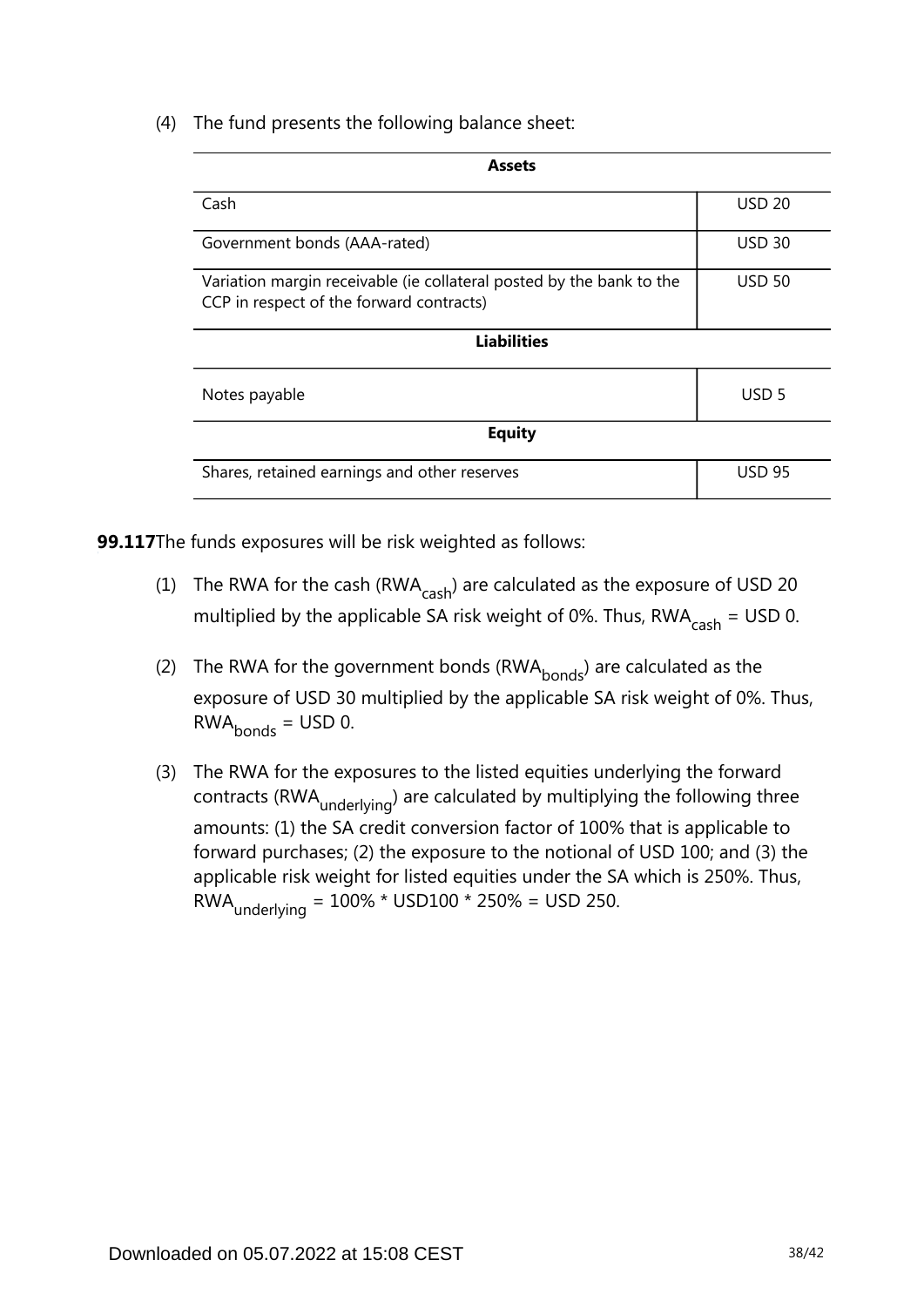(4) The forward purchase equities expose the bank to counterparty credit risk in respect of the market value of the forwards and the collateral posted that is not held by the CCP on a bankruptcy remote basis. For the sake of simplicity, this example assumes the application of SA-CCR results in an exposure value of USD 56. The RWA for counterparty credit risk (RWA $_{CCR}$ ) are determined by

multiplying the exposure amount by the relevant risk weight for trade exposures to CCPs, which 2% in this case (see [CRE54](https://www.bis.org/basel_framework/chapter/CRE/54.htm?inforce=20230101&published=20200327) for the capital requirements for bank exposures to CCPs). Thus,  $RWA_{CCR} = USD 56 * 2\% =$ USD 1.12. (Note: There is no credit valuation adjustment, or CVA, charge assessed since the forward contracts are cleared through a CCP.)

**99.118**The total RWA of the fund are therefore USD 251.12 = (0 + 0 +250 + 1.12).

- **99.119**The leverage of a fund under the LTA is calculated as the ratio of the fund's total assets to its total equity, which in this examples is 100/95.
- **99.120**Therefore, the RWA for the bank's equity investment in the fund is calculated as the product of the average risk weight of the fund, the fund's leverage and the size of the banks equity investment. That is:

$$
RWA = \frac{RWA_{fund}}{Total\,\,Assets_{fund}} \times \text{Leverage} \times \text{Equity investment} = \frac{251.12}{100} \times \frac{100}{95} \times (95 \times 20\%) = USD50.2
$$

### **Calculation of risk-weighted assets using the MBA**

- **99.121** Consider a fund with assets of USD 100, where it is stated in the mandate that the fund replicates an equity index. In addition to being permitted to invest its assets in either cash or listed equities, the mandate allows the fund to take long positions in equity index futures up to a maximum nominal amount equivalent to the size of the fund's balance sheet (USD 100). This means that the total on balance sheet and off balance sheet exposures of the fund can reach USD 200. Consider also that a maximum financial leverage (fund assets/fund equity) of 1.1 applies according to the mandate. The bank holds 20% of the shares of the fund, which represents an investment of USD 18.18.
- **99.122** First, the on-balance sheet exposures of USD 100 will be risk weighted according to the risk weights applied to listed equity exposures (RW=250%), ie RWA<sub>on-BS</sub> = USD  $100 * 250% =$  USD 250.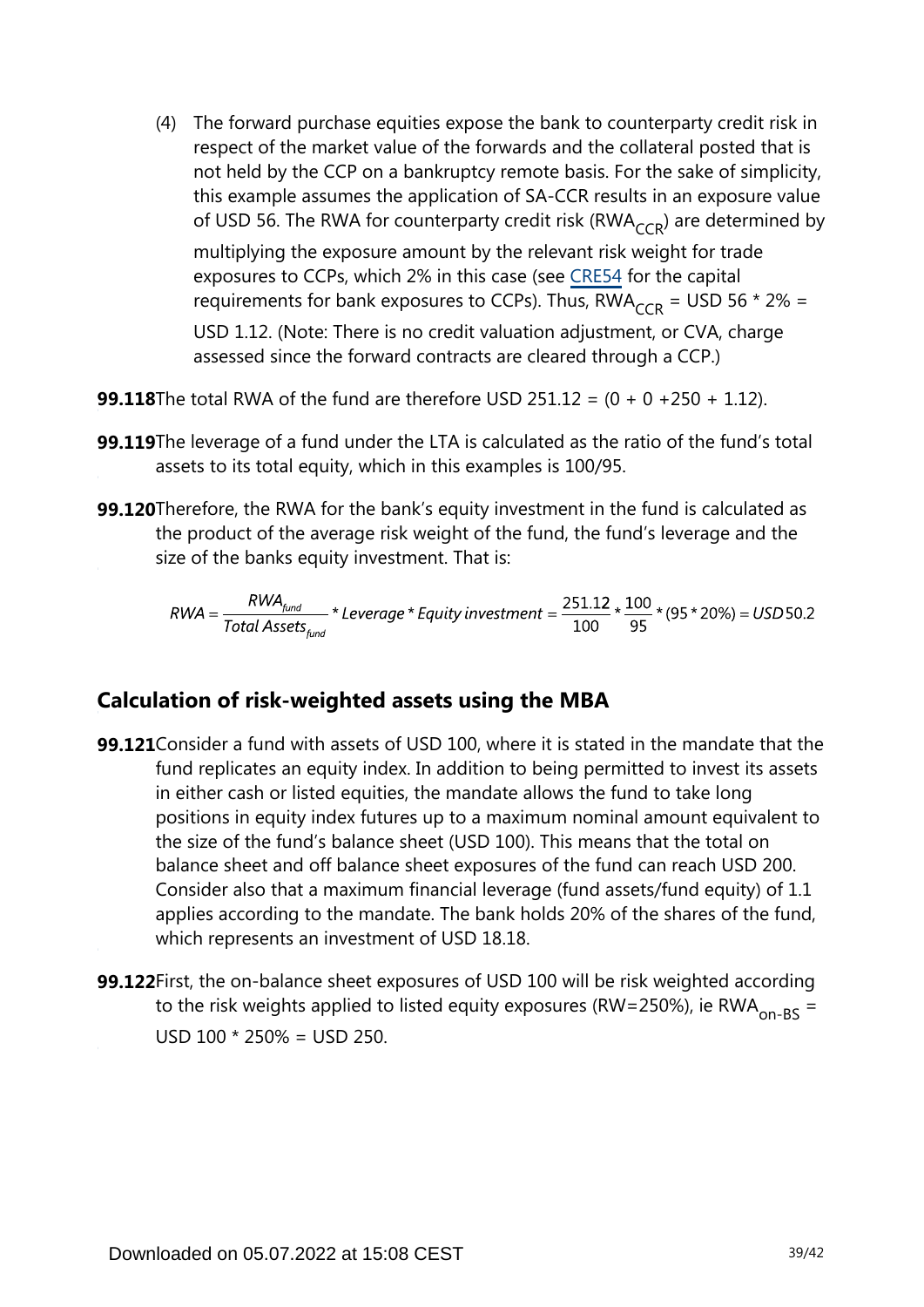**99.123** Second, we assume that the fund has exhausted its limit on derivative positions, ie USD 100 notional amount. The RWA for the maximum notional amount of underlying the derivatives positions calculated by multiplying the following three amounts: (1) the SA credit conversion factor of 100% that is applicable to forward purchases; (2) the maximum exposure to the notional of USD 100; and (3) the

applicable risk weight for listed equities under the SA which is 250%. Thus, RWA underlying =  $100\%$  \* USD100 \* 250% = USD 250.

**99.124**Third, we would calculate the counterparty credit risk associated with the derivative contract. As set out in [CRE60.7](https://www.bis.org/basel_framework/chapter/CRE/60.htm?inforce=20230101&published=20200327#paragraph_CRE_60_20230101_60_7)(3):

- (1) If we do not know the replacement cost related to the futures contract, we would approximate it by the maximum notional amount, ie USD 100.
- (2) If we do not know the aggregate add-on for potential future exposure, we would approximate this by 15% of the maximum notional amount (ie 15% of USD 100=USD 15).
- (3) The CCR exposure is calculated by multiplying (i) the sum of the replacement cost and aggregate add-on for potential future exposure; by (ii) 1.4, which is the prescribed value of alpha.

**99.125**The counterparty credit risk exposure in this example, assuming the replacement cost and aggregate add-on amounts are unknown, is therefore USD 161 (=  $1.4 \times$ (100+15)). Assuming the futures contract is cleared through a qualifying CCP, a risk weight of 2% applies, so that RWA<sub>CCR</sub> = USD 161 \* 2% = USD 3.2. There is no

CVA charge assessed since the futures contract is cleared through a CCP.

**99.126**The RWA of the fund is hence obtained by adding  $\mathsf{RWA}_{\mathsf{on-BS'}}$   $\mathsf{RWA}_{\mathsf{underlying}}$  and RWA<sub>CCR</sub>, ie USD 503.2 (=250 + 250 + 3.2).

**99.127**The RWA (USD 503.2) will be divided by the total assets of the fund (USD 100) resulting in an average risk-weight of 503.2%. The bank's total RWA associated with its equity investment is calculated as the product of the average risk weight of the fund, the fund's maximum leverage and the size of the bank's equity investment. That is the bank's total associated RWA are 503.2% \* 1.1 \* USD 18.18  $=$  USD 100.6.

## **Calculation of the leverage adjustment**

**99.128**Consider a fund with assets of USD 100 that invests in corporate debt. Assume that the fund is highly levered with equity of USD 5 and debt of USD 95. Such a fund would have financial leverage of 100/5=20. Consider the two cases below.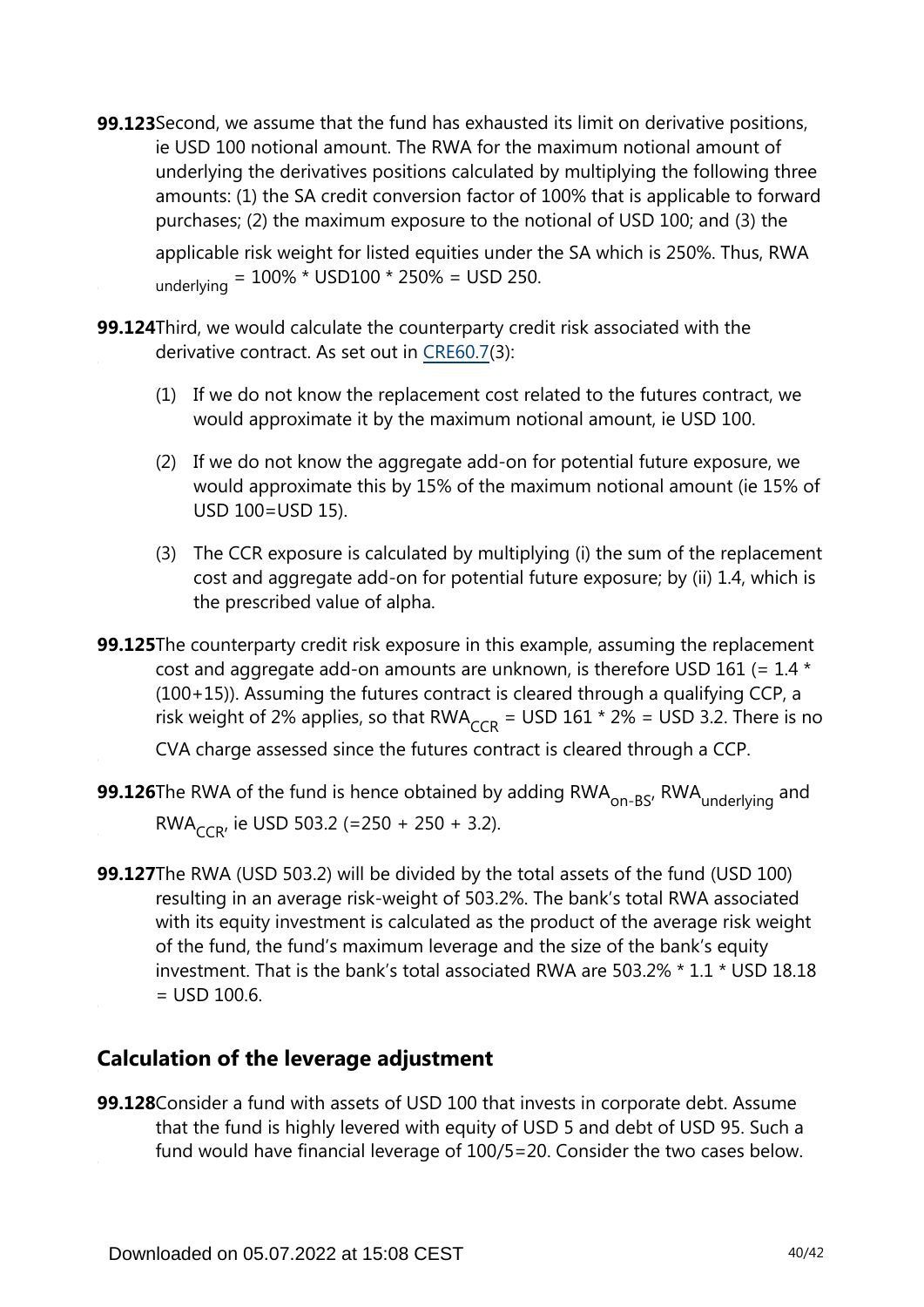**99.129**In Case 1 the fund specialises in low-rated corporate debt, it has the following balance sheet:

| <b>Assets</b>                                |                  |  |  |  |  |
|----------------------------------------------|------------------|--|--|--|--|
| Cash                                         | <b>USD 10</b>    |  |  |  |  |
| $A+$ to $A-$ bonds                           | <b>USD 20</b>    |  |  |  |  |
| BBB+ to BBB- bonds                           | <b>USD 30</b>    |  |  |  |  |
| BB+ to BB- bonds                             | <b>USD 40</b>    |  |  |  |  |
| <b>Liabilities</b>                           |                  |  |  |  |  |
| Debt                                         | <b>USD 95</b>    |  |  |  |  |
| <b>Equity</b>                                |                  |  |  |  |  |
| Shares, retained earnings and other reserves | USD <sub>5</sub> |  |  |  |  |

- The average risk weight of the fund is (USD10\*0% + USD20\*50% + USD30\*75% + **99.130** USD40\*100%)/USD100 = 72.5%. The financial leverage of 20 would result in an effective risk weight of 1,450% for banks' investments in this highly levered fund, however, this is capped at a conservative risk weight of 1,250%.
- **99.131**In Case 2 the fund specialises in high-rated corporate debt, it has the following balance sheet:

| <b>Assets</b>                                |                  |  |  |  |
|----------------------------------------------|------------------|--|--|--|
| Cash                                         | USD <sub>5</sub> |  |  |  |
| AAA to AA- bonds                             | <b>USD 75</b>    |  |  |  |
| $A+$ to $A-$ bonds                           | <b>USD 20</b>    |  |  |  |
| <b>Liabilities</b>                           |                  |  |  |  |
| Debt                                         | <b>USD 95</b>    |  |  |  |
| <b>Equity</b>                                |                  |  |  |  |
| Shares, retained earnings and other reserves | USD <sub>5</sub> |  |  |  |

**99.132**The average risk weight of the fund is (USD5\*0% + USD75\*20% + USD20\*50%) /USD100 = 25%. The financial leverage of 20 results in an effective risk weight of 500%.